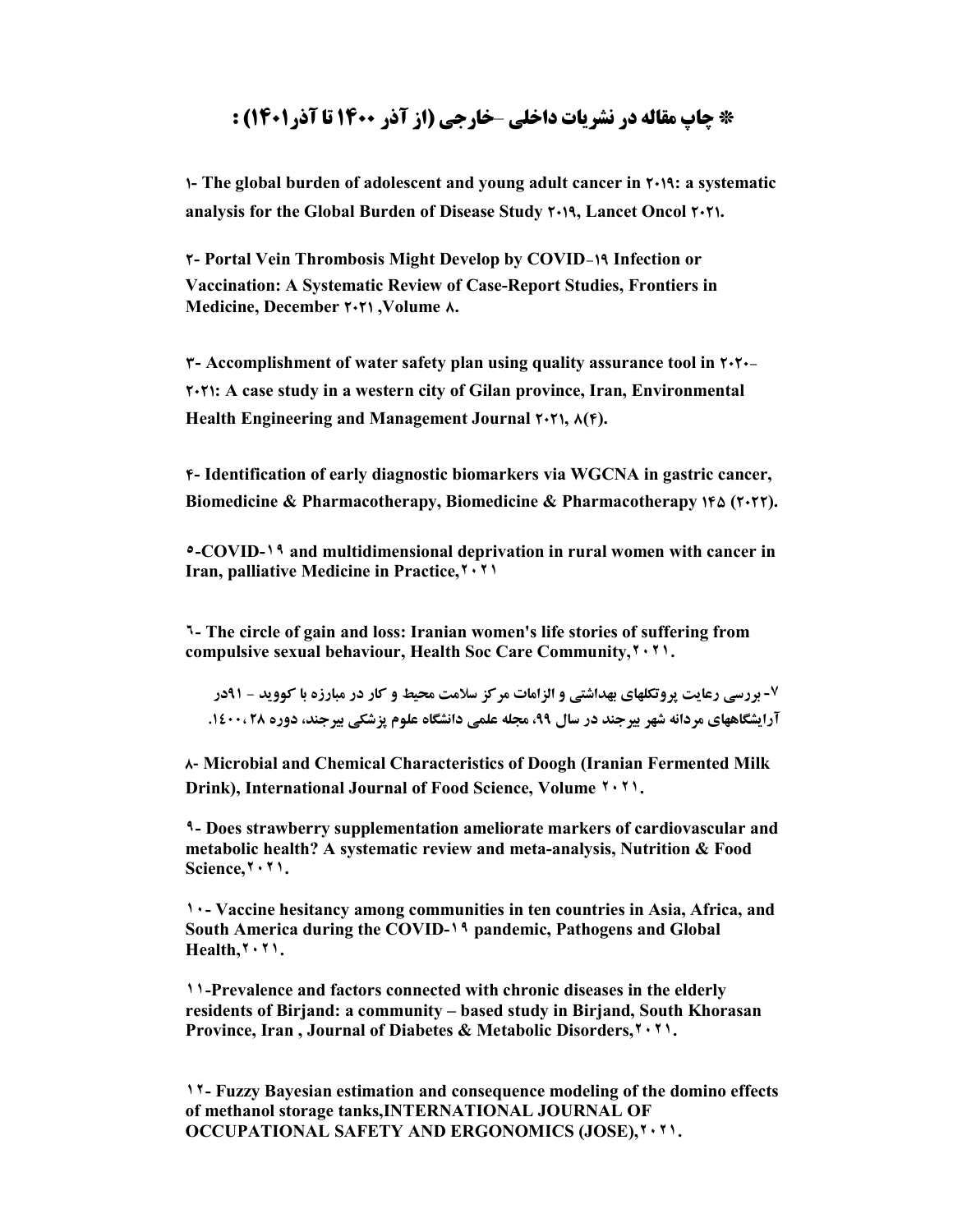**١٣- Relationship Between Spiritual Health and Stress, Depression, and Anxiety in Hemodialysis Patients, Health Technology Assessment in Action, ٤(٤),٢٠٢١.**

**١٤- A simplified approach to evaluation retinal blue light hazard using the correlated color temperature of LED light sources, Journal of Advances in Environmental Health Research,٩(٤),٢٠٢١.**

**١٥- Dynamic Quantitative Risk Assessment (DQRA): New Fields of Study in Risk Assessment, Archives of Occupational Health, Volume ٥, Issue ٤,٢٠٢١.**

**١٦- Attitude and satisfaction towards electronic exams in medical sciences faculty members, Res Dev Med Educ, ٢٠٢١, ١٠, ٢٩.**

> **-17 بررسی وضعیت ایمنی علیه کزاز در افراد سالمند بالاي 60سال شهرستان بیرجند درسال-1398 ،1397 مجله علمی دانشگاه علوم پزشکی بیرجند، دوره 28 .1400،**

**-18 فراوانی ضد ویروس هرپس سیمپلکس نوع 1 در بین دانشجویان دندانپزشکی دانشگاه علوم پزشکی بیرجند در سال ،1396-97 مجله علمی دانشگاه علوم پزشکی بیرجند. 1400؛ (3)،28 -298 .301**

**19- Comparison of complications and safety of hemorrhoidectomy with ligasureand hemorrhoidectomy with ferguson: a randomized controlled clinical trial study, J Surg Trauma. 2021; 9(2):50-56.**

**20- Natural AMPK Activators in Cardiovascular Disease Prevention, Frontiers in Pharmacology, January ٢٠٢٢, Volume ١٢.**

**-21 جداسازي و شناسائی مولکولی قارچ هاي آلوده کننده جیره بر پایه سویا و ذرت طیور در منطقه بیرجند، تحقیقات دامپزشکی و فرآورده هاي بیولوژیک، شماره ،133 ،1400 صفحه.147-157** 

**22-Cancer Incidence, Mortality, Years of Life Lost, Years Lived With Disability,and Disability-Adjusted Life Years for 29 Cancer Groups From 2010 to 2019A Systematic Analysis for the Global Burden of Disease Study 2019, JAMA Oncology, Global Burden of Disease 2019 Cancer Collaboration,2021.**

**23- Disaster preparedness and core competencies among emergency nurses: A cross-sectional study, Nursing Open, 2022; 1–9.**

**24- Adsorption of malachite green dye onto almond peel waste: a study focusing on application of the ANN approach for optimization of the effect of environmental parameters, Biomass Conversion and Biorefinery,2022.**

**25- Occurrence and risk factors of brucellosis among domestic animals:an artificial neural network approach,Tropical Animal Health and Production (2022) 54:62.**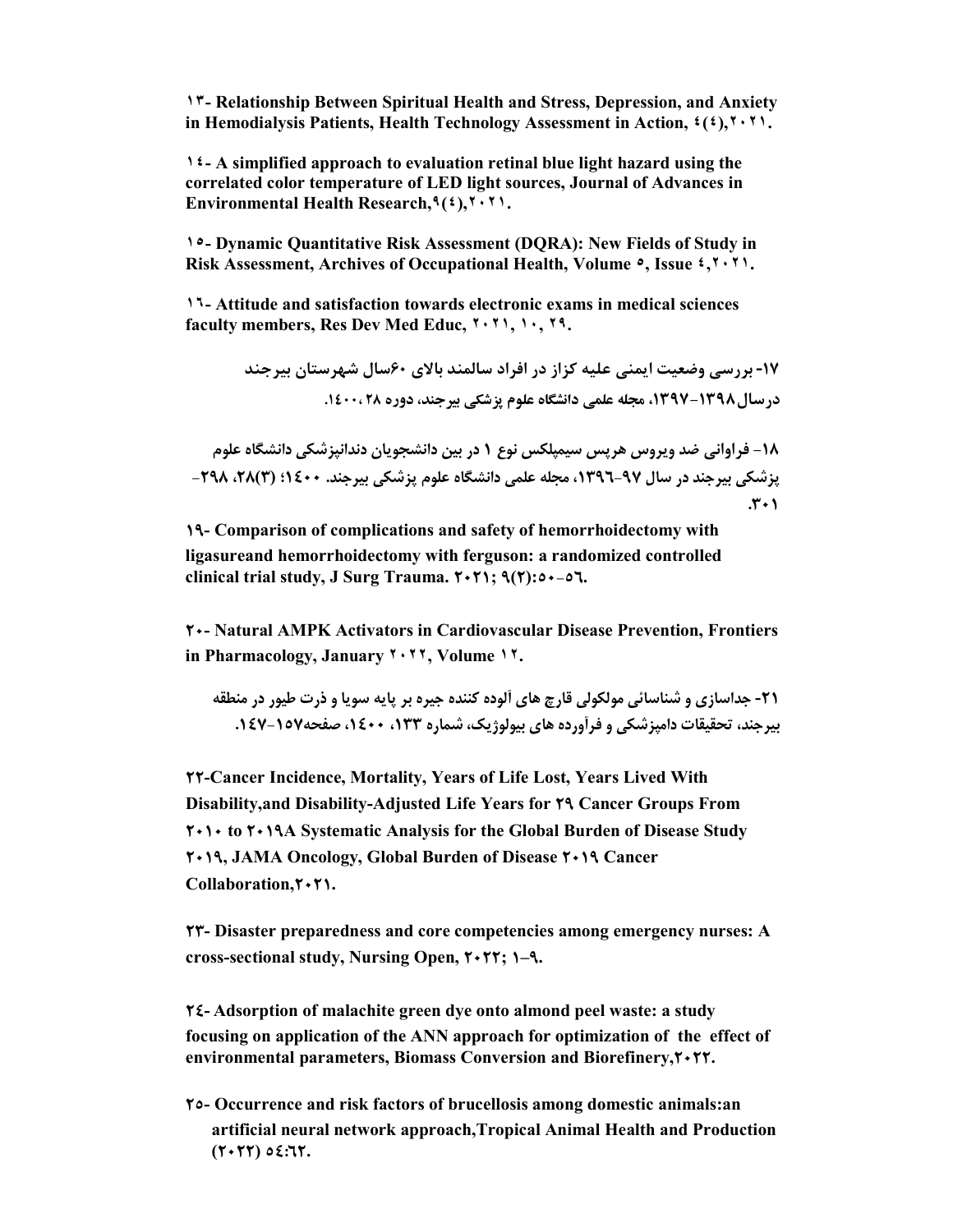**26- Encapsulation of thyme essential oil using electrospun zein fiber for strawberry preservation, Chemical and Biological Technologies in Agriculture, (2022) 9:2.**

**27- A perspective on the sense of loneliness and its determinants in Iranian older people, PSYCHOGERIATRICS, 2022.**

**28- Early marriage, stressful life events and risk of suicide and suicide attempt: a case–control study in Iran, BMC Psychiatry, (2022) 22:71.**

**29- Knowledge and performance of the Iranian general population in the use of masks during the 2019 coronavirus, Journal of Education and Health Promotion , 2022;11:33.**

**30- The effect of educational intervention based on self-efficacy theory on pregnancy anxiety and childbirth outcomes among Iranian primiparous women, Journal of Education and Health Promotion, 2022;11:14.**

**31- Adsorption properties of Danthron-impregnated carbon nanotubes and their usage for solid phase extraction of heavy metal ions, Colloids and Surfaces A: Physicochemical and Engineering Aspects**  $\tau$  **(** $\tau$  **+** $\tau$  $\tau$ **).** 

**32- Beliefs on social distancing and face mask practices during the COVID-١٩ pandemic in low- and middle-income countries: a cross-sectional study [version ١; peer review: awaiting peer review], F١٠٠٠Research ٢٠٢٢.**

**33- Implementation of Health, Safety and Environment Management System (HSE-MS) Requirements with Emphasis on Payment Management, Archives of Occupational Health(AOH) . (January 2022); 6 (1) :1190- 1197.**

#### **٣٤- SYNTHESIS AND APPLICATION OF N\_DOPED FENI٣/TIO٢ NANO-PHOTOCATALYST IN ADVANCED OXIDATION PROCESS TO REMOVE REACTIVE RED ١٩٥ DYE FROM AQUEOUS MEDIUM, Environmental Engineering and Management Journal,٢٠٢٢.**

**٣٥- Analysis of capability, motivation and opportunity to prevent substance abuse in sensation seeking students on the outskirts of a city in Eastern Iran: a qualitative study, BMC Psychology (٢٠٢٢) ١٠:٣٧.**

**٣٦- The effect of vitamin D on recurrence of uterine fibroids: A randomized, double-blind, placebo-controlled pilot study, Complementary Therapies in Clinical Practice, Volume ٤٦, February ٢٠٢٢.**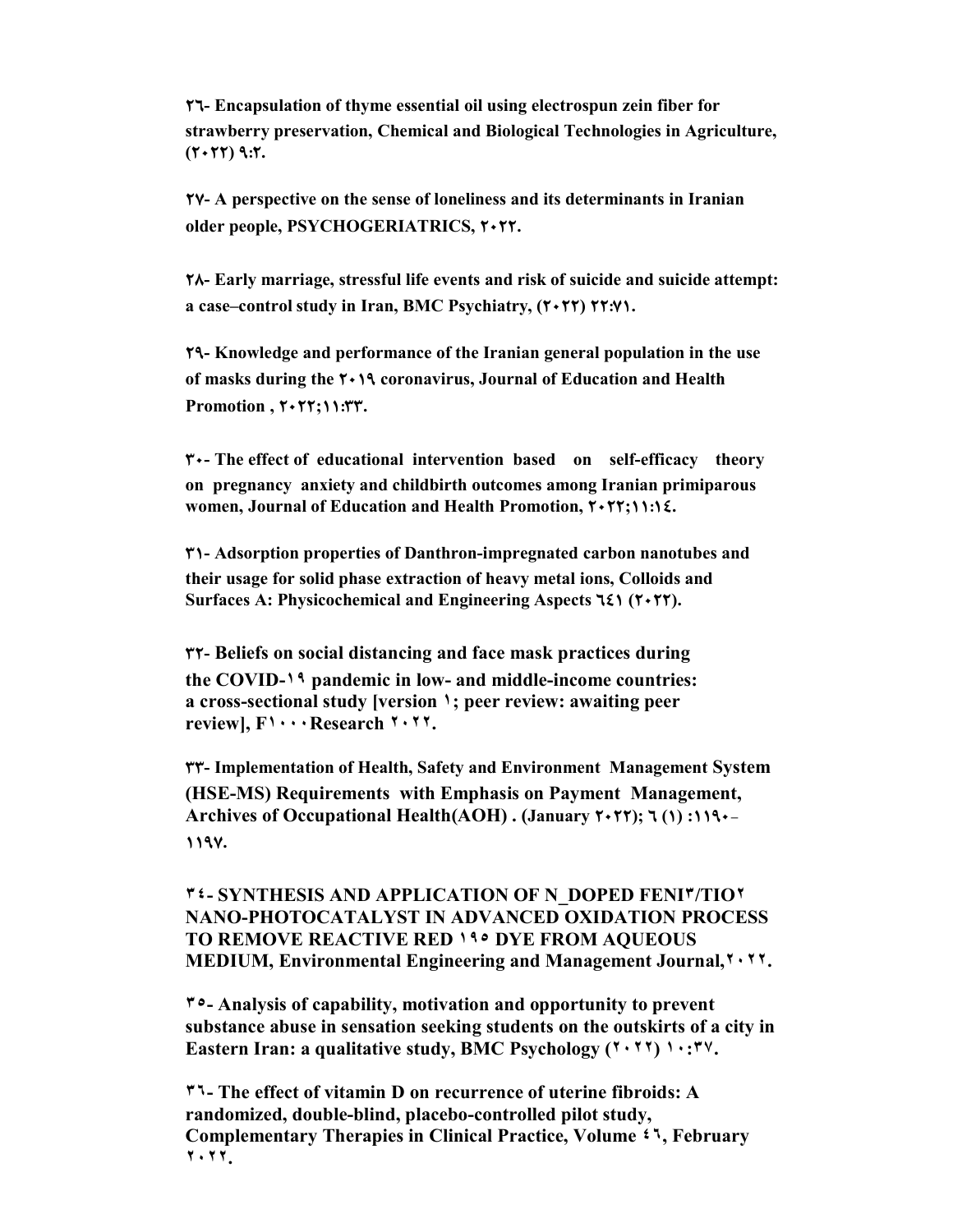**٣٧- A comprehensive study on the adsorption-photocatalytic processes using CoFe٢O٤/SiO٢/MnO٢ magnetic nanocomposite as a novel photocatalyst for removal of Cr (VI) under simulated sunlight: Isotherm, kinetic and thermodynamic studies, Journal of Environmental Health Science and Engineering٢٠٢٢.**

**٣٨- Evaluation of health belief model-based educational intervention on colorectal cancer screening behavior at South Khorasan, Iran, Journal of Education and Health Promotion, ٢٠٢٢;١١:٥٢.**

**٣٩- Applying Artificial Neural-network Model to Predict Psychiatric Symptoms, BioMedicine,Volume ١٢, Issue ١, ٢٠٢٢.**

**٤٠- The association between environmental cadmium exposure, blood pressure, and hypertension: a systematic review and meta-analysis, Environmental Science and Pollution Research,٢٠٢٢.**

**٤١- The Nitrate Content of Commonly Consumed Agricultural Products Including Vegetables, Cereals, and Legumes in Iran, Journal of Chemical Health Risks,٢٠٢٢, Volume ١٢.**

**٤٢- Evaluation of Nitrite Exposure from Meat Products Supplied in Tehran, Iran, Journal of Chemical Health Risks,٢٠٢٢, Volume ١٢.**

**٤٣- Effects of the COVID-١٩ pandemic on lifestyle among Iranian population: A multicenter cross-sectional study, Journal of Research in Medical Sciences, ٢٠٢٢;٢٧:٢٢.**

**٤٤- Perceived risk of infection and death from COVID-١٩ among community members of low- and middle-income countries: A cross-sectional study [version ١; peer review: awaiting peer review], F١٠٠٠Research ١١:٣٤٥ ,٢٠٢٢.**

**٤٥- Effect of Educational Intervention Based on Self-efficacy Theory and Selfregulatory Strategies on Physical Activity of Prehypertensive Individuals, Health Tech Asmnt Act. ٥(٣). ٢٠٢١.**

**٤٦- The Effectiveness of the Anteroom(Vestibule) Area on Hospital Infection Control and Health Staff Safety: ASystematic Review, Frontiers in Public Health, April ٢٠٢٢, Volume ١٠.**

**٤٧- The effect of polyunsaturated fatty acids on the severity and mortality of COVID patients: A systematic review, Life Sciences ٢٩٩ (٢٠٢٢).**

**٤٨- The effects of applying time management skills on work-family conflict and work-family enrichment in pre-hospital emergency technicians, Journal of Surgery and Trauma (J Surg Trauma).٢٠٢٢;١٠(٢).**

**٤٩- Effect of Methadone on Lipid Profile, Serum Leptin and Liver Enzymes Levels in Male and Female Rats, Biointerface Research in Applied Chemistry,Volume ١٢, Issue ٥, ٢٠٢٢, ٦٤٢٨ – ٦٤٣٦.**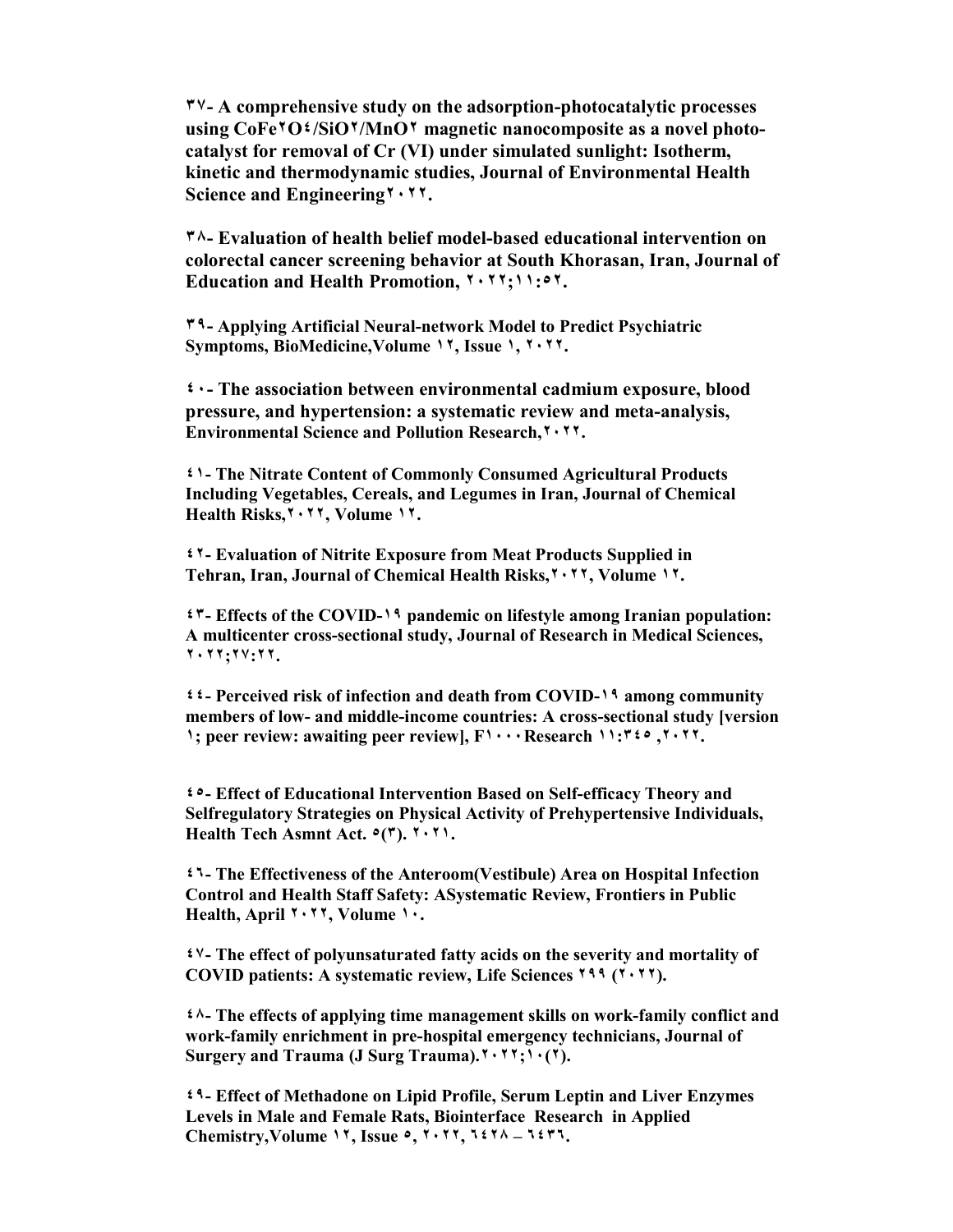**٥٠- Epidemiological Study of Brain Cancer in Iran: A Systematic Review, Advances in Human Biology, ٢٠٢٢;١٢:١٠٨-١٣.**

**٥١- Assessment of the association between sociodemographic characteristics and response to vitamin D supplementation using artificial neural network, Reviews in Clinical Medicine,٢٠٢٢.**

**٥٢- Barriers to Coronavirus Pandemic Control in Industry, Archives of Occupational Health(AOH), ٦ (٢) :١٢٠٩-١٢١٠, (April ٢٠٢٢).** 

**٥٣- Strategies for utilisation management of hospital services: a systematic review of interventions, Globalization and Health, (٢٠٢٢) ١٨:٥٣.**

**٥٤- Investigating the effect of quadruple therapy with Saccharomyces boulardii or Lactobacillus reuteri strain (DSMZ ١٧٦٤٨) supplements on eradication of Helicobacter pylori and treatments adverse effects: a doubleblind placebo-controlled randomized clinical trial, BMC Gastroenterology,٢٠٢٢**, **107-116**.

**٥٥- Prediction and validation of GUCA٢B as the hub-gene in colorectal cancer based on co-expression network analysis: In-silico and in-vivo stud, Biomedicine and Pharmacotherapy,٢٠٢٢.**

**٥٦- A controllable procedure for removing Navicula algae from drinking water using an ultrasonic-assisted electrospun method for highly efficient synthesis of Co-MOF/PVA polymeric network, Applied Physics A (٢٠٢٢), ١٢٨(٥):٣٩٦.**

**٥٧- Prevalence of vitamin D deficiency and its association with metabolic syndrome among the elderly population of Birjand, Iran, Journal of Diabetes & Metabolic Disorders (٢٠٢٢) ٢١:٤٧٥–٤٨١.**

**٥٨- An Efficient Ultrasound-Assisted Synthesis of Cu/Zn Hybrid MOF Nanostructures With High Microbial Strain Performance, Frontiers in Bioengineering and Biotechnology ,June ٢٠٢٢, Volume ١٠.**

**٥٩- Knowledge, attitudes and practices of Iranian people about food safety and hygiene during covid-١٩ pandemic, BMC Public Health (٢٠٢٢).**

**٦٠- Women's awareness of ovarian cancer risk factors and symptoms in Western Iran in ٢٠٢٠–٢٠٢١, BMC Women's Health (٢٠٢٢).**

**٦١- Artificial neural networks (ANNs) for modeling efficient factors in predicting pap smear screening behavior change stage, BioMedicine, ٢٠٢٢;١٢(٢).**

**٦٢- Low physical activity is the strongest factor associated with frailty phenotype and frailty index: data from baseline phase of Birjand Longitudinal Aging Study (BLAS), BMC Geriatrics (٢٠٢٢) ٢٢:٤٩٨.**

**٦٣- Evaluation of Perceived Social Support Status and Quality of Life in Improved COVID-١٩ Patients in Birjand, Iran, Mod Care J. ٢٠٢٢ January; ١٩(١).**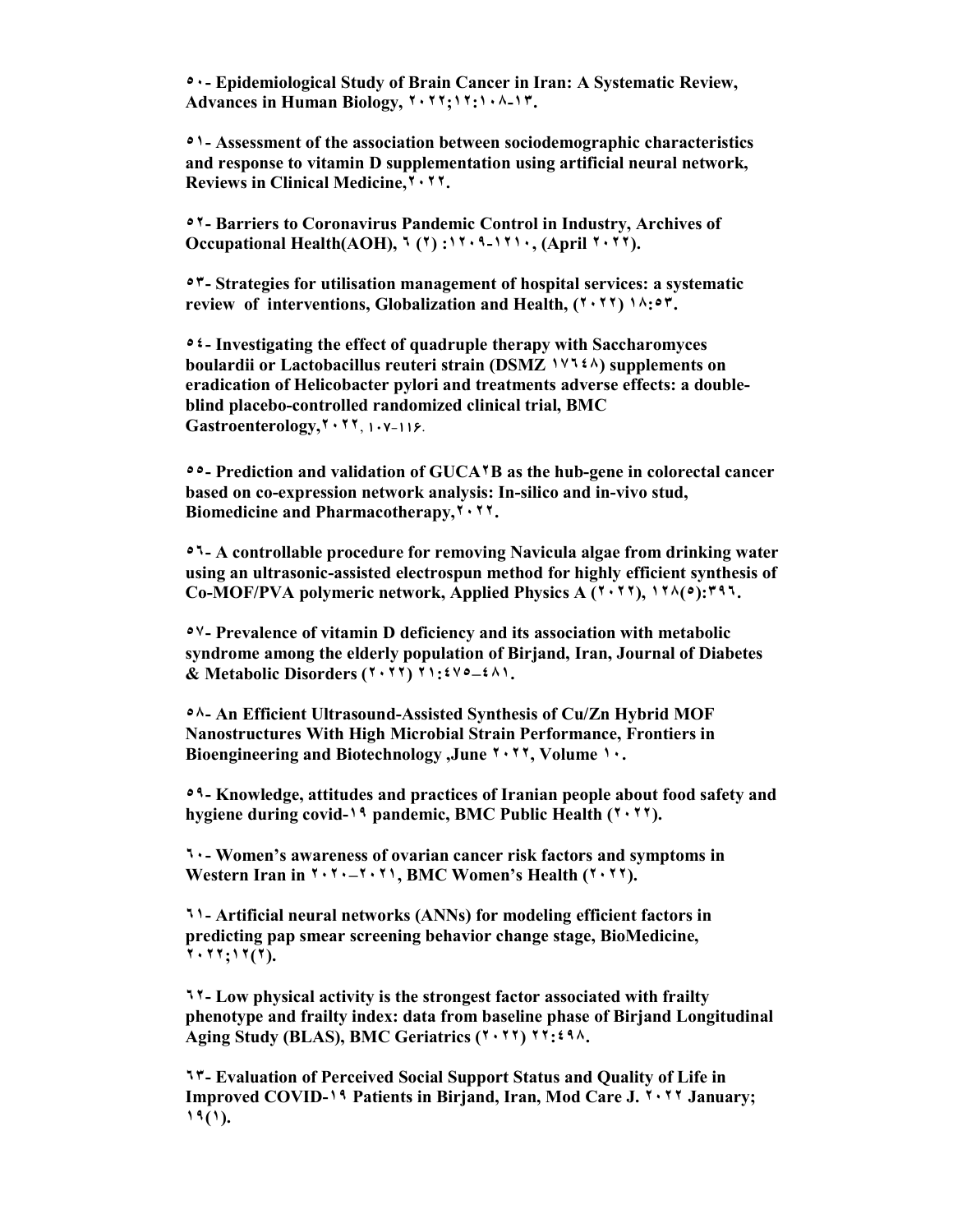**-64 بررسی وضعیت ایمنی علیه کزاز در افراد سالمند بالاي 60 سال شهرستان بیرجند در ،1397-1398مجله علمی دانشگاه علوم پزشکی بیرجند، (1)29 -73، .1401،79** 

**٦٥- Statin treatment and serum low-density lipoprotein (LDL) level in the Birjand elderly dwellers: Birjand Longitudinal Aging Study(BLAS) Wave٣, Journal of Diabetes & Metabolic Disorders (٢٠٢٢) ٢١:١٥١–١٥٧.**

**٦٦- Hematologic parameters and disease activity in patients with primary Sjögren's syndrome, The Egyptian Rheumatologist ٤٤ (٢٠٢٢) ٣٢٩–٣٣٢.**

**٦٧- Influence of Active Modified Atmosphere Packaging Pre-treatment on Shelf Life and Quality Attributes of Cold Stored Apricot Fruit, INTERNATIONAL JOURNAL OF FRUIT SCIENCE, ٢٠٢٢, VOL. ٢٢, NO. ١, ٤٠٢–٤١٣.**

### **\* چاپ مقاله در نشریات داخلی** –**خارجی (از آذر 1399 تا آذر1400) :**

**1- Health risk assessment of Cd, Cr, Cu, Ni and Pb in the muscle, liver and gizzard of hen's marketed in East of Iran, Toxicology Reports 8 (2021) 53–59.**

**-2 بررسی ارتباط اختلال استرس پس از سانحه(PTSD (و کیفیت زندگی در بین آتش نشانان شهر بیرجند در سال ،1397 فصلنامه علمی تخصصی طب کار، دوره ،12 شماره ،3 پاییز ،1399 صفحه .14-25** 

**-3 تراکم ذرات باکتریال قابلکشت در هواي داخل و خارج مهدکودكهاي شهر بیرجند در سال -98 مجله علمی دانشگاه علوم پزشکی بیرجند، دوره ،27 شماره ،4پاییز ،1399 صفحه .376-384**

**-4 بررسی ارتباط بین تراز فشار صوت با شاخصهاي نارسایی شناختی و آزردگی صوتی در یکی از صنایع سرامیک سازي، سلامت کار ایران، دوره ،17 شماره ،37پاییز ،1399 صفحه -15 .1** 

**5- Adsorption of Cr(VI) ions onto powdered activated carbon synthesized from Peganum harmala seeds by ultrasonic waves activation, Environmental Technology & Innovation, 21 (2021).**

**6- Fabrication of novel magnetic CuS/Fe3O4/GO nanocomposite for organic pollutant degradation under visible light irradiation, Evironmental Science and Pollution Research,** $\mathbf{Y} \cdot \mathbf{Y}$ **1.** 

**7- Efficacy of Communication Skills Training in Marital Disturbance, Efficacy of Communication SkillsTraining in Marital Disturbance, Journal of Research Health,** $\mathbf{Y} \cdot \mathbf{Y} \cdot \mathbf{A} \cdot (\mathbf{Y})$ **,**  $\mathbf{Y} \circ \mathbf{A} \cdot \mathbf{Y} \circ \mathbf{A}$ **.** 

**8- A systematic review and meta-analysis of pregnancy and COVID-19: Signs and symptoms, laboratory tests, and perinatal outcomes, International Journal of Reproductive BioMedicine,2020, Volume 18, Issue 12, 1005–1018.**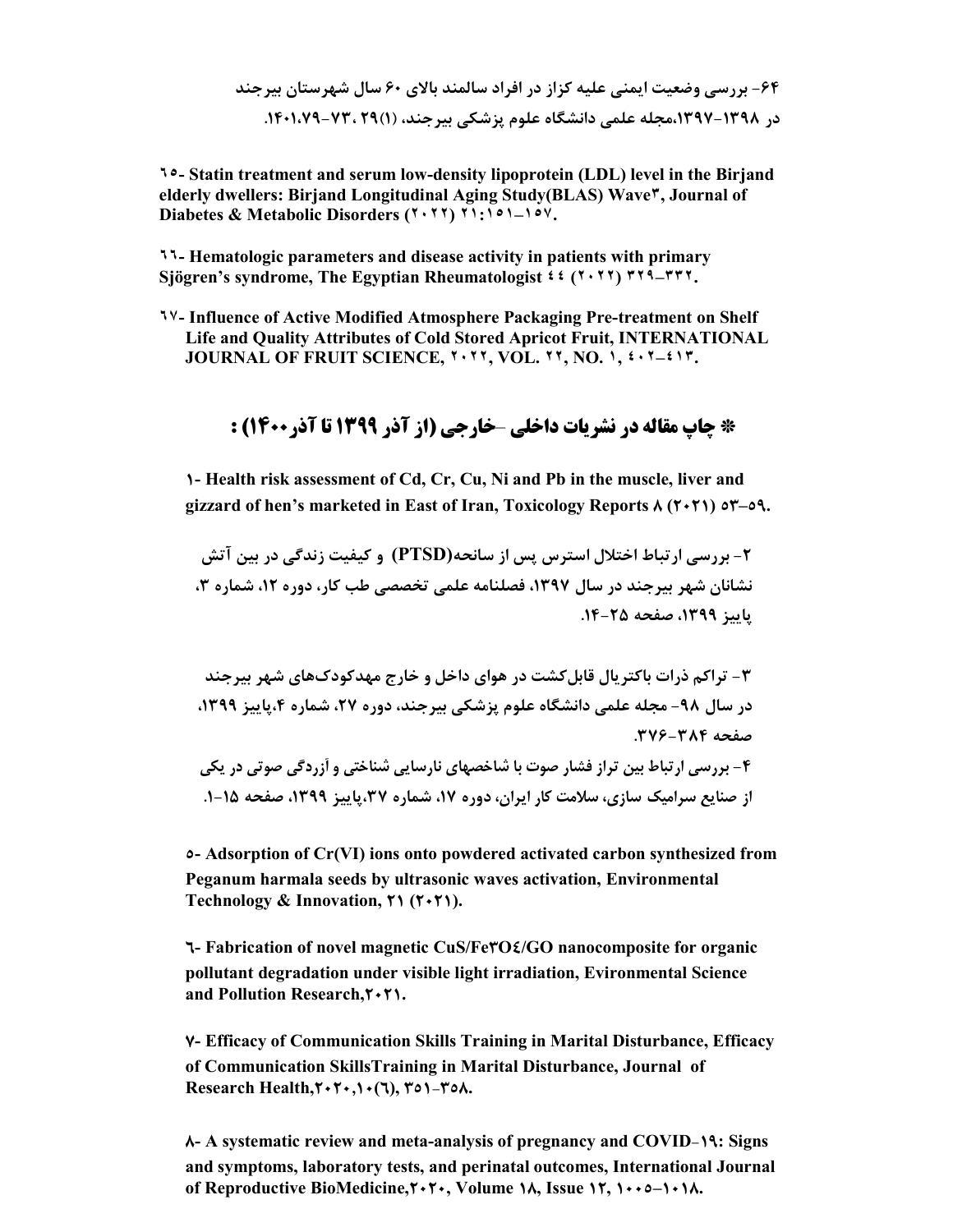**9- Gastrointestinal cancer prevention policies in Iran: A policy analysis of agenda-setting using Kingdon's multiple streams, Journal of Cancer Policy 27**  $(Y \cdot Y)$ .

**10- Efficient oxidation/mineralization of pharmaceutical pollutants using a novel Iron (III) oxyhydroxide nanostructure prepared via plasma technology: Experimental, modeling and DFT studies, Journal of Hazardous Materials 411**  $(7 \cdot 7)$ .

**11- Adsorption-photocatalytic processes for removal of pentachlorophenol contaminant using FeNi3/SiO2/ZnO magnetic nanocomposite under simulated solar light irradiation, Environmental Science and Pollution Research,2021, 28:7462–7475.**

**12- Knowledge, Attitudes, and PracticesAmong the General Population During COVID-19 Outbreak in Iran: A National Cross-Sectional Online Survey, Frontiers in Public Health, December 2020, Volume 8.**

**13- DELAY IN THE DIAGNOSIS OF BREAST CANCER DURING CORONAVIRUS PANDEMIC, EXCLI Journal 2021;20:142-144.**

**14- Lessons Learned on How to Manage a Crisis: Coronavirus Disease 2019 and Healthcare System Weaknesses, International Journal of Epidemiologic Research, 2020 Autumn;7(4):142-143.**

**15- Mapping routine measles vaccination in low- and middle-income countries, Nature,Vol 589, 21 January 2021,415-441.**

**16- Mapping the cancer-specific FACT-B onto the generic SF-6Dv2, Breast Cancer (2021) 28:130–136.**

**17- WOMEN WITH GYNECOLOGIC CANCER NEED MORE PSYCHOLOGICAL CARE DURING THE COVID-19 PANDEMIC, EXCLI Journal 2021;20:194-196.**

**18- Cognitive Factors Affecting AIDS Preventive Behaviors in Iranian Women with Addicted Spouses, Mod Care J. 2020 October; 17(4).**

**19- FeNi3@SiO2@CuS magnetic nanocomposite: synthesizing, characterization,and application for methylene blue adsorption, Desalination and Water Treatment, 210 (2021) 402–414.**

**20- Quick adsorption followed by lengthy photodegradation using FeNi3@SiO2@ZnO: A promising method for complete removal of penicillin G from wastewater, Journal of Water Process Engineering 40 (2021).**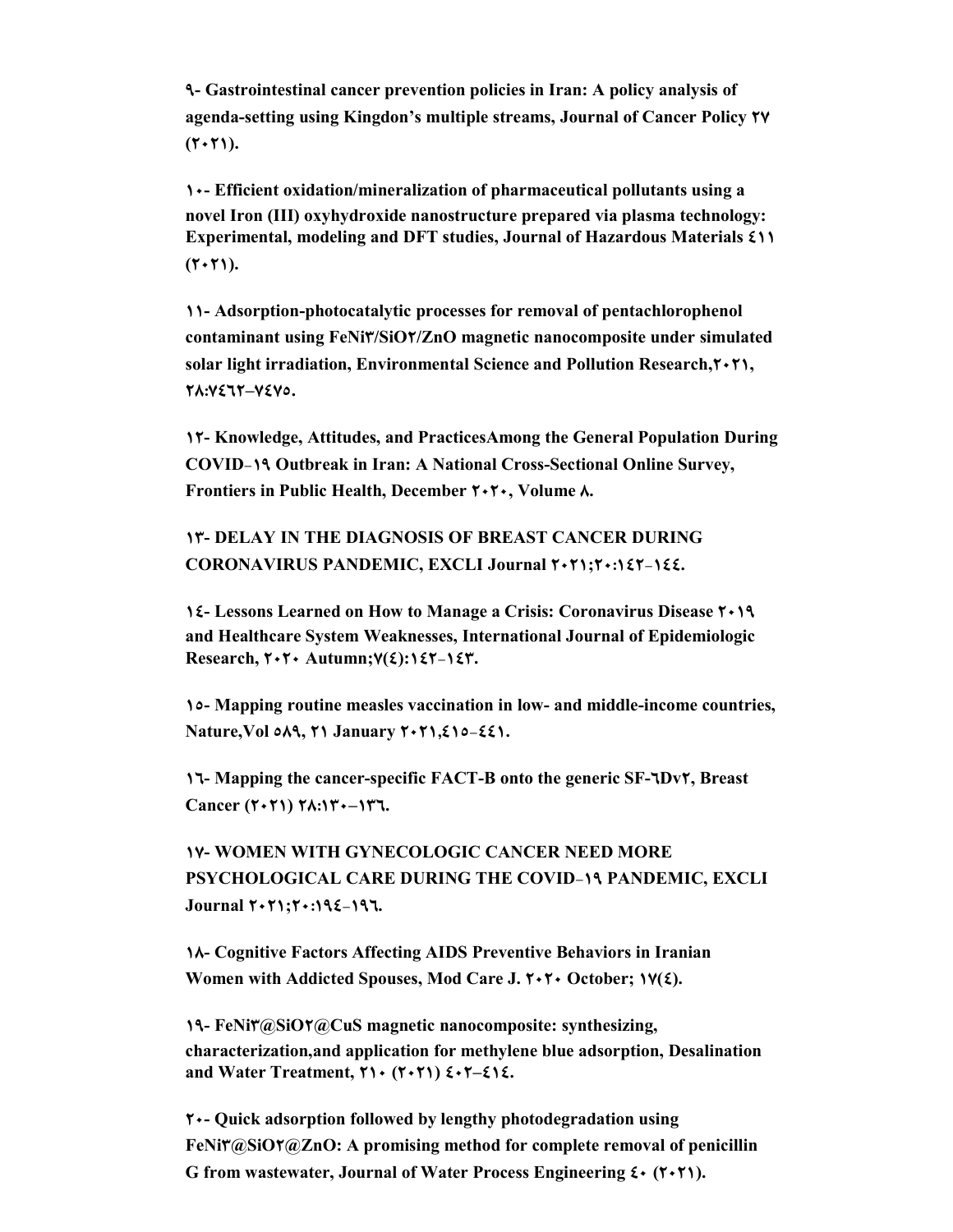**21- Predicting mental health of prisoners by artificial neural network, BioMedicine, 2021;11(1):26-33 .**

**22- Investigating Preventive Behaviors Toward COVID-19 Among Iranian People, Frontiers in Public Health, Volume 9,7**  $\cdot$  **71.** 

**23- Crossroad between Obesity and Gastrointestinal Cancers: A Review of Molecular Mechanisms and Interventions, International Journal of Preventive Medicine, 2021;12:18.**

**24- Virtual Reality Videos and Their Effect on Adolescent Anxiety during Orthodontic Treatments: A Parallel Randomized Controlled Trial, Interdisciplinary Journal of Virtual Learning in Medical Sciences,2021,12(1).**

**25- Global collaboration and social practices tomitigate impacts of COVID-19 in the world: alived experience of infecting, Qualitative Social Work,2020,1-9.**

**26- Can Health Insurance Protect Against Catastrophic Health Expenditures in Iran? A Systematic Review and Meta-Analysis, World Medical & Health**  Policy, $\mathbf{Y} \cdot \mathbf{Y}$ 1.

**27- High Prevalence of Metabolic Syndrome and Its Related Demographic Factors in North of Iran: Results from the PERSIAN Guilan Cohort Study, International Journal of Endocrinology,2021.**

**182-***1990* **Philosophers Billish Philosophers Proposes** *Rearing* **loss prevalence and years lived with disability,** $199 \cdot - 7 \cdot 19$ **: findings from the Global Burden of Disease Study 2019, Lancet 2021; 397: 996–1009.**

**29- Dry Eye and Meibomian Glands in Vitiligo, Turk J Ophthalmol,2021.**

**30- Breast cancer screening behavior and its associated factors in female employees in South Khorasan, Journal of Education and Health Promotion,٢٠٢١; ١٠:١٠٢.**

**31- The effect of educational intervention based on theory of planned behavior and self-regulatory strategies on the social vitality of women employee, Journal of Education and Health Promotion, 2021;10:94.**

**32- Prevalence of corona-associated anxiety and mental health disorder among dentists during the COVID-19 pandemic, Neuropsychopharmacology Reports ,2021.**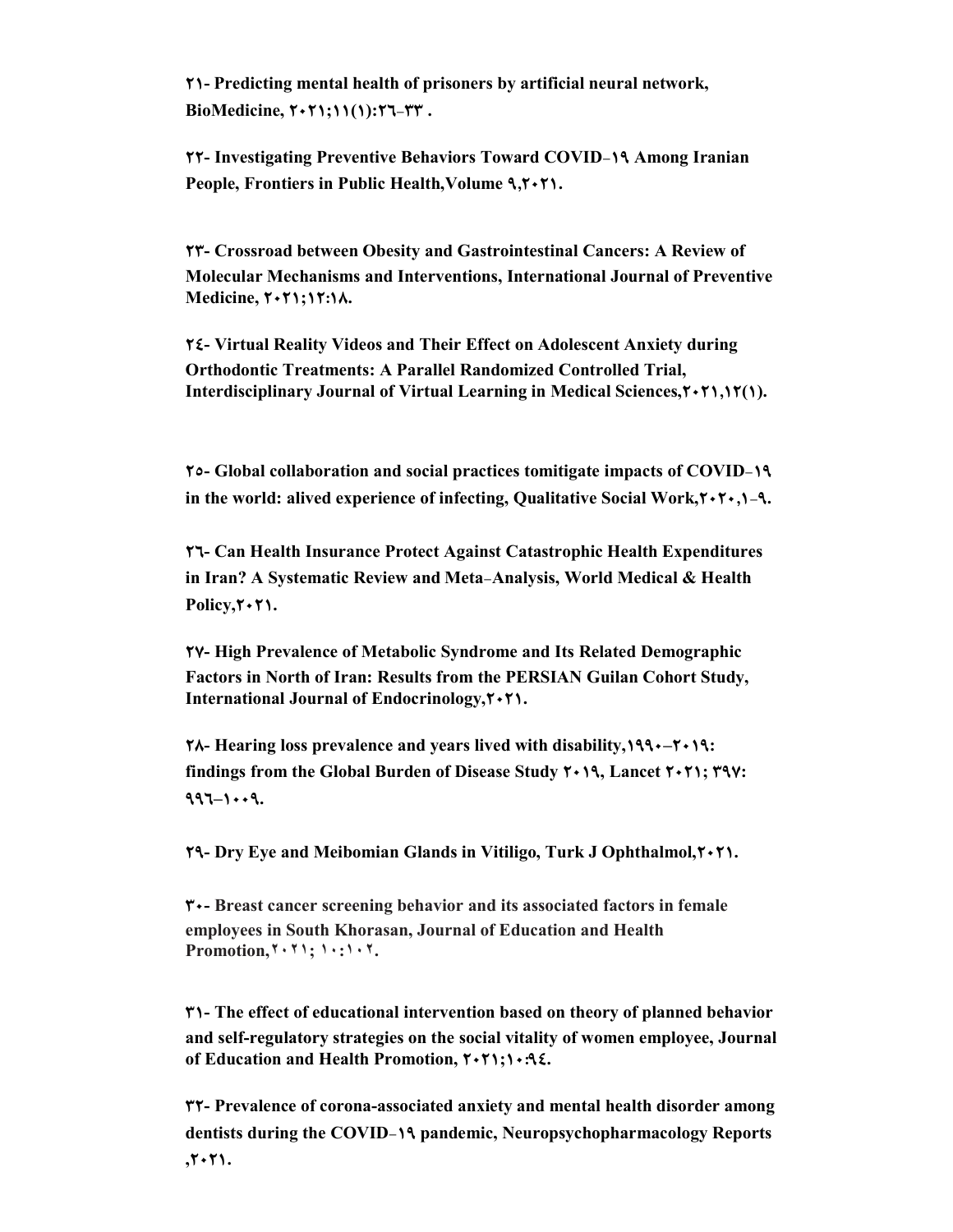**-33 بررسی وجود مواد خنثی کننده و شیرخشک در شیرخام و شیر پاستوریزه توزیع شده در شهر بیرجند، مجله علمی دانشگاه علوم پزشکی بیرجند. 1400؛ (1)28 .83-77،** 

**-34 تأثیر آموزش برنامه ملی آمادگی بیمارستانی مؤثر بر ارتقاي آمادگی پرستاران در حوادث و بلایا، مجله علمی دانشگاه علوم پزشکی بیرجند. 1400؛ (1)28 .69-61،**

**35- Knowledge, attitudes, and practices of the general population about Coronavirus disease 2019 (COVID-19): a systematic review and metaanalysis with policy recommendations, Public Health 194 (2021) 185-195.**

**36- Estimating Utility Values for Health States of DFU Patients Using EQ-5D-5L and cTTO, The International Journal of Lower Extremity Wounds,2021.**

**37- Predictors of functional dairy product consumption among Iranian consumers, International Dairy Journal,2021;121.**

**38- The effect of educational intervention based on the health belief model on osteoarthritis-preventive behaviors in middle-aged women, Journal of Education and Health Promotion,2020;9:327.**

**39- Photocatalytic performance of a nickel ferrite/chitosan/bismuth(III) oxyiodide nanocomposite for metronidazole degradation under simulated sunlight illumination, Journal of Environmental Chemical Engineering 9 (2021).**

**40- Prevalence of anemia and associated factors among the elderly population in South Khorasan, Birjand, Iran, Medical Journal of the Islamic Republic of Iran(MJIRI),2021;35.86.**

**41- Epidemiological, imaging, laboratory, and clinical characteristics and factors related to mortality in patients with COVID-19: a single-center study, Osong Public**  Health and Research Perspectives, $\mathbf{7 \cdot 71}$ .

**42- Experiences of critical care nurses fighting against COVID-19: A qualitative phenomenological study, Nursing Forum. 2021;1–8.**

**-43 بهینه سازي متغیرهاي فرمولاسیون و شرایط فرایند اکستروژن با رویکرد تولید اسنک حجیم غنی شده حاوي آرد عناب، نشریه پژوهشهاي صنایع غذایی، جلد 31 شماره،1400،1 143 - .159**

**44- Fenton-like catalytic oxidation of Reactive Red 195 by FeNi3/SiO2@H2O2: adsorption and degradation study, Desalination and Water Treatment, 221 (2021) 367–377.**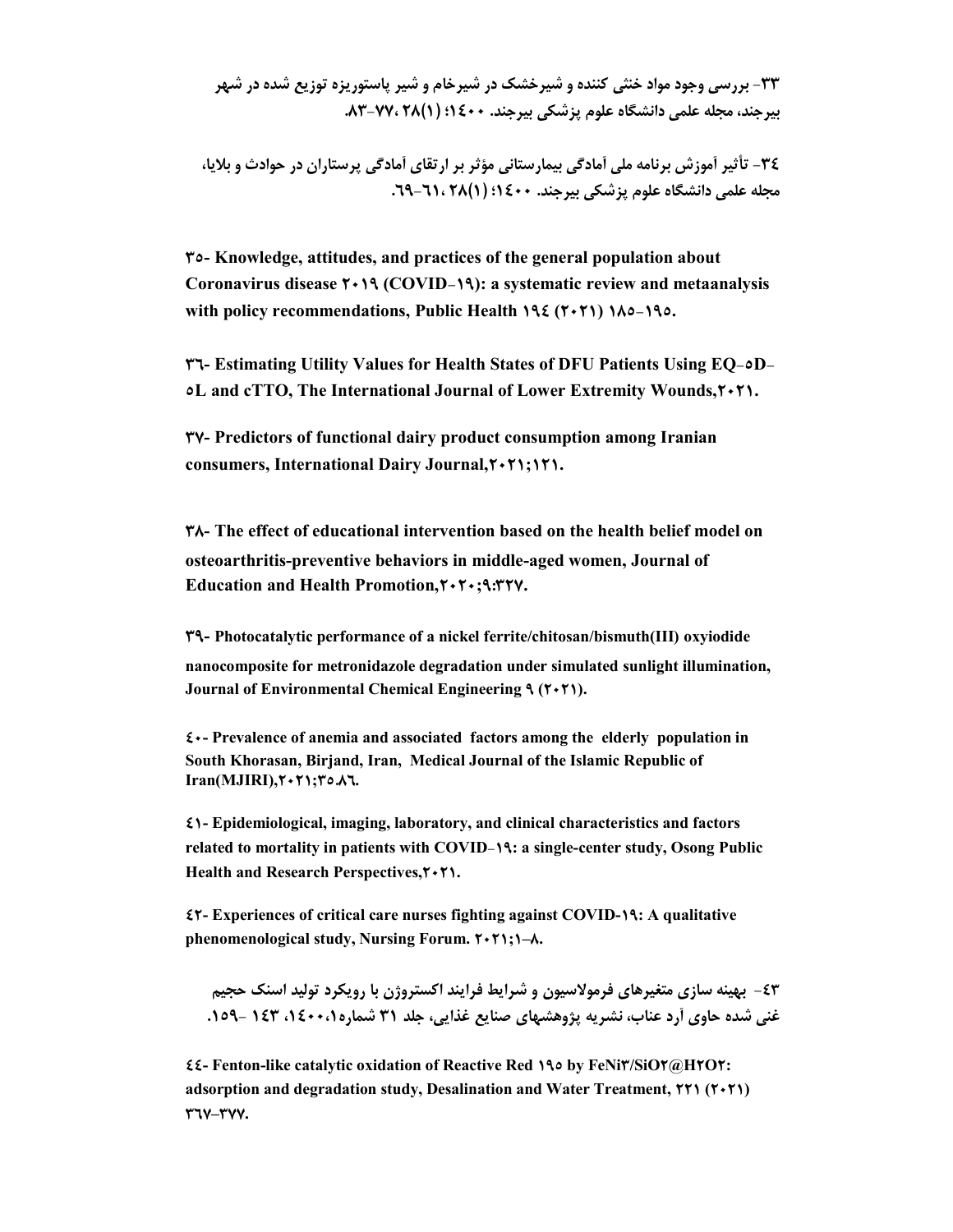**45- Assessment of medical equipment maintenance management: proposed checklist using Iranian experience, BioMedical Engineering, (2021).**

**46- Contamination rate of Bovine raw milk with Yersinia entercolitica Biotypes in Mashhad,Iran, Journal of human environmental and health promotion2021, 7(1), 30-4.**

**47- Preservation of strawberry fruit quality via the use of active packaging with encapsulated thyme essential oil in zein nanofiber film, International Journal of Food Science & Technology, 2021.**

**48- The efficacy and safety of Favipiravir in treatment of COVID-19: a systematic review and meta-analysis of clinical trials, Scientific Reports, 2021.**

**-49 نگرش پزشکان نسبت به آزمایشها و فرایندهاي غیرضروري در سیستم ارائه مراقبت سلامت؛یک مطالعه مقطعی، مجله پژوهش سلامت، دوره ،6 شماره ،2 زمستان ،1399 .115-124** 

**50- Comparison of the frequency of periodontal pathogenic species of diabetics and non-diabetics and its relation to periodontitis severity, glycemic control and body mass index, clinical experimental dental research, clinical experimental dental research, 2021.**

**51- Association between Cardiometabolic risk factor and responsiveness to vitamin D supplementation: a new approach using artificial neural network analysis, BMC Nutrition, (** $\uparrow \uparrow \uparrow \uparrow$ **).** 

**52- The study of dry eye and meibomian glands in psoriasis, European Journal of Ophthalmology,2021.**

**53- RESIDUES OF PESTICIDE IN FOOD AND ENVIRONMENTAL RISK FACTORS, AN OVERVIEW OF FOOD EXPOSURE AND ITS IMPACT ON HUMAN HEALTH, Turkish Journal of Physiotherapy and Rehabilitation; 32(3), 4071-4076.**

**54- Has Covid-19 affected cancer screening program a systematic-review/ Fronties in oncology,2021, Volume 11.**

**55- Is cryotherapy effective in all women with low-grade cervical intraepithelial neoplasia?, European Review for Medical and Pharmacological Sciences,2021,Volume 25, 4211-4218.**

**56- Determinants of Exclusive Breastfeeding Intention in Pregnant Women in Birjand in 2020: Application of Integrated Behavioral Model, Mod Care J. 2021 January; 18(1).**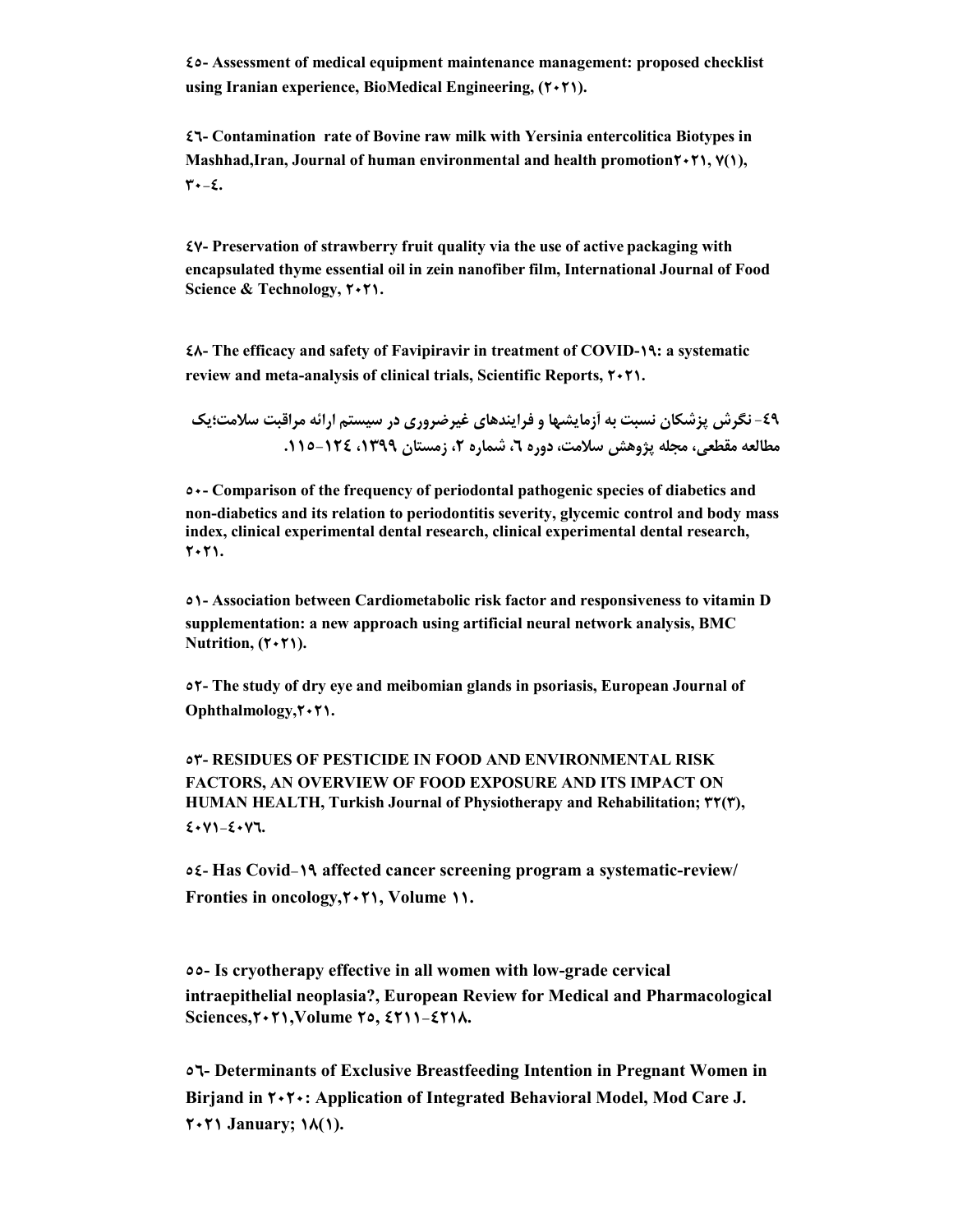**-57 مقایسه تاثیردهانشویه بابونه وکلرهگزیدین گلوکانات برپلاك دندانی وضایعات مخاطی دهان بیماران تحت ونتیلاتور در بخش ICU، مجله علمی دانشگاه علوم پزشکی بیرجند. 1400؛(2)،28 .119 -106**

**-58 بررسی تأثیر آموزش نحوه صحیح رعایت بهداشت دهان و دندان بر اساس شبیهسازي واقعیت مجازي بر پلاك دندانی دانشآموزان دختر متوسطه، مجله علمی دانشگاه علوم پزشکی بیرجند. 1400؛ .169-158 ،28(2)**

**-59 بررسی عوامل فردي و سازمانی مرتبط با نشاط اجتماعی زنان شاغل در دانشگاه علوم پزشکی بیرجند در سال،1398 مجله علمی دانشگاه علوم پزشکی بیرجند. 1400؛ (2)،28 .178-170** 

**-60 بررسی کیفیت ماساژ قلبی در پرستاران ویژه بیمارستانهاي بیرجند در سال ،1398 مجله علمی دانشگاه علوم پزشکی بیرجند. 1400؛ .28** 

**-61 ارزیابی کارایی آرد کامل دانه خربزه در فرمولاسیون غلات صبحانه، مجله علوم تغذیه و صنایع غذایی ایران، سال شانزدهم، شماره،2 تابستان،1400 صفحات .88-79**

**-62 پوشش واکسن آنفلوانزا و عوامل مرتبط با آن در پرسنل بیمارستانهاي آموزشی شهر بیرجند در سال :1397یک گزارش کوتاه، مجله دانشگاه علوم پزشکی رفسنجان، دوره ،20 خرداد،1400 .353-364**

**63- The concentration of the potentially toxic elements (PTEs) in the muscle of fishes collected from Caspian Sea: A health risk assessment study, Food and Chemical Toxicology 154 (2021).**

**64- Aflatoxin M1 in traditional and industrial pasteurized milk samples from Tiran County, Isfahan Province: A probabilistic health risk assessment, Italian Journal of Food Science, 2021; 33 (SP1): 103–116.**

**65- Measuring routine childhood vaccination coverage in204 countries and territories, 1980 –2019: a systematic analysis for the Global Burden of Disease Study 2020, Release 1, GBD 2020, Release 1, Vaccine Coverage Collaborators,2021.**

**66- GC–MS determination of the content of polycyclic aromatic hydrocarbons in bread and potato Tahdig prepared with the common edible oil, Environmental Monitoring and Assessment; 193(8), 540.**

**67- Psychometric measure beliefs and preventive behaviors toward COVID-19 based on Health Belief Model(HBM):Validation of a questionnaire, Medical Journal of the Islamic Republic of Iran(MJIRI), 2021,(6 Oct);35.**

**68- Relationship Between Spouse Abuse and Obsessive-Compulsive Disorder and Predictors of Domestic Violence in Women Visiting Comprehensive Urban Health Service Centers in Birjand, Health technology assessment in action, 2021, 4(4).**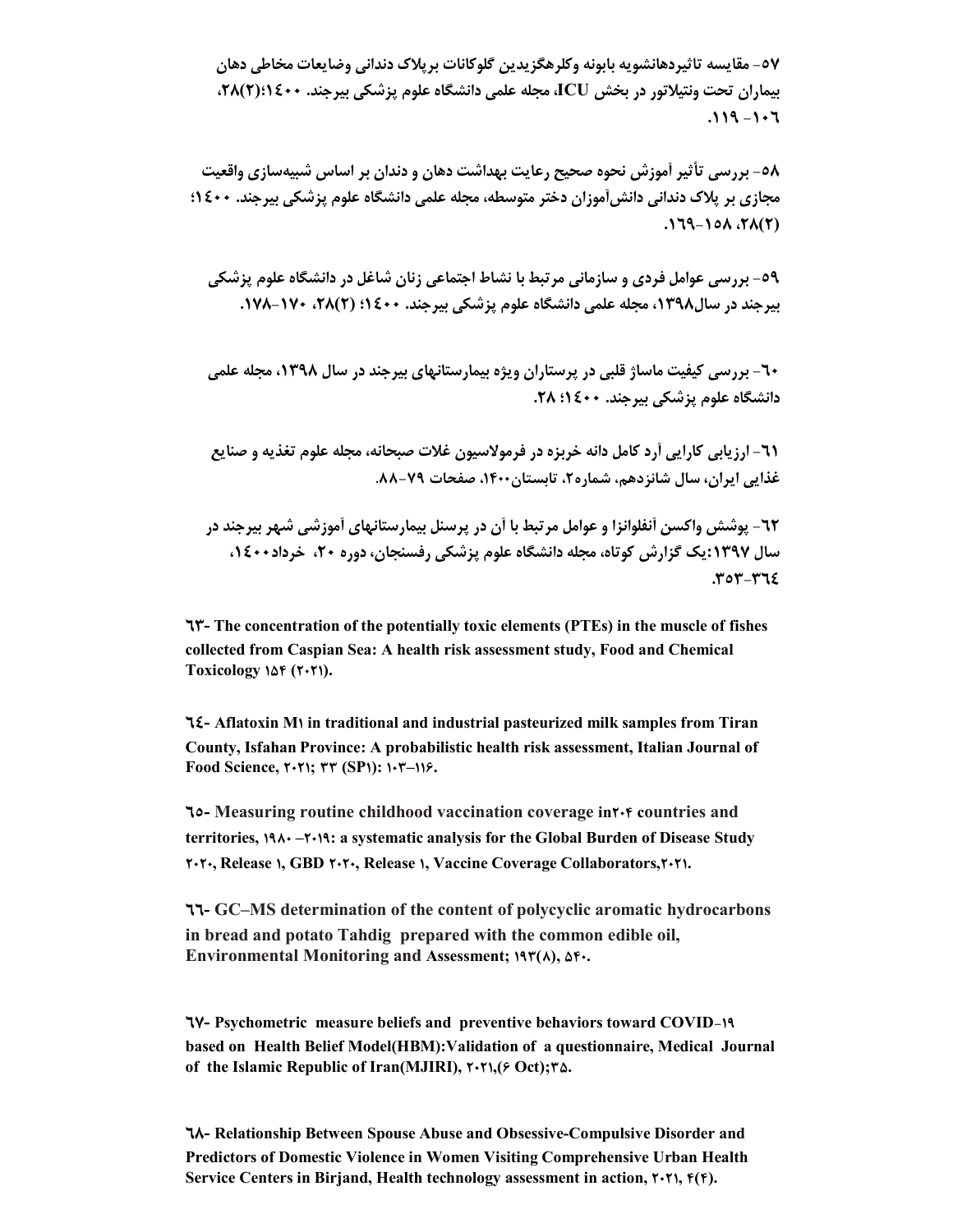**69- A study on microbial and chemical characterization of mechanically deboned chicken in Tehran, Iran, International Journal of Environmental Health Research,2021.**

**70- Facile green synthesis of zero-valent iron nanoparticles using barberry leaf extract (GnZVI@BLE) for photocatalytic reduction of hexavalent chromium, Bioorganic Chemistry, 114 (2021).**

**71- Effect of the Health Promotion Plan on the Performance of Hospitals: Evidences from East of Iran, Health Technology Assessment in Action,4(4), 2021.**

**72- Global, regional, and national progress towards Sustainable Development Goal 3.2 for neonatal and child health: all-cause and cause-specific mortality findings from the Global Burden of Disease Study 2019, The Lancet,2021.**

**73- Global, regional, and national burden of respiratory tract cancers and associated risk factors from 1990 to 2019: a systematic analysis for the Global Burden of Disease Study 2019.**

**74- Intimate Partner Violence in the Middle East Region: A Systematic Review and Meta-Analysis, TRAUMA, VIOLENCE, & ABUSE, 2021.**

**75- Impact of the COVID-19 Pandemic on Colorectal Cancer Screening:a Systematic Review, Journal of Gastrointestinal Cancer, 2021.**

**76- Barriers and facilitators to patient engagement in patient safety from patients and healthcare professionals' perspectives: A systematic review and meta-synthesis, Nursing Forum,2021.**

**-77 جداسازي و شناسائی مولکولی قارچ هاي آلوده کننده جیره بر پایه سویا و ذرت طیور در منطقه بیرجند، تحقیقات دامپزشکی و فرآورده هاي بیولوژیک.1400،** 

**78- Investigating the effect of social support, social capital, and coping on the positive state of mind of Iranian older people with human immunodeficiency virus/acquired immunodeficiency syndrome, Journal of Education and Health Promotion, 2021; 10: 286.**

**79- DECREASED VACCINATION COVERAGE AND RECURRENCE RISK OF MEASLES DUE TO COVID-19 PANDEMIC, EXCLI Journal 2021;20:1367-1369.**

**80- Outcome evaluation of COVID-19 infected patients by disease symptoms: a crosssectional study in Ilam Province, Iran,BMC infectious diseases, (2021) 21:903.**

**81- Effect of extraction solvents on total phenolic compound, lipid peroxidation, antioxidant and cytotoxic activity of leaves of Rubus armeniacus (Himalayan blackberry), Journal of Food Measurement and Characterization, 2021.**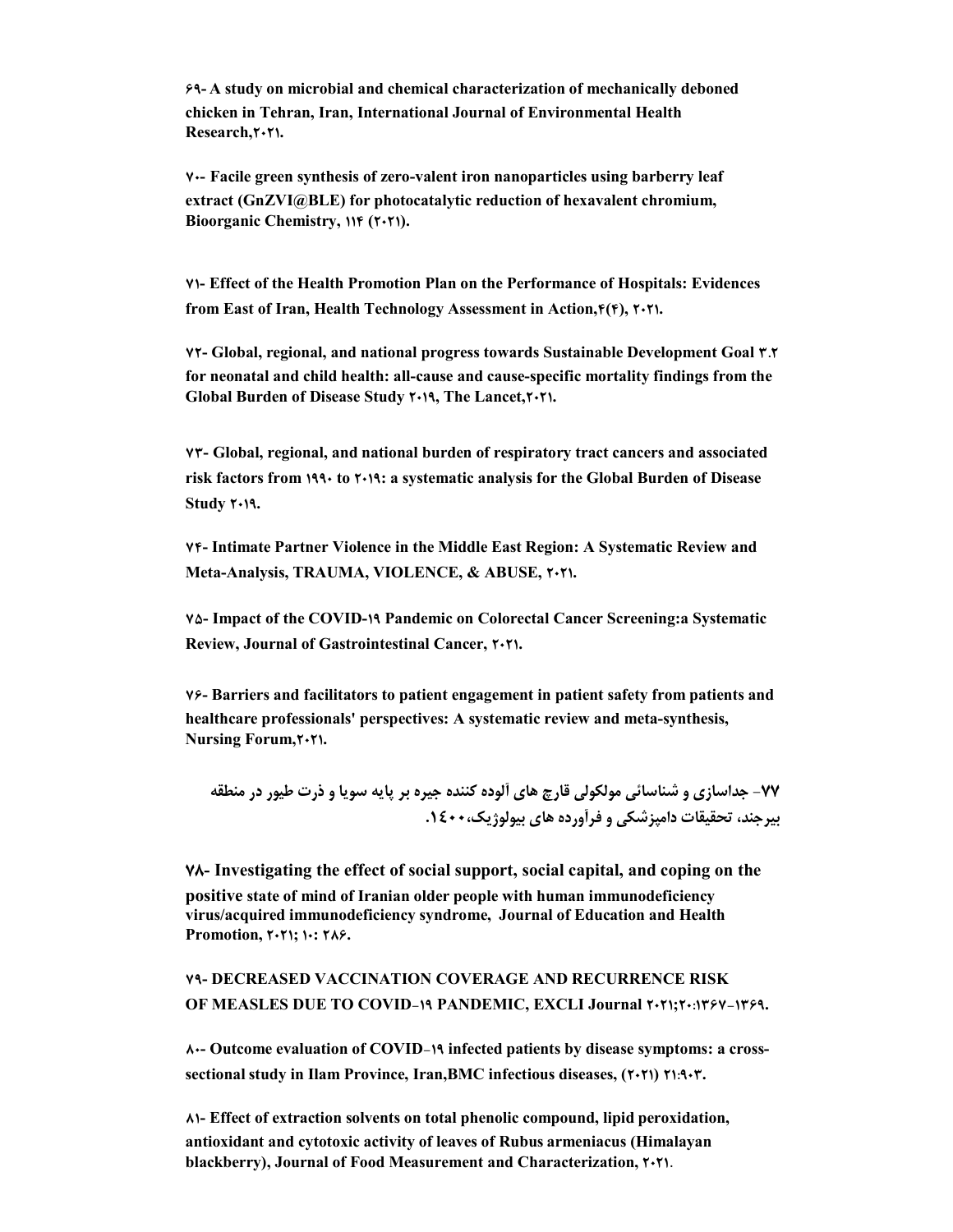**83- The Comparison of Inflammatory Cytokines between Spinal and General Anesthesia following Changes in Ischemic Reperfusion due to Tourniquet during Lower Limb Surgery, Advances in Orthopedics,2021.**

**84- Evaluating Knowledge and Stages of Nutritional Behavior Change in Diabetic Patients Covered by Comprehensive Health Service Centers in Ghayenat City in 2020,Modern Care Journal;2021, 18 (3).**

**85- A semi-quantitative approach development for risk-based inspection in a petrochemical plant, Open Access Macedonian Journal of Medical Sciences, 2020, Aug 25; 8(E):425-433.**

**86- Over 60 Years of Age as an Independent Prognostic Factor of In-Hospital Mortality among COVID-19 Patients: A Cohort Study in an Iranian High-Incidence Area, Public Health,2021.**

**87- Evaluating Knowledge and Stages of Nutritional Behavior Change in Diabetic**  Patients Covered by Comprehensive Health Service Centers in Ghayenat City in  $\uparrow \uparrow \uparrow \uparrow$ . **Mod Care J. 2021 July; 18(3).**

**88- The effect of low serum calcium level on the severity and mortality of Covid patients: A systematic review and meta-analysis, Immun Inflamm Dis. 2021;1–10.**

**89- The Impact of the COVID-19 Epidemic on Diagnosis, Treatment, Concerns, Problems, and Mental Health in Patients with Gastric Cancer, Journal of Gastrointestinal Cancer ,2021.**

**90- Tracking development assistance for health and for COVID-19: a review of development assistance, government,out-of-pocket, and other private spending on health for<sup>***x***</sup> <b>f** countries and territories,  $199 - 76$ , Global Burden of Disease  $7.7$ **Health Financing Collaborator Network, THE LANCET,2021.**

> **-91 پیش بینی استرس شغلی با استفاده از هوش هیجانی:مدل شبکه عصبی مصنوعی و رگرسیون فصلنامه بهداشت و ایمنی کار، جلد،11 شماره،3 پاییز .1400**

**92- Fabrication and characterization of jujube extract-loaded electrospun polyvinyl alcohol nanofiber for strawberry preservation, Food Science & Nutrition,2021.**

**93- Mechanism and efficiency of metronidazole removal via adsorption and heterogeneous Fenton reaction using FeNi3 nanoparticles, Desalination and Water Treatment, 234 (2021) 136–146.**

**-94 بررسی عوامل فردي و سازمانی مرتبط با تعارض کار خانواده در زنان شاغل شهرستان بیرجند در سال ،1399 دوماهنامه طلوع بهداشت یزد، دوره ،20 شماره 3 ( مرداد و شهریور 1400) .**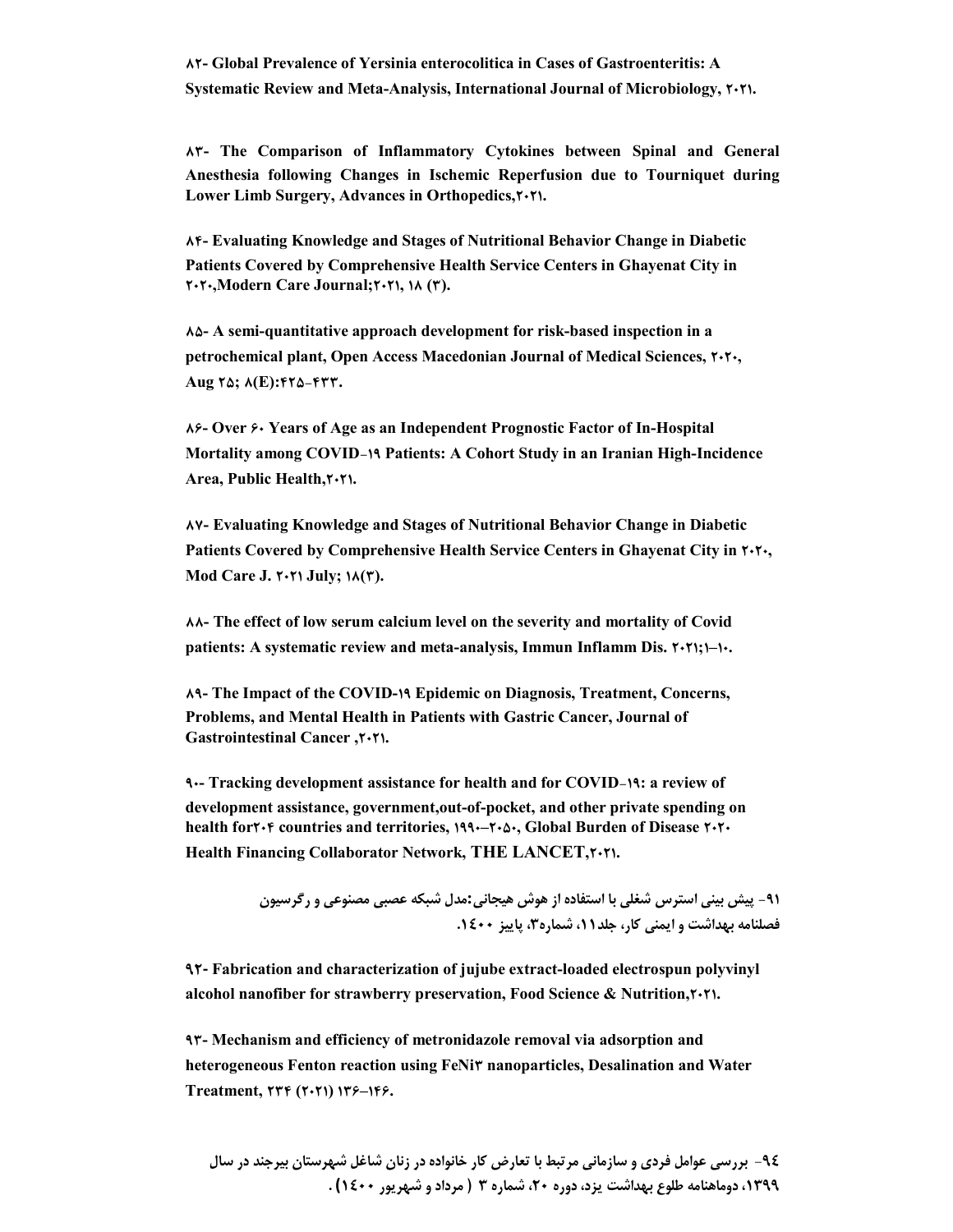**95-Psychometric evaluation of the comprehensive score for financial toxicity scale among Iranian cancer patients, Journal of Cancer Policy, Volume 30, December 2021.**

**96- Factors related to cervical cancer screening among Asian women, European Review for Medical and Pharmacological Sciences,2021; 25: 6109-6122.**

**97- Crosstalk between obesity and cancer: a role for adipokines, ARCHIVES OF PHYSIOLOGY AND BIOCHEMISTRY,2021.**

**98- Development of a scale for assessing the organization's safety performance based fuzzy ANP, Journal of Loss Prevention in the Process Industries, Volume 69, March**  $\mathbf{Y} \cdot \mathbf{Y}$ **1.** 

**99- Effect of UVc and UVA Photocatalytic Processes on Tetracycline Removal Using Cus-Coated Magnetic Activated Carbon Nanocomposite: A Comparative Study, International Journal of Environmental Research and Public Health, 2021, 18.**

**100- The relationship between work ability index (WAI), mental workload and musculoskeletal disorders (MSDs) of firefighters in Tehran, Iran, Iran J Public Health, Vol. 50, No.10, Oct 2021, pp.2146-2148.**

**101- A comprehensive study on the adsorption-photocatalytic processes using manganese oxide -based magnetic nanocomposite with different morphology as adsorbent-photocatalyst in degradation of azo dyes under UV irradiation, Bull. Mater. Sci. (2021) 44:258.**

**102- A Systematic Review and Meta-Analysis of Stature Growth Complications in βthalassemia Major Patients, Annals of Global Health, 2021; 87(1): 48, 1–17.**

**103- Anemia prevalence in women of reproductive age in low- and middle-income countries between 2000 and 2018, NAturE MEDICINE | VOL 27 | OctObEr 2021 | 1761–1782.**

**104- Barriers and facilitators of colorectal cancer screening in Asia, ecancer 2021,** 

**15:1285.**

**105- Comparison of the use of personal protective equipment and infection control in dentists and their assistants before and after the corona crisis, Journal of Education and Health Promotion, 2021;10:206.**

**106- Investigating Safety Standards and Performance of Emergency Power Diesel Generators in Hospitals of Tabriz, Iran, Health Technology Assessment in action, 4(4).e.6863.**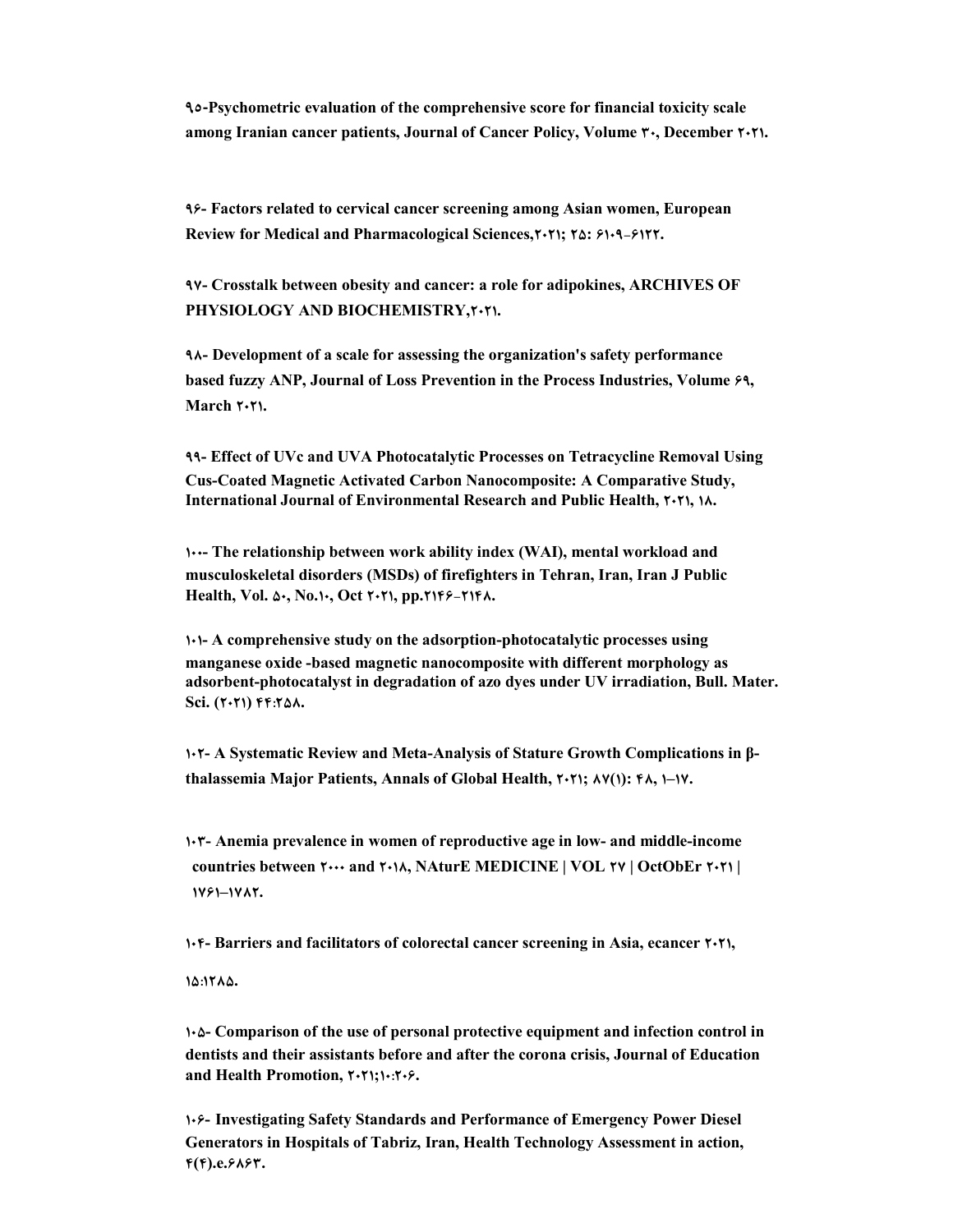**107- Informational and supportive needs of the family caregivers of women with breast cancer in a low resource context: a crosssectional study, Palliative Medicine in**  Practice, $\mathbf{Y} \cdot \mathbf{Y}$ 1.

**108- Global, regional, and national mortality among young people aged 10–24 years, 1950–2019: a systematic analysis for the Global Burden of Disease Study 2019, GBD 2019 Adolescent Mortality Collaborators, Lancet 2021; 398: 1593–618.**

**109 -Knowledge, skill, and preventive behaviors regarding COVID-19 among the public in Shahrekord of Iran, J Edu Health Promot 2021;10:125.**

**110- Laboratory and demographic findings among patients with coronavirus disease 2019: A review, Monaldi Archives for Chest Disease,2021.**

**111- Psychological Distress Among Cancer Patients During COVID-19 Pandemic in the World: A Systematic Review, Frontiers in Psychology, September 2021 | Volume 12.**

**112- The Prevalence of COVID-19 in Dentists and Dental Assistants, Journal of Biostatistics and Epidemiology, ٢٠٢١;٧(٢): ١٧٤-١٨٤.**

**١١٣- Effectiveness of the adipose stem cells in burn wound healing: literature review, Cell and Tissue Banking, 2021 .**

**114- Trends of suicide attempts and factors related to completed suicide during the years 2014-2019 in South Khorasan province, Iran, Asian Journal of Psychiatry, Volume 65, November 2021.**

**115- Barriers and Facilitators Associated with Delays in the Diagnosis and Treatment of Gastric Cancer: a Systematic Review, J Gastrointest Cancer, 2021.**

**116- Prevalence of human papillomavirus (HPV) in oral mucosal lesions in Iran: A systematic review and meta-analysis, Journal of Medical Virology,Volume93, Issue11, November 2021, Pages 6089-6099.**

**117- The Barriers and Facilitators of Gastric Cancer Screening: a Systematic Review, Journal of Gastrointestinal Cancer,2021.**

**118- Effective removal of Sirius yellow K-CF dye by adsorption process onto chitosan-polyacrylamide composite loaded with ZnO nanoparticles, INTERNATIONAL JOURNAL OF ENVIRONMENTAL ANALYTICAL CHEMISTRY,2021.**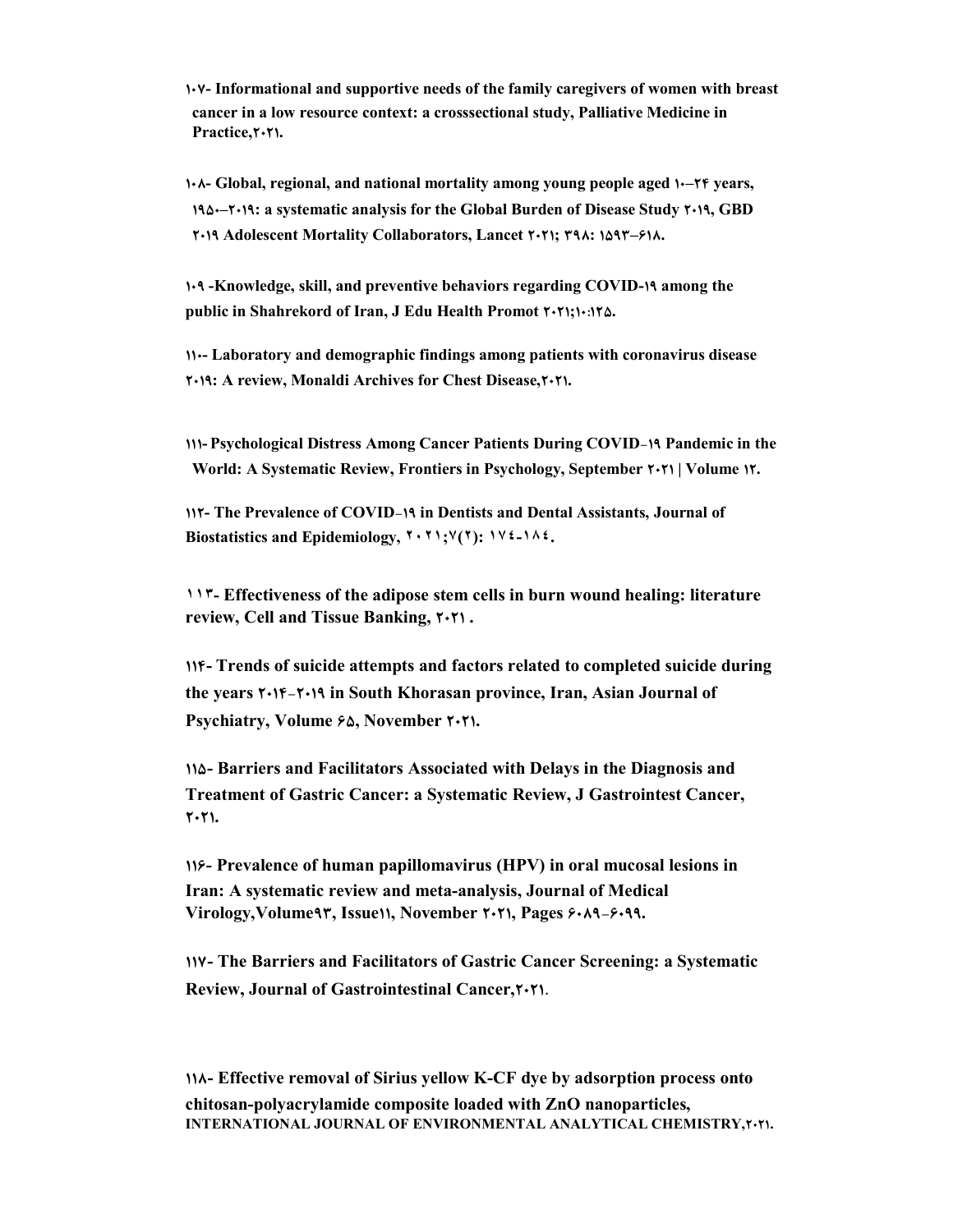**119- Direct and indirect cost of COVID-19 patients in Iran, Health Policy and Technology 10 (2021).**

**120- Mental health of the people of northern Iran during the quarantine time of 2020 following the coronavirus epidemic, J Edu Health Promot 2021;10:401.**

**121- Comparison of complications and safety of hemorrhoidectomy with ligasureand hemorrhoidectomy with ferguson: a randomized controlled clinical trial study, J Surg Trauma. 2021; 9(2):50-56.**

**122- Comparison of Knowledge and Attitude among Nurses in Special Wards and Emergency of the Hospital about COVID-19: A Cross-Sectional Study in the North of Iran, Tabari Biomed Stu Res J.2021;3(3):14-20.**

**123- The circle of gain and loss: Iranian women's life stories of suffering from compulsive sexual behaviour, Health Soc Care Community,2021.**

**124- COVID-19 and multidimensional deprivation in rural women with cancer in Iran, palliative Medicine in Practice,2021.**

**125- Evaluation of Empathy With Patients and Related Factors in Dental Students, health spirituality and medical ethics journal. 2021; 8(3):155-162.**

# **\* چاپ مقاله در نشریات داخلی** –**خارجی (از آذر 98 تا آذر99) :**

**-١ بررسی کارآیی فرآیند الکتروفنتون در حذف آنتی بیوتیک مترونیدازول از محلول هاي آبی، مجله علمی دانشگاه علوم پزشکی بیرجند،(4).1398،26**

**٢. Effect of Vitamin D Supplementation on Vitamin D Levels of Term and Preterm Neonates and their Mothers: A Clinical TrialStudy, Int J Pediatr,٢٠١٩,٧(١١).**

**٣. Epidemiologic Study of Congenital Heart Diseases and Its Related Factors in Children Referred to the Pediatric Cardiac Clinic of Birjand University of Medical Sciences, Iran,Int J Pediatr,٢٠١٩,٧(١٢).**

**٤. Preparation of activated carbon@ZnO composite and its application as a novel catalyst in catalytic ozonation process for metronidazole degradation, Advanced Powder Technology,٢٠١٩.**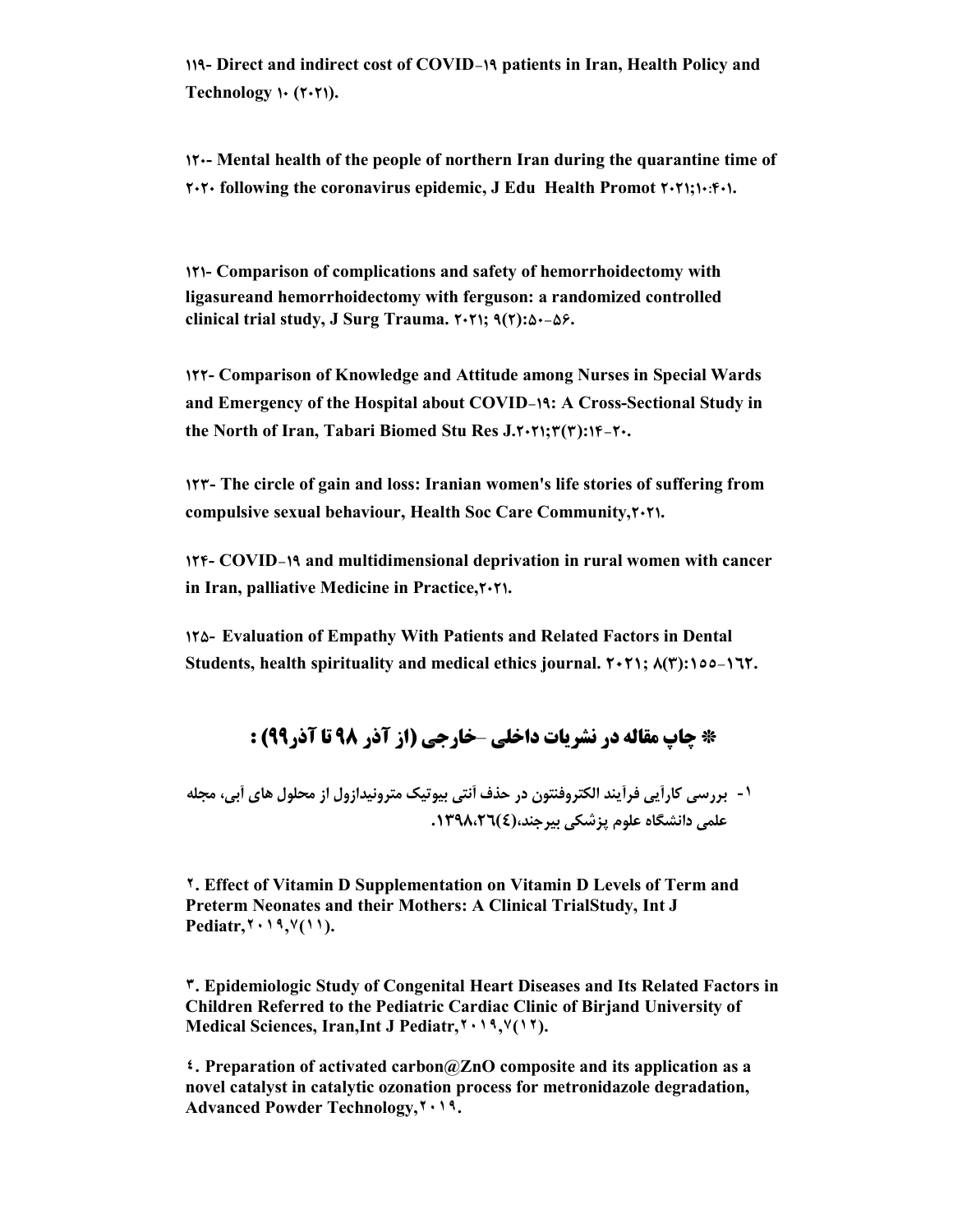**٥. Human health risk assessment of trace elements in drinking tap water in Zahedan city, Iran, Journal of Environmental Health Science and Engineering,٢٠١٩.**

**6 - ارزیابی ایمنی مدیریت تامین و توزیع آب آشامیدنی شهر تربت جام با استفاده از نرم افزار تضمین کیفیت برنامه ایمنى آب، فصلنامه پژوهش در بهداشت محیط،(3)،5 .230-238،1398**

**7- Enhanced photocatalytic degradation of tetracycline from aqueous solution by a novel magnetically separable FeNi٣/SiO٢/ZnO nano-composite under simulated sunlight: Efficiency,stability, and kinetic studies, Journal of Molecular Liquids ٣٠١ (٢٠٢٠).**

**-8 بررسی عوامل پیش بینی کننده عزت نفس در نوجوانان دختر، پایش(نشریه پژوهشکده علوم بهداشتی جهاد دانشگاهی)،(6) 18 ،537-545، .1398**

**9- The effect of emotional intelligence training on general health promotion among nurse,Journal Education and Health Promotion,٢٠٢٠,٩(٤).**

**1. A** comprehensive study on the application of FeNi $\mathbf{r}(\mathbf{a})$ SiO $\mathbf{r}(\mathbf{a})$ ZnO magnetic **nanocomposites as a novel photo-catalyst for degradation of tamoxifen in the presence of simulated sunlight, Environmental Pollution,Volume261, 2020.**

**11- Accuracy Comparison of Data Mining Algorithms Used in the Diagnosis of Breast Cancer: A Scoping Review Study, Applied Medical Informatics, Vol 41, No 4 ,2019, pp: 129-139.**

**-12 مقدمه ايبردلفیسیاستی: ابزاري برايکشفدیدگاههايمخالفدرموضوعاتسیاستگذاريسلامت، راهبردهاي مدیریت در نظام سلامت، سال چهارم، شماره3 ، پاییز،1398 شماره پیاپی ،13 -264 .255**

**13- Cement augmentation of sacroiliac screws in fragility fractures of the pelvic ring—A synopsis and systematic review of the current literature, Injury,2020.**

**14- Family physician program and burden of referral for outpatient visit in Iran: A multicenter cross-sectional study protocol, Research square**

**15 - History of Health Technology Assessment in Iran, International Journal of Technology Assessment in Health Care,2019.**

**16 - Inappropriate Rate of Admission and Hospitalization in the IranianHospitals: A Systematic Review and Meta-Analysis, VALUE IN HEALTH REGIONAL ISSUES. 2020; 21(C):105–112.**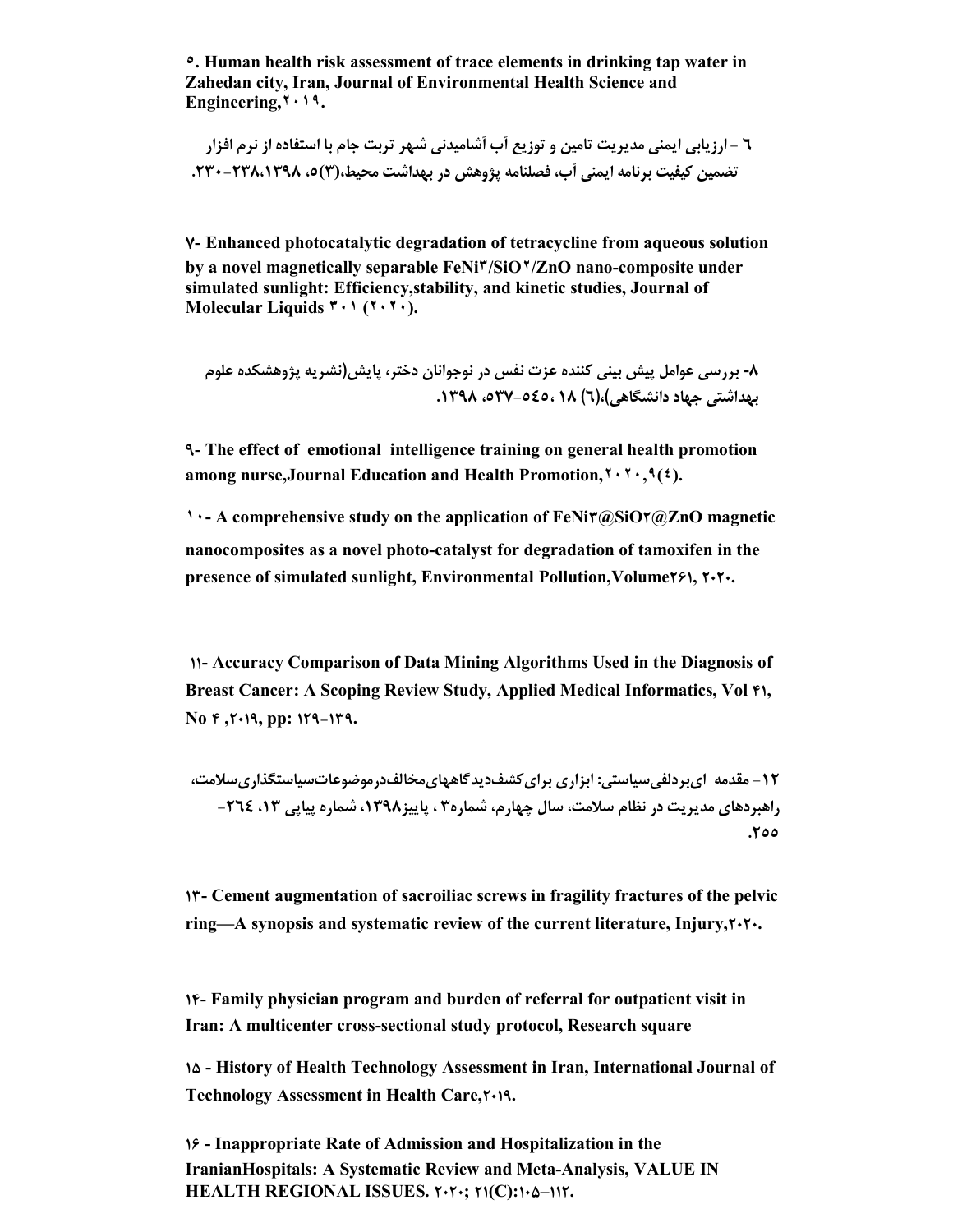**17- Medical visit time and predictors in health facilities: a mega systematic review and meta-analysis, International Journal of Human Rights in Healthcare,2019.**

**18- Participation of Iranian non-governmental organizations in health policymaking;barriers and strategies for development, International Journal of Health Governance**  $\uparrow \cdot \uparrow \uparrow$ **.** 

**19- Survival Rate of Breast Cancer in Eastern Mediterranean Region Countries: A Systematic Review and Meta-Analysis, Annals of Global Health. 2019; 85(1): 138, 1–12.**

**20- Survival Rate of Prostate Cancer in Asian Countries: A Systematic Review and Meta-Analysis, Annals of Global Health, 2020; 86(1): 2, 1–13.**

**21- The Incidence of Childhood Cancer in Iran: A systematic review and metaanalysis, The Incidence of Childhood Cancer in Iran: A systematic review and meta-analysis, International Journal of Pediatric Hematology/Oncology, 2019, Vol 9. No 3, 193-206.**

**22- THE SURVIVAL RATE OF HEPATOCELLULAR CARCINOMA IN ASIAN COUNTRIES: A SYSTEMATIC REVIEW AND META-ANALYSIS, EXCLI Journal 2020;19:108-130.**

**-23 بررسی آگاهی، نگرش و عملکرد دانش آموزان ابتدایی شهر بیرجند در خصوص بهداشت دهان و دندان، سال ،1395مجله علمی دانشگاه علوم پزشکی بیرجند، ،1399(1)-117،27 .110** 

**-24 مقایسه اثر اندواکتیویتور و فایل Finisher Endo-XPدر پاکسازي کانال هاي آلوده به کاندیدا آلبیکنس: یک مطالعه آزمایشگاهی، مجله دندانپزشکی مشهد، دوره ،44 شماره ،1 ص .1399 ،73 -80**

#### **25- NON-HODGKIN'S LYMPHOMA IN THE WORLD:AN EPIDEMIOLOGICAL REVIEW, World Cncer Reaserch Journal,2020.**

**26- Suction Hoses of Dental Units as a Potential Source of Microbial Contamination, Oman medical Journal ; 2020, Vol35, No 2.**

**27- Investigating the status of effective components on the evaluation of faculty members of Birjand University of Medical Sciences and its association with the faculties' demographic characteristics in the academic year 2017-2018, Future of Medical Education Journal,2020,10(1),13-18.**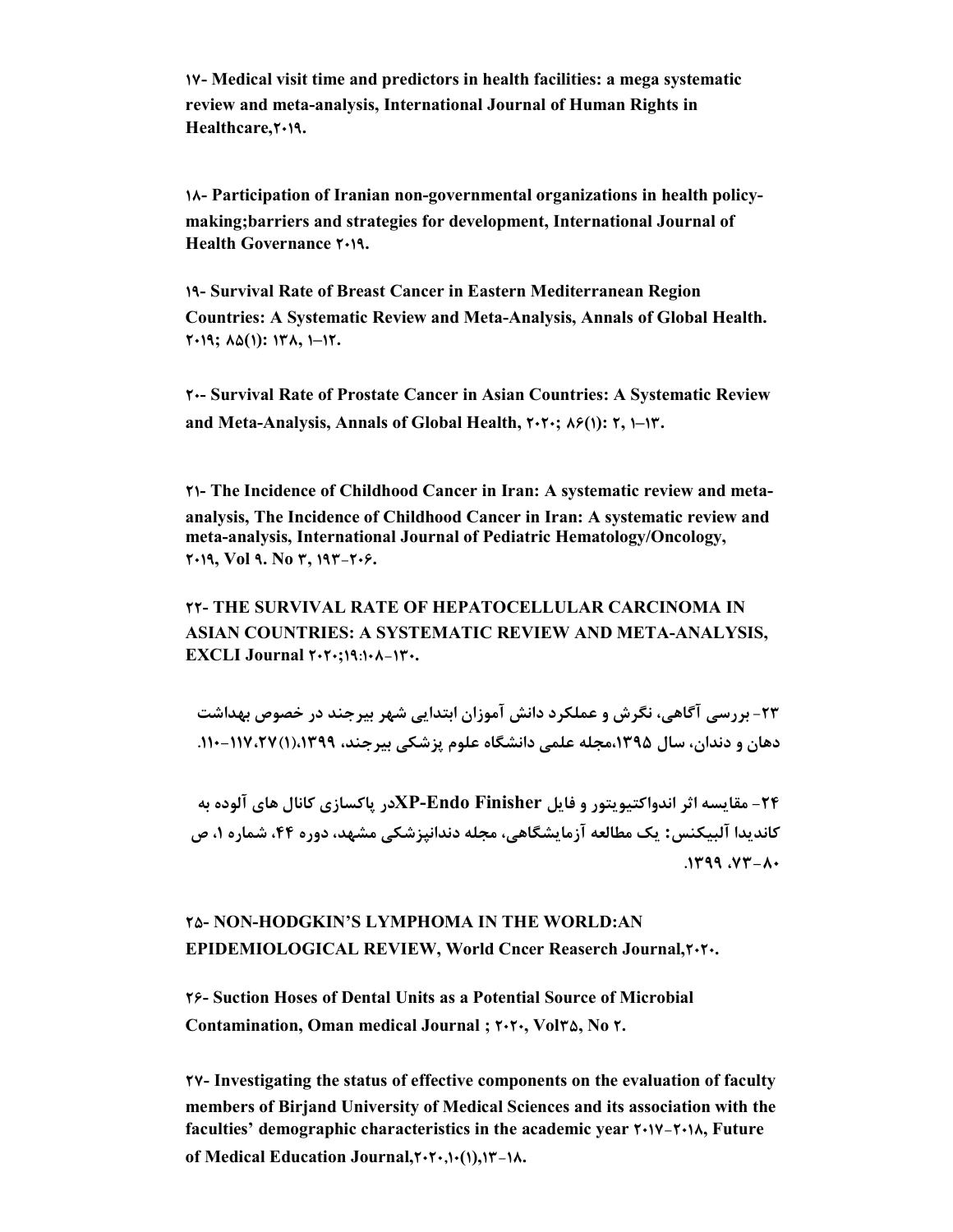**28- Self-Esteem in Adolescent Girls: A Qualitative Study, Women`s Health Bulletin, 2020, 7(2).**

**29- The Relationship between Mental Health of Elderly People with Their Disabilities on Global Scale World Health Organization Disability Assessment Schedule II and General Health Questionnaire, Advances in Human Biology, Volume 10, Issue 2, May-August 2020, :60-64.**

**30- Epidemiological Patterns of Animal Bites in the Najafabad, Center of Iran (2012–2017), Annals of Global Health.2020; 86(1): 38, 1–7.**

**31- Predictors of Colorectal Cancer Screening Participation in Southern Khorasan (Iran), Journal of Gastrointestinal Cancer,2020.**

**32- Noise Reduction Based on Training Intervention and Using Visual Signs in Neonatal Intensive Care Units (NICUs), Acoustics Australia,2020.**

**33- Features and Limitations of LitCovid Hub for Quick Access to Literature About COVID-19, Balkan Med J,2020.**

**34- A Comparison of The Effects of Clobetasol 0.05% and Photodynamic Therapy Using Aminolevulinic Acid With Red Light in the Treatment of Severe Nail Psoriasis, Journal of Lasers in Medical Sciences,2020 Winter;11(1):3-7.**

**35- Bladder Cancer in Iran: An Epidemiological Review, Research and Reports in Urology,2020, 12, 91–103.**

**36- Respiratory Symptoms and Diminished Lung Functions Associated with Occupational Dust Exposure Among Iron Ore Mine Workers in Iran, The Open Respiratory Medicine Journal, 2020, 14, 1-7.**

**37- Healthy Beliefs regarding Breast Cancer Screening in Iranian Women Health Volunteers: A Path Analysis, Korean Journal of Family Medicine,2020.**

**38- Determination of success rate of root canal therapy performed by dentistry students in the Department of Endodontics at Birjand University of Medical Sciences, Birjand, Iran, during 2014-2017, Journal of Surgery and Trauma2019; 7(4):147-151.**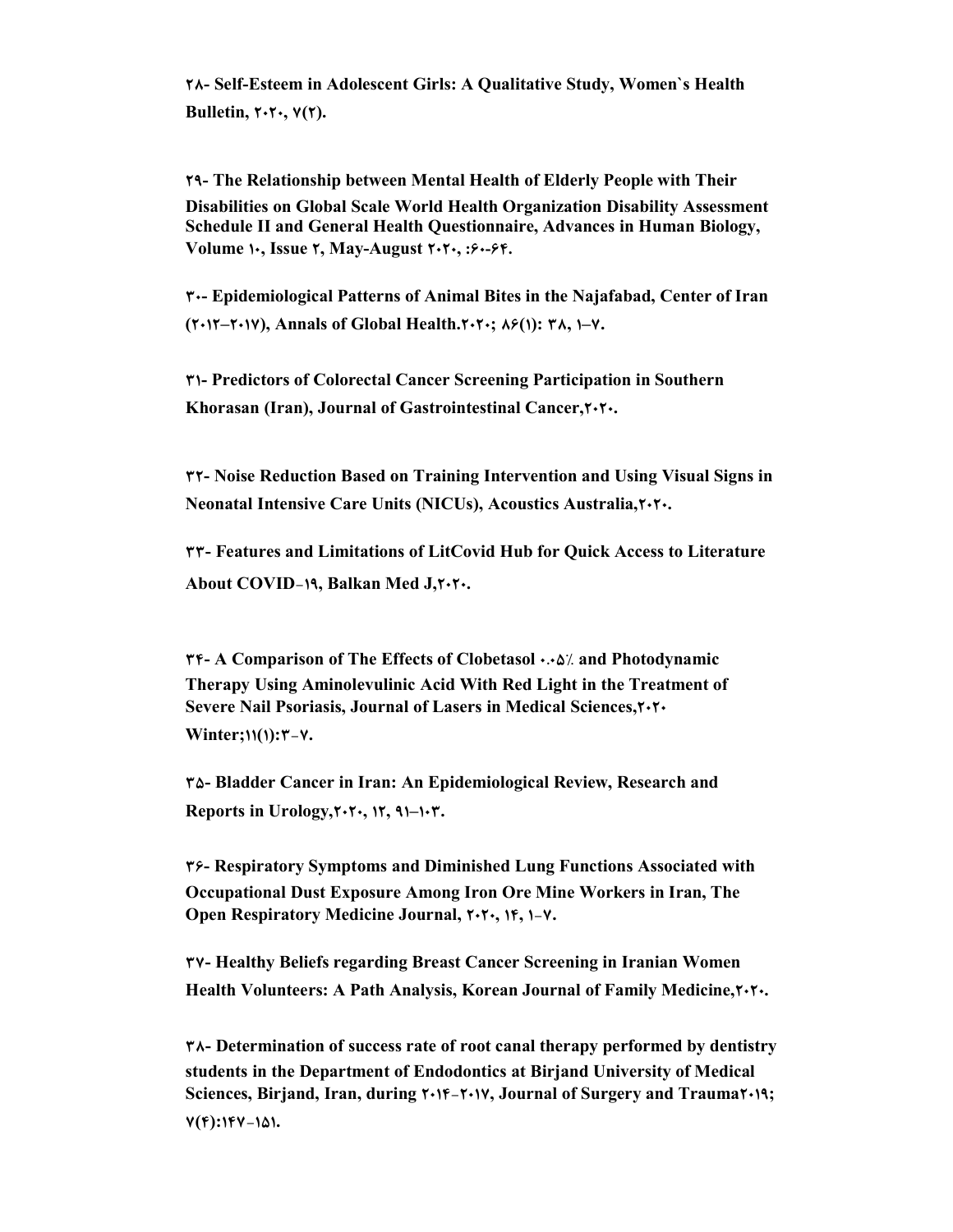**39- Predicting Elderly Depression: An Artificial Neural Network Model, Iran J Psychiatry Behav Sci 2020; 13(4).**

**-40 بررسی وضعیت سازگاري پس از طلاق و عوامل مرتبط با آن در زنان مطلقه تحت پوشش کمیته امداد شهر بیرجند در سال ،1397 مجله علمی پژوهشی دانشگاه علوم پزشکی بیرجند،1398، (4)-26،362 .353** 

**-41 تعیین شیوع افسردگی در سالمندان قومیت هاي مختلف ایرانی و عوامل پیش بینی کننده آن، سالمند: مجله سالمندي ایران، ،1399 دوره ،15شماره ،1صفحه .103-94** 

**42- Comparison of two different doses of citicoline in patients with traumatic brain injury, Journal of Surgery and Trauma 2020; 8(1):8-15.**

**43- Comparison of preparation errors among dental students in different study years in the endodontic department of dentistry faculty of Birjand, Iran, during 2014-2017, Journal of Surgery and Trauma 2019; 7(2):55-60.**

**44- The Effects of Manual Pressure on the Injection Site on Vaccination Pain Among Infants: A Two-Group Clinical Trial, Mod Care J 2019;16(4):1-5.**

**45- Assessment of attitudes toward functional foods based on theory of planned behavior: validation of a questionnaire, Nutrition Journal, (7.7.) 19:08.** 

**46-A systematic review and meta-analysis on the association of serum and tumor tissue iron and risk of breast cancer, Caspian J Intern Med 2020; 11(1):1- 11.**

**47- Facile preparation of porous activated carbon under ultrasonic assistance for the Methylene blue removal from aqueous environment: characterization, isothermal, kinetic and thermodynamic studies, Materials Research Express, 7**  $(7.7)$ .

**48- The Association Between Fibromyalgia and Mechanical Neck Lesions, Rheumatology Research, Vol. 4, No. 3,101-107, July 2019.**

**49- The role of parathyroid hormone and cardiac output in pulmonary hypertension in hemodialysis patients, Journal of Nephropathology, 2020;9(2).**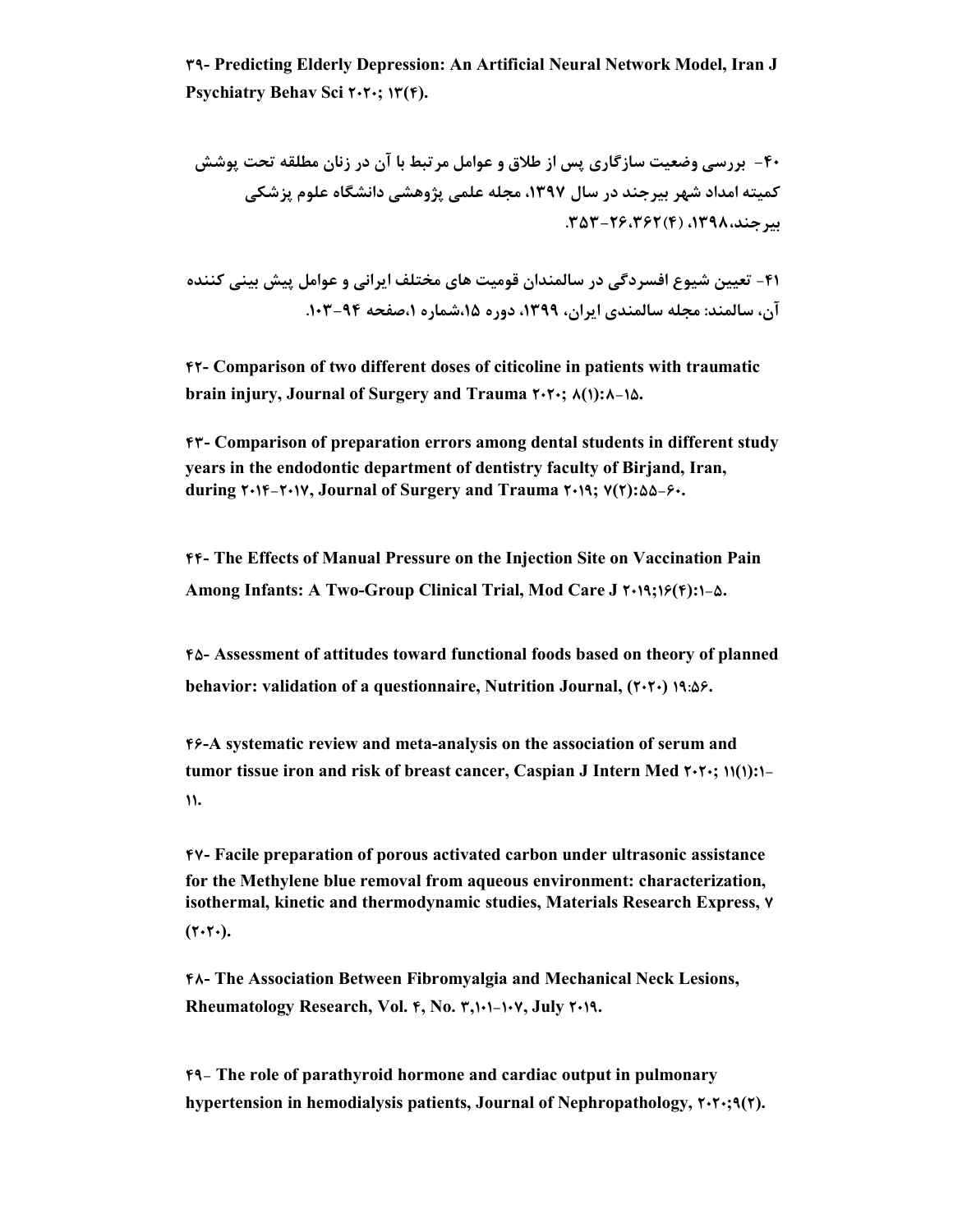**50 - Mapping local patterns of childhood overweight and wasting in low- and middle-income countries between 2000 and 2017, LBD Double Burden of Malnutrition Collaborators, NATURE MEDICINE,VOL 26 , MAy 2020 ,750– 759.**

**51- Sedation with medicinal plants: A review of medicinal plants with sedative properties in Iranian ethnoblotanical documents,Plant Biotechnology Persa 2019;1(1):13-24.**

**52- Mobile addiction and its relationship with quality of life in medical students, Clinical Epidemiology and Global Health, 8 (2020),229–232.**

**53- Is the quality of life different in single and remarried elderly?, Journal of Education and Health Promotion,2020,vol9, Issue 44.**

**54- The effect of peer counseling on breastfeeding behavior of primiparous mothers: A randomized controlled field trial, Public Health Nursing,٢٠٢٠.**

**55- Shared decision making: How can it be helpful in reducing medical overuse due to medical misinformation mess? Journal of Evaluation in Clinical Practice,٢٠٢٠,١-٢.**

**56- Simultaneous presence of poly titanium chloride and Fe٢O٣-Mn٢O٣ nanocomposite in the enhanced coagulation for high rate As(V) removal from contaminated water, Journal of Water Process Engineering,٢٠٢٠.**

**57- Synthesis of FeNi3/SiO2/CuS magnetic nano-composite as a novel adsorbent for Congo Red dye removal, International Journal of Environmental Analytical Chemistry,٢٠٢٠.**

**58- The relationship between warm and cold temperament, Clinical Epidemiology and Global Health,٢٠٢٠.**

**59- Removal of reactive black ٥ dye using zero valent iron nanoparticles produced by a novel green synthesis method, Pigment & Resin Technology,٢٠٢٠.**

**60- Birjand longitudinal aging study (BLAS): the objectives, study protocol and design (wave I: baseline data gathering), Journal of Diabetes & Metabolic Disorders, ٢٠٢٠.**

**61- History of Health Technology Assessment in Iran, International Journal of Technology Assessment in Health Care,2020.**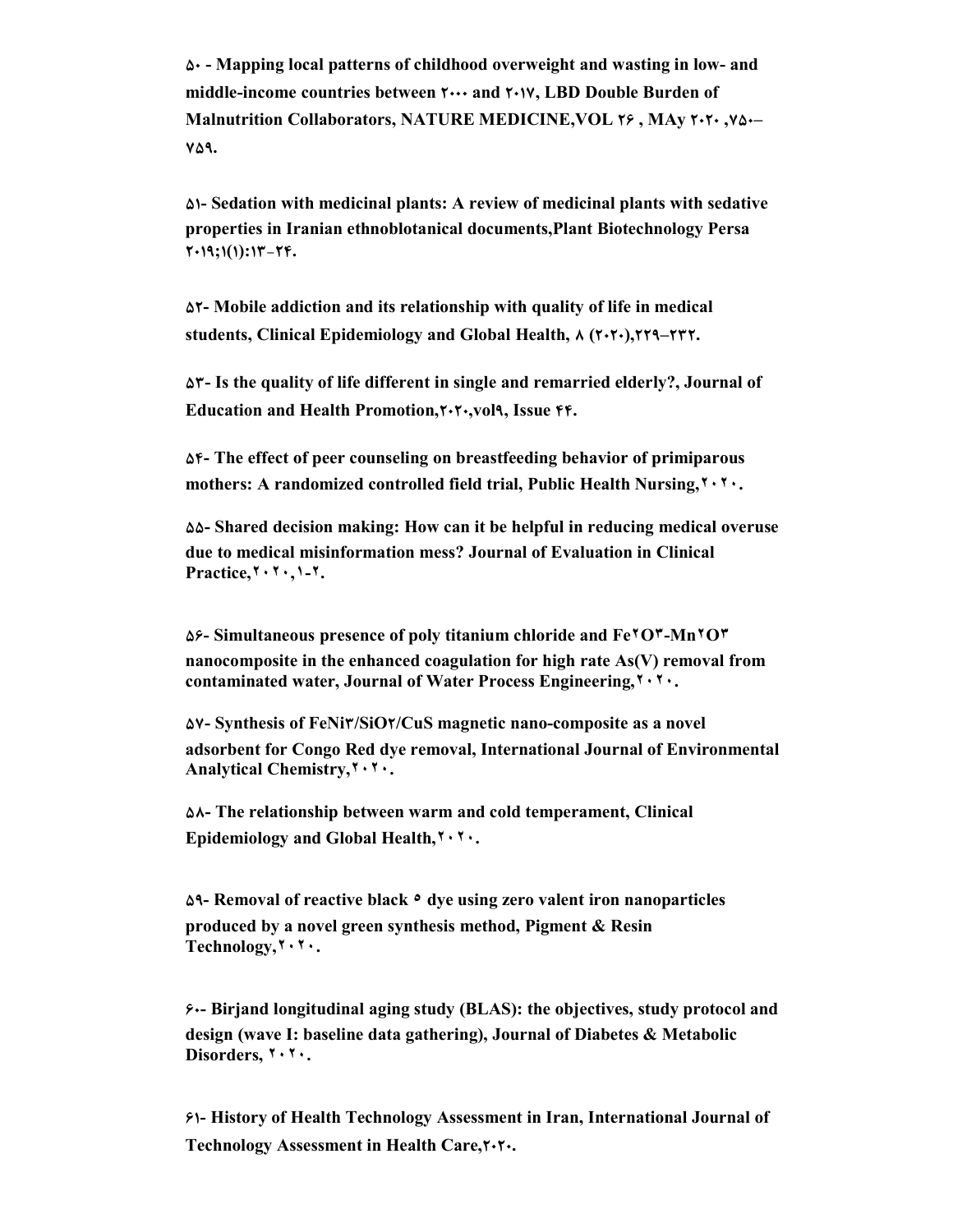**62- Evaluation of diuretic and antioxidant properties in aqueous bark and fruit extracts of pine, Current Drug Discovery Technologies,2020.**

**63- Assessment of a Novel Antimicrobial Peptide AgainstClinically Isolated Animal Pathogens and Prediction of Its Thermal-Stability, Microb Drug Resist,2020.**

**64 - Associated Factors of Survival Rate and Screening for Colorectal Cancer in Iran: a Systematic Review, Journal of Gastrointestinal Cancer,2020.**

**65- The Role of Vitamins in the Prevention and/or Treatment of COVID-19: A Systematic Review, Mod Care J, 2020;17(3).**

**66***-* **Following PRISMA in a Systematic Review: Obligation or Authority?, International Journal of Preventive Medicine,2020;11:70.**

**67- Health sector spending and spending on HIV/AIDS, tuberculosis, and malaria, and development assistance for health: progress towards Sustainable Development Goal 3, Global Burden of Disease Health Financing Collaborator Network, THE LANCET,2020.**

**68- The global, regional, and national burden of oesophageal cancer and its attributable risk factors in 195 countries and territories, 1990–2017: a systematic analysis for the Global Burden of Disease Study 2017, THELANCET, Vol 5**  $June 7.7.$ 

**69- Attitudes of nurses towards clinical information systems: a systematic review and meta-analysis, International Nursing Review,2020.**

**70- Global injury morbidity and mortality from 1990 to 2017: results from the Global Burden of Disease Study 2017, Inj Prev 2020:1–19.**

**71- The effect of methadone on blood glucose, lipids and glucose-modulating hormones in methadone-dependent Wistar rats, Toxicol Res. (2020) 36:221–226.**

**72- Survey of Breast Self-Exam and Mammography Compliance among Female Healthcare Workers in Aq Qala City, Iran, Middle East Journal of Cancer, 2020; 11(3): 314-321.**

**-73 شیوع وابستگی به بازیهاي رایانه اي و عوامل مرتبط با آن در نوجوانان پسر شهر گناباد در سال،1397 مجله علمی دانشگاه علوم پزشکی بیرجند.(2) ،27 -200 .1399،191**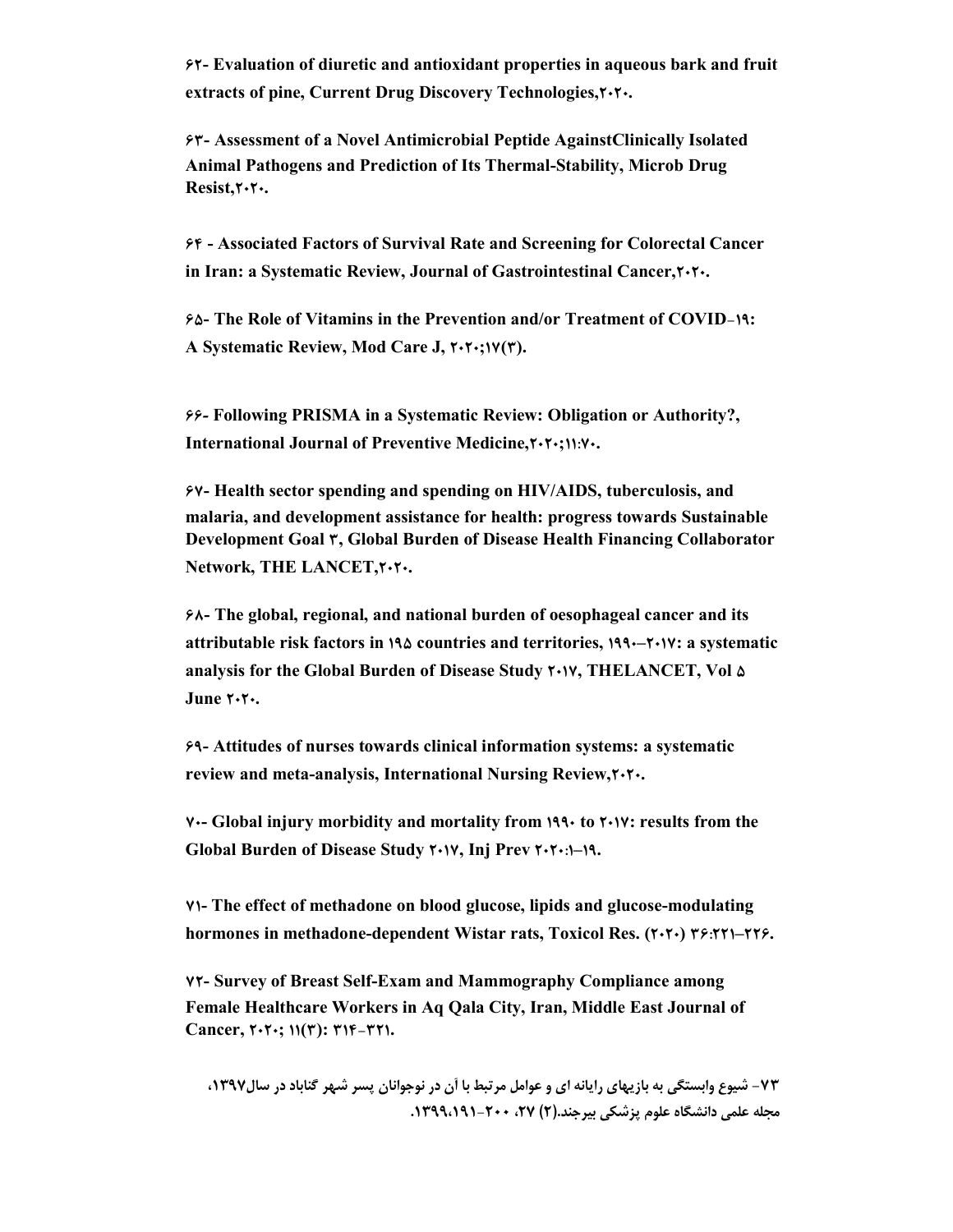### **-74 پیش بینیکننده هاي رفتارمصرف مکمل آهن بر اساس مدل اعتقاد بهداشتی در دانش آموزان دختر پایه دهم شهر بیرجند در سال،1397 مجله دانشگاه علوم پزشکی بیرجند27،(2)، .1399 ،182-190**

**75- Leadership and Management Competencies for Hospital Managers: A Systematic Review and Best-Fit Framework Synthesis, Journal of Healthcare Leadership, 2020:12, 59–68.**

**76- The effect of planned behavior theory-based education on computer game dependence in high school male students, Journal of Education and health promotion,2020;9,186.**

**77- Mapping the cancer-specific FACT-B onto the generic SF-6Dv2, Breast**  Cancer, $\mathbf{Y} \cdot \mathbf{Y} \cdot \mathbf{A}$ 

**78- Fe3O4@SiO2 magnetic nanocomposites as adsorbents for removal of diazinon from aqueous solution: isotherm and kinetic study, Pigment & Resin Technology,2020.**

**79- Tannic acid-templated mesoporous silica nanoparticles as an effective treatment in acute ferrous sulfate poisoning, Microporous and Mesoporous Materials,2020.**

**80- Psychoeducational Group Therapy for sexual function and marital satisfaction in Iranian couples with sexual dysfunction disorder, Heliyon 6**  $(7.7)$ .

**81- Extending the shelf life and maintaining quality of minimally processed pomegranate arils using ascorbic acid coating and modified atmosphere packaging, Journal of Food Measurement and Characterization,2020.**

**82- Improvement of thiol groups and total antioxidant capacity in patients with non-alcoholic fatty liver after treatment with pioglitazone, Archives of**  Physiology and Biochemistry, $\mathbf{Y} \cdot \mathbf{Y} \cdot \mathbf{A}$ 

**83- Factors Affecting Breast Self-examination Behavior in Housewives in Birjand Based on the Transtheoretical Model, Iranian Quarterly Journal of Breast Disease,2020 ,13(2):28-36.**

**84- Estimating global injuries morbidity and mortality: methods and data used in the Global Burden of Disease 2017 study, Inj Prev2020:1–29.**

**85- Investigation of the efficiency of powdered and granular magnetic activated carbon nano composites for the adsorption of metronidazole from**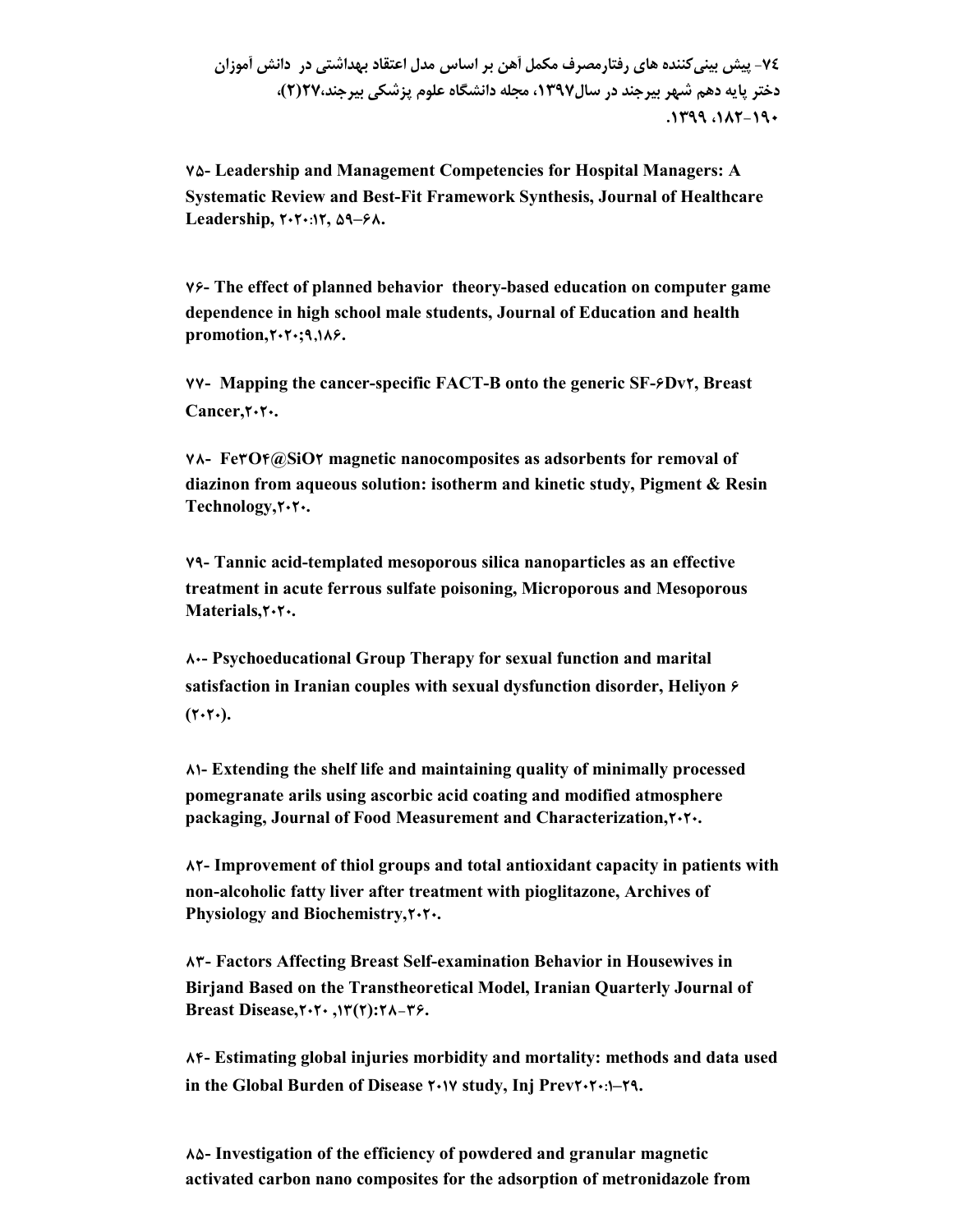**aqueous solutions (isotherms and kinetics study), Desalination and Water Treatment, 198 (2020) 248–259.**

**86- Synthesis of a novel Zn-MOF/PVA nanofibrous composite asbioorganic material: Design, systematic study and an efficient arsenic removal, Polymer**  Engineering & Science, $\mathbf{Y} \cdot \mathbf{Y} \cdot \mathbf{1} - \mathbf{1} \cdot \mathbf{1}$ .

**-87 بررسى کارایى فرآیند فتوکاتالیستى با استفاده از نانوذرات سبز آهن در حذف رنگ رى اکتیو رد 198از محلولهاى آبى، فصلنامه پژوهش در بهداشت محیط، دورة ششم، شمارة اول، بهار .1399** 

**88- Application of artificial neural network in predicting EI, BioMedicine, 2020;10:3:19-25.**

**89- Medical Overuse in the Iranian Healthcare System:A Systematic Scoping Review and PracticalRecommendations for Decreasing Medical Overuse During Unexpected COVID-19 Pandemic Opportunity, Risk Management and Healthcare Policy, 2020:13 ,1103–1110.**

**90- The relationship between neuropsychological function and responsiveness to vitamin D supplementation using artificial neural networks, Nutrition and Health,2020,1-10.**

**-91 بررسی رابطه هوش معنوي و کیفیت زندگی در پرستاران بیمارستانهاي آموزشی بیرجند، مجله علمی دانشگاه علوم پزشکی بیرجند، دوره،27 شماره -301،3 ،307 پاییز .1399**

**92- Photocatalytic degradation of tetracycline hydrochloride by FeNi3/SiO2/CuS magnetic nanocomposite under simulated solar irradiation: Efficiency, stability, kinetic and pathway study, Environmental Technology &**  Innovation  $\mathbf{Y} \cdot (\mathbf{Y} \cdot \mathbf{Y} \cdot).$ 

**93- Synthesis and characterization of FeNi3 nanoparticles and their application as catalysts for penicillin G degradation in a Fenton-like reaction, Desalination and Water Treatment, 181 (2020) 391–398.**

**-94 بررسی استرس، اضطراب و افسردگی دانشجویان دانشکده پیراپزشکی دانشگاه علوم پزشکی بیرجند در سال،1395مجله افق توسعه آموزش علوم پزشکی دانشگاه علوم پزشکی مشهد، (1)،11 ،5-14 1399 .**

**95- Successful experience of using experimental model in the practical training of gastrointestinal physiology in medical students, FUTURE of MEDICAL EDUCATION JOURNAL, 10;3,31-34,2020 .**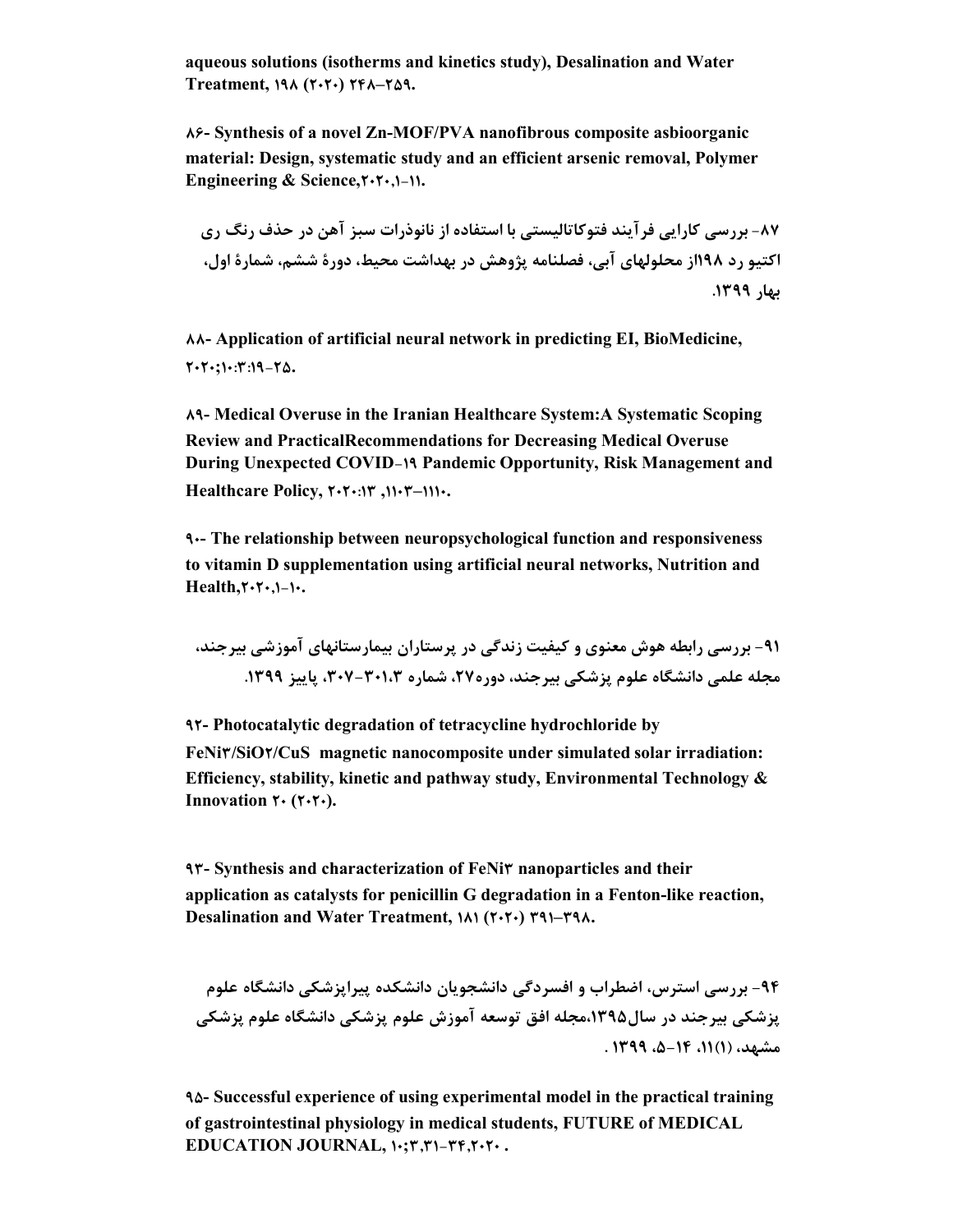**97- Role of Zinc Supplementation in the Improvement of Acute Respiratory Infections among Iranian Children: A Systematic Review, National Research Institute of Tuberculosis and Lung Disease, Iran, Tanaffos 2020; 19(1): 1-9.**

**98- Degradation of tetracycline in Fenton and heterogeneous Fenton like processes by using FeNi3 and FeNi3/SiO2 catalysts, Desalination and Water Treatment, 200 (2020) 262–274.**

**-99 بررسی انگیزه تحصیلی و عوامل مرتبط با آن در دانشجویان علوم آزمایشگاهی دانشگاه هاي علوم پزشکی شرق کشور- مجله توسعه آموزش در علوم پزشکی کشور،(37)،13 ،62-68 بهار .1399** 

**-100 بررسی وضعیت دندان مولرسوم نهفته فک پایین و تاثیر آن بر دندان مولردوم مجاوردر رادیوگرافی پانورامیک بیماران مراجعه کننده به دانشکده دندانپزشکی بیرجند در سال-1398 ،1397 مجله علمی دانشگاه علوم پزشکی بیرجند دوره27 ، شماره ،3 پاییز 1399 ، -291 .300**

**101- Global age-sex-specific fertility, mortality, healthy life expectancy (HALE), and population estimates in 204 countries and territories, 1950–2019: a comprehensive demographic analysis for the Global Burden of Disease Study 2019, Lancet 2020; 396: 1160–203.**

**102- Five insights from the Global Burden of Disease Study 2019, Lancet 2020; 396: 1135–59.**

**103- Measuring universal health coverage based on an index of effective coverage of health services in 204 countries and territories, 1990–2019: a systematic analysis for the Global Burden of Disease Study 2019, Lancet 2020; 396: 1250–84.**

**104- Favipiravir for treating patients with novel coronavirus (COVID-19): protocol for a systematic review and metaanalysis of randomised clinical trials, BMJ Open 2020;10.**

**105- Global burden of 369 diseases and injuries in 204 countries and territories, 1990–2019: a systematic analysis for the Global Burden of Disease Study 2019, Lancet 2020; 396: 1204–22.**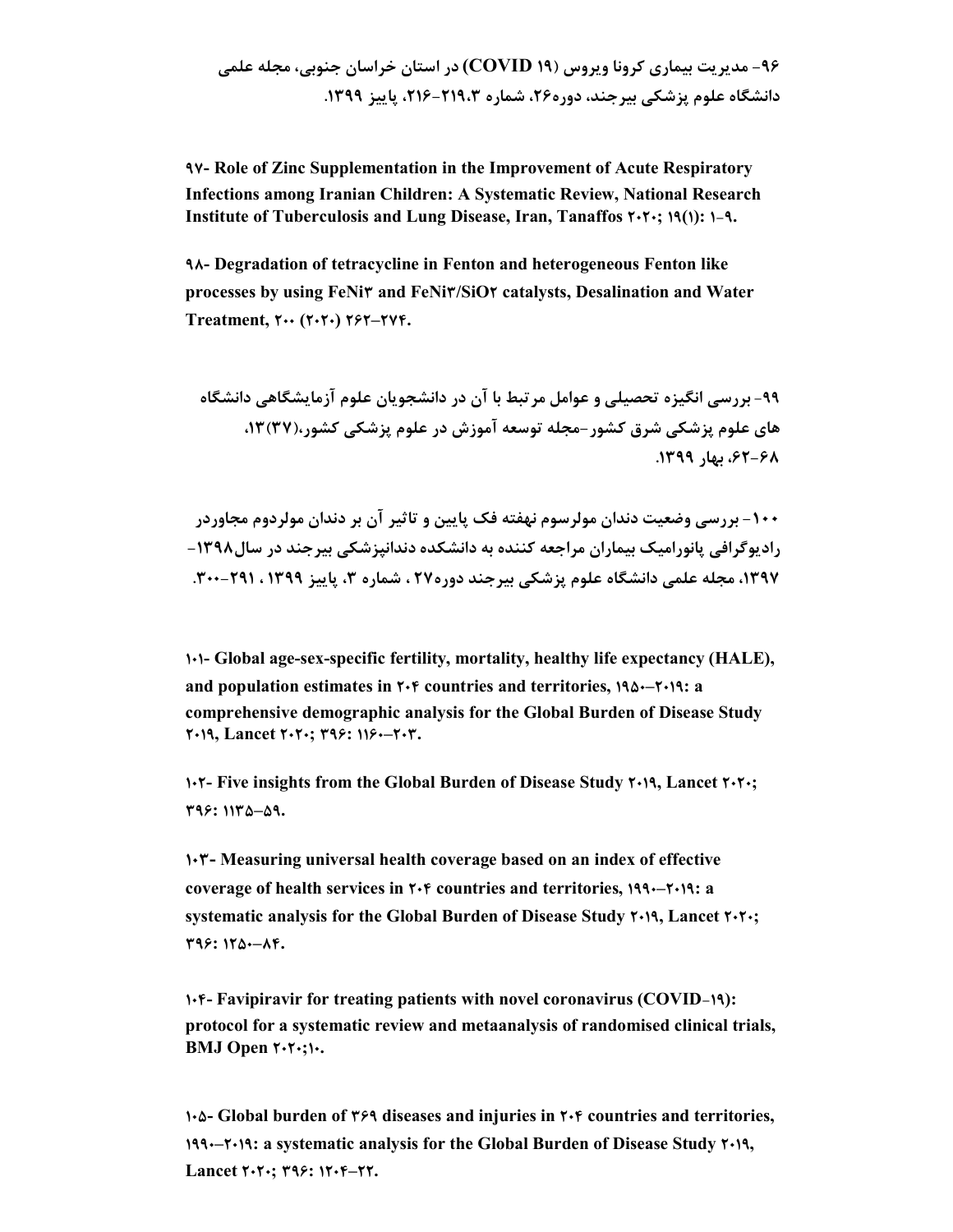**106- Sharing Solidarity Experiences to Overcome COVID-19, Annals of Global Health. 2020; 86(1): 114, 1–2.**

**107- Safety and Effectiveness of Favipiravir for Novel Coronavirus (COVID-19): A Rapid Review of Available Evidence, Health Tech Asmnt Act. 2020 August; 4(1).**

**108- Meta-analysis of pegfilgrastim over filgrastim in the treatment of chemothraphy-induced Neutropenia, Annals of cancer Research and Therapy, Vol28,No2,71-80.**

**109- COVID-19 in Iran: the Good, the Bad, and the Ugly Strategies for Preparedness – A Report From the Field, Disaster Medicine and Public Health**  Preparedness, $\mathbf{Y} \cdot \mathbf{Y} \cdot$ .

**110 - The Economic Burden of Abortion and Its Complication Treatment Cares: A Systematic Review, Journal of Family and Reproductive Health, Vol. 14, No. 2, June 2020,60-67.**

**111 - Survival Rate of Colorectal Cancer in Eastern Mediterranean Region Countries:A Systematic Review and Meta-Analysis, Cancer Control ,Volume 27: 1-15 .**

**112- Exploratory factor analysis of gender-based metabolic syndrome components: Results from the PERSIAN Guilan cohort study (PGCS), Clinical Nutrition ESPEN, 7.7.** 

**-113 بررسى عملکرد فرآیند الکترو فنتون در حذف آنتی بیوتیک پنی سیلین G از محلولهاى آبى، فصلنامه پژوهش در بهداشت محیط، دوره ششم، شماره اول، بهار .1399**

**114- Global burden of 87 risk factors in 204 countries and territories, 1990–2019: a systematic analysis for the Global Burden of Disease Study 2019, GBD 2019 Risk Factors Collaborators,2020. Lancet 2020; 396: 1223–49.**

**115- Health-Related Quality of Life and its Associated Factors in COVID-19 Patients, Osong Public Health and Research Perspectives2020;11(5):296-302.**

**116- A Semi-quantitative Approach Development for Risk-based Inspection in a Petrochemical Plant, Open Access Macedonian Journal of Medical Sciences. 2020 Aug 25; 8(E):425-433.**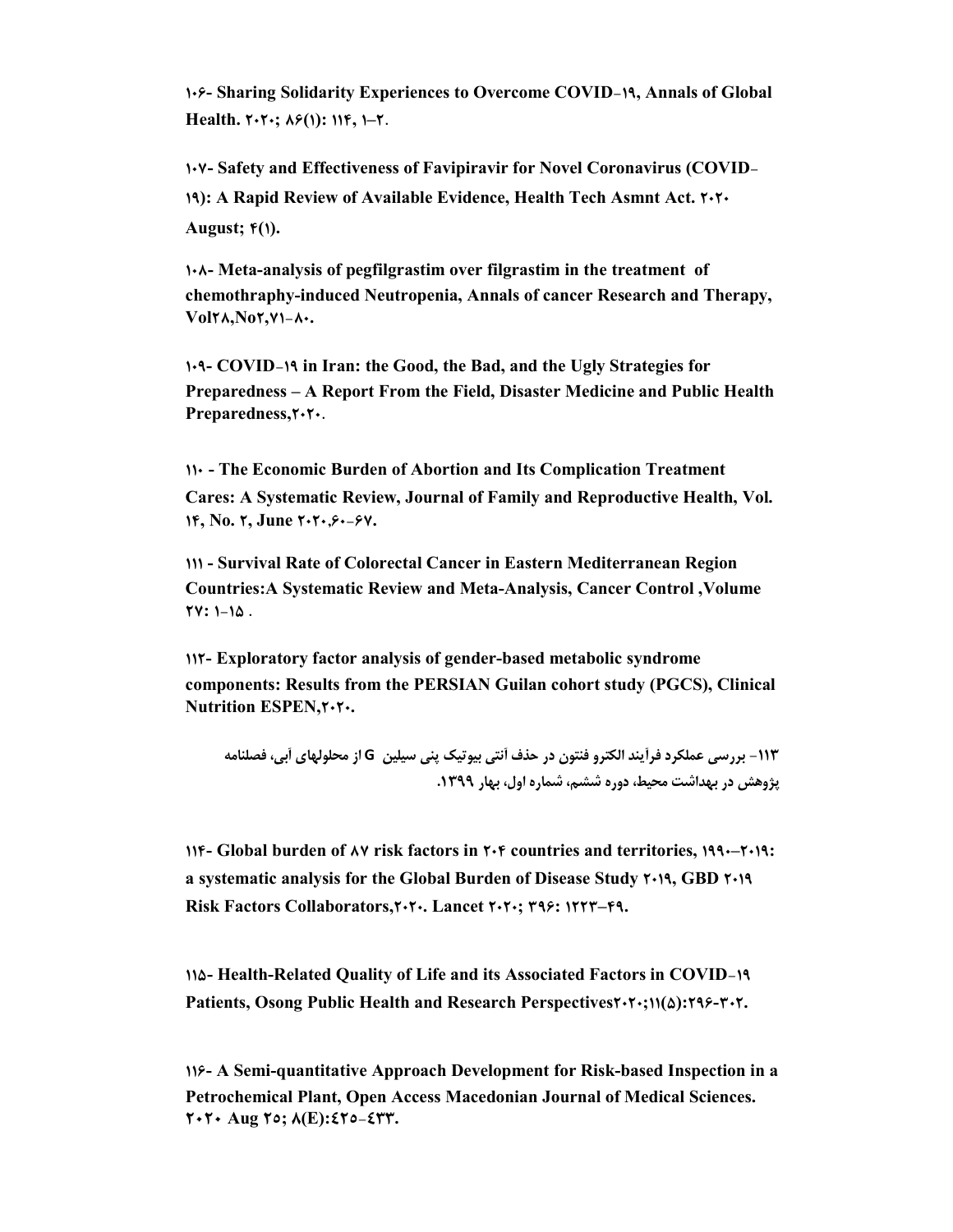**-117 بررسی ویژگی هاي کیفی میان وعده حجیم اکسترود شده حاوي پودر کامل سنجد، مجله علوم و صنایع غذایی، شماره ،106 دوره ،17 آذر .1399** 

**-118 ارزیابی ویژگی هاي فرآورده حجیم حاوي آرد هندوانه تحت تاثیر متغیرهاي فرمولاسیون و شرایط فرآیند، علوم غذایی و تغذیه، سال ،17 شماره ،4 پاییز .1399** 

**-119 تحلیل مستندات و رسانه در مورد خدمات غیرضروري در نظام سلامت ایران، مجله «پژوهش سلامت» دوره ،5شماره ،4تابستان .247-256،99** 

**120- Exploratory factor analysis of gender-based metabolic syndrome components: Results from the PERSIAN Guilan cohort study (PGCS), Clinical Nutrition ESPEN 40 (2020) 252-256.**

**121- Magnetically recoverable nickel ferrite coated with CuS nanocomposite for degradation of metronidazole in photocatalytic and photo fenton like processes, International Journal of Environmental Analytical Chemistry,2020.**

**122- FeNi3@SiO2@CuS magnetic nanocomposite: synthesizing, characterization, and application for methylene blue adsorption, Desalination and Water Treatment, (2020) 1–13.**

**123- Application of Fenton and photo-Fenton process for decolorization of Direct Red**  $\lambda$  **· dye from synthetic wastewater, Desalination and Water Treatment, 204 (2020) 155–163.**

**124- The relation of visfatin with nausea and vomiting in the pregnancy, Journal of Reaserch in Medical Sciences,2020;25:80.**

**125- Pregnant Women's Knowledge and Beliefs About Voluntary HIV Counseling and Testing in Birjand in 2018: An Assessment Using Health Belief Model, Mod Care J. 2020 July; 17(3).**

**126- Global prevalence of latent toxoplasmosis in pregnant women: a systematic review and meta-analysis, Clinical Microbiology and Infection,2020.**

**127- Measurement of melatonin, indole-dioxygenase, IL-6, IL-18, ferritin, CRP, and total homocysteine levels during herpes zoster, Journal of Medical Virology,2020.**

**128- Urinary tract infection in children with nephrotic syndrome: A systematic review and meta-analysis, Microbial Pathogenesis,2019.**

**129- Oral Mucosal Lesions and DMFT Index Assessment in Rheumatoid Arthritis Patients in Birjand, Iran, in**  $\uparrow \cdot \uparrow \wedge$ **, The Open Rheumatology Journa,**  $\uparrow \cdot \uparrow \cdot$ **.**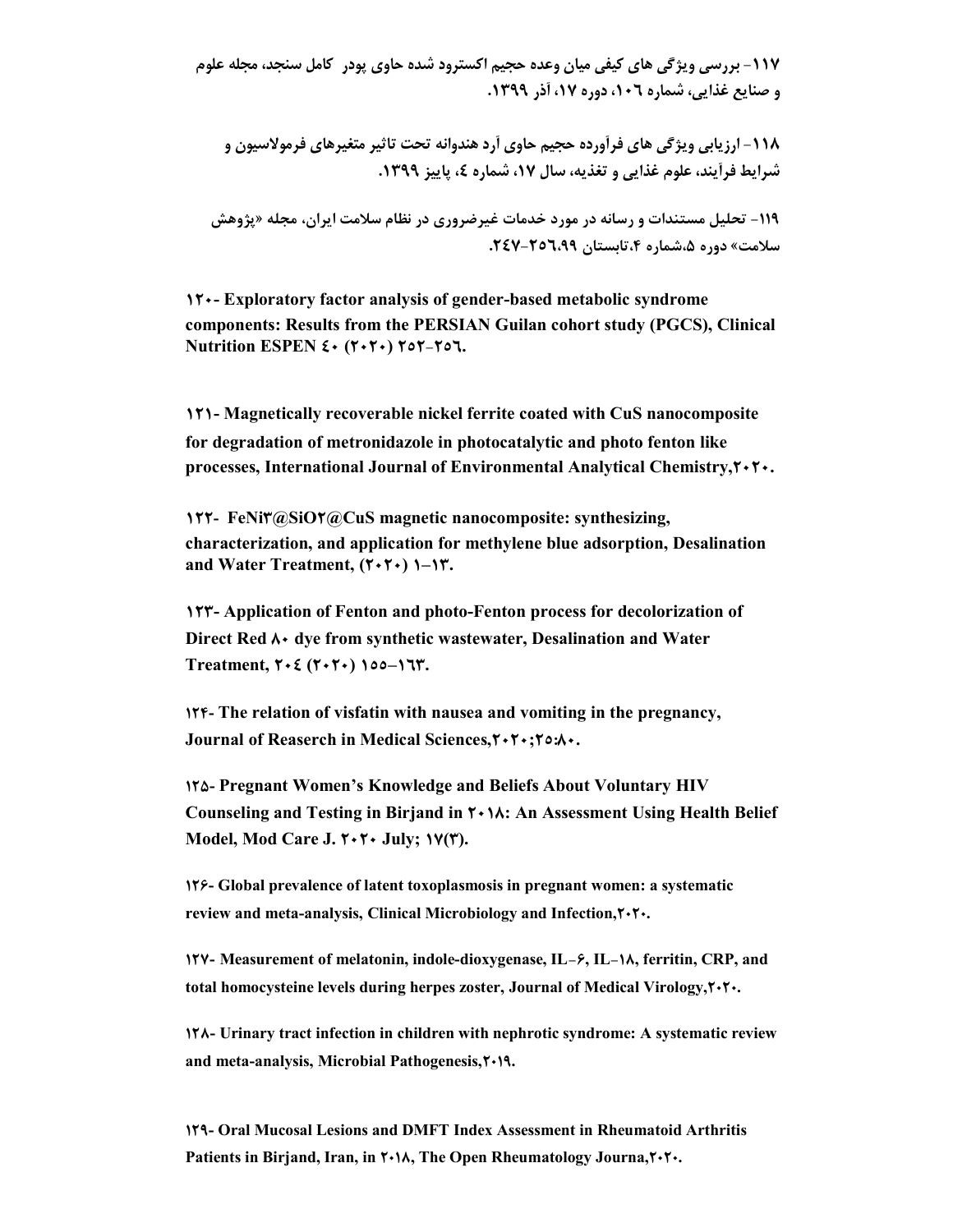**130- The impact of a guideline to prevent inappropriate albumin administration in a hospital in Iran, British Journal of Healthcare Management,Vol. 26, No. 10.2020.**

**-131 درك دانشجویان رشته هاي بهداشت از محیط آموزشی و نقش آن در پیش بینی سرزندگی تحصیلی، مجله راهبردهای آموزش در علوم پزشکی، ۱۳۹۹، دوره ۱۳، شماره٤، صفحات370-31 .** 

**132- An Evaluation of Knowledge, Attitude, and Practices of Obstetricians and Midwives Concerning Oral Health of Pregnant Women in Birjand in 2019, Avicenna J Dent Res. 2019 December;11(4):125-130.**

**133- RECENT PATTERNS OF BLADDER CANCER INCIDENCE AND MORTALITY:A GLOBAL OVERVIEW,World Cancer , World cancer reaserch journal,2020,7.**

**134- NON-HODGKIN'S LYMPHOMA IN THE WORLD:AN EPIDEMIOLOGICAL REVIEW, World cancer reaserch journal,2020,7.**

**135- Pancreatic Cancer in Iran: an Epidemiological Review, Journal of Gastrointestinal Cancer, (٢٠٢٠) ٥١: ٤١٨–٤٢٤.**

**136- Effectiveness of school - based mental health programs on mental health among adolescents, Journal of Education and Health Promotion, ٢٠٢٠;٩:١٤٢.**

**137- Epidemiologic Study of Gastric Cancer in Iran: A Systematic Review, Clinical and Experimental Gastroenterology ,١٣, ٥١١–٥٤٢.**

**138- The Nomogram of Clitoral Length and Width in Iranian Term and Preterm Neonates, Frontiers in Endocrinology, Volume 11,2020.**

**139- A review of barriers and facilitators to mammography in Asian women, ecancermedicalscience,2020.**

**140- The index case of COVID-19 in Northeastern Iran, Monaldi Archives for Chest Disease 2020; volume 90.**

**-141 سطح آگاهی، نگرش و عملکرد مراجعین مراکز بهداشتی و درمانی روستایی در رابطه با برخی از عوامل خطر بیماریهاي قلبی و عروقی، نشریه مدیریت سلامت،پاییز ،1399دوره،23شماره،3 .74-66**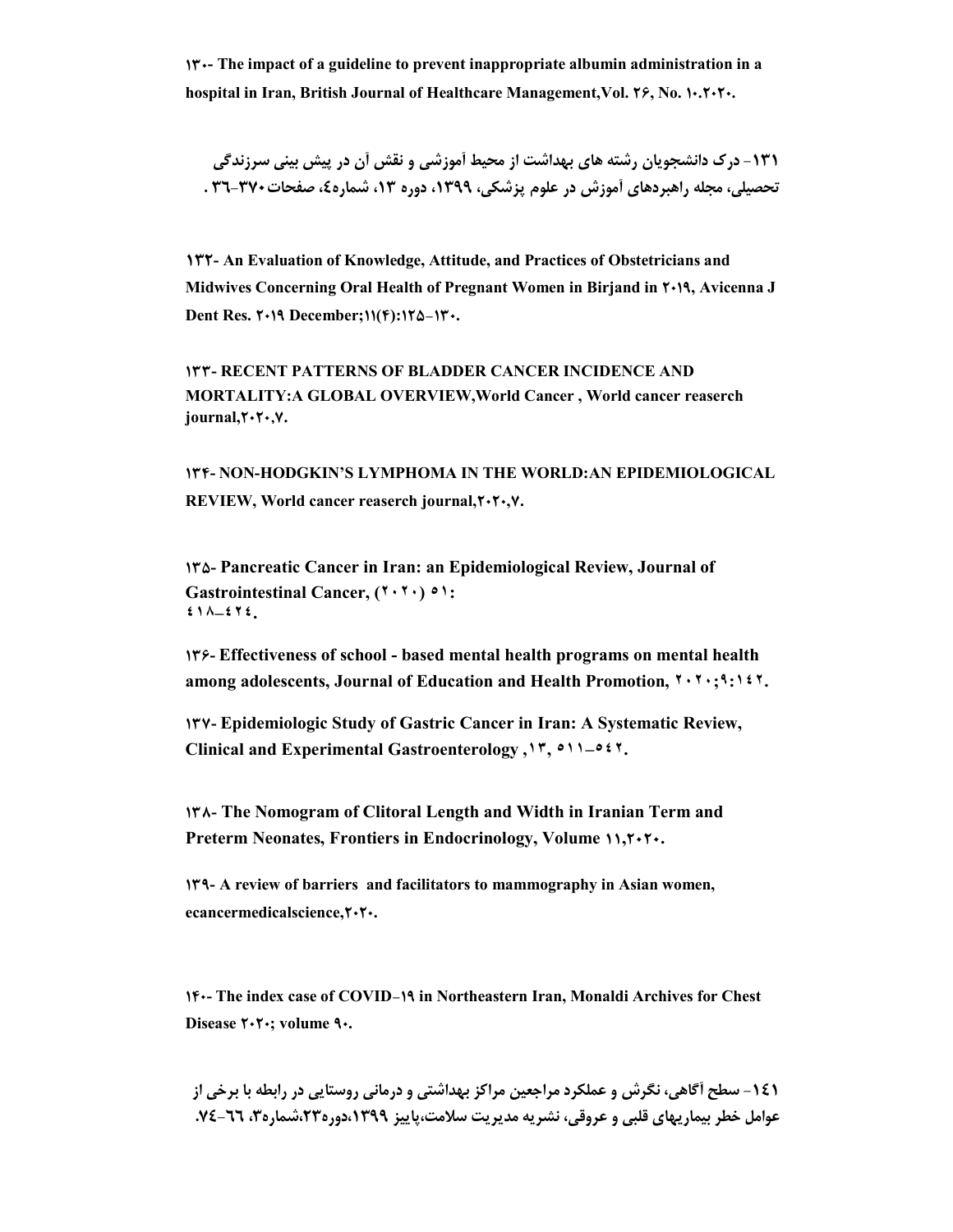**142- Synthesis and Charactrezation of Feni3@Sio2@Tio<sup>2</sup> nano-composite and its application as a catalyst in a photochemical oxidation process to decompose tetracycline, Desalination and Water Treatment,2020;195,435-449.**

**143- Evaluation of Empathy With Patients and Related Factors in Dental Students, health spirituality and medical ethics journal. 2021; 8(3):155-162.**

## **\* چاپ مقاله در نشریات داخلی** –**خارجی (از آذر 97 تا آذر98) :**

**١-Adsorption of metronidazol antibiotic using a new magnetic nanocomposite from simulated wastewater(isotherm,kinetic and thermodynamic studies),Composite Part B,١٥٩(٢٠١٩).١٥٦-١٤٦.**

**٢- Stewardship as a Fundamental Challenge in Strategic Purchasing of Health Services: A Case Study of Iran, Value in Health Regional Issues, Volume ١٨, May ٢٠١٩, Pages ٥٤-٥٨.**

**٣- Adenoid nasopharyngeal ratio in children suffering from otitis media with effusion, Journal of Surgery and Trauma ٢٠١٨; ٦(٣):٩٠-٩٥.**

**٤- Evaluation of knowledge and preparedness of medical,dentistry, nursing and laboratory science technology students against a potential bioterrorism attack in Birjand University of Medical Sciences, ٢٠١٧, Journal of Surgery and Trauma ٢٠١٨; ٦(٣):١٠١-١٠٧.**

**٥- Investigating the efficiency of single-walled and multi-walled carbon nanotubes in removal of penicillin G from aqueous solutions, Environmental Health Engineering and Management Journal ٢٠١٨, ٥(٤), ١٨٧–١٩٦.**

**٦- The relationship betweenself**‑**regulation and educational performance in students, Journal of Education and Health Promotion , Volume ٧ ,December ٢٠١٨,١-٥.**

**٧- An investigation of the effect of Zataria multiflora Boiss and Mentha piperita essential oils to improve the chemical stability of minced meat, Veterinary World, Vol.١١, ,١٦٥٦-١٦٦٢. ٢٠١٨.**

**٨- FeNi٣/SiO٢ magnetic nanocomposite as an efficient and recyclable heterogeneous fenton-like catalyst for the oxidation of metronidazole in neutral environments: Adsorption and degradation studies, Composites Part B,١٦٦(٢٠١٩),٣٢٨-٣٤٠.**

**-٩ مقایسه اثر تجویز الندرونت با پامیدرونت در وضعیت تراکم استخوان بیماران مبتلا به استئوپروز، مجله علمی دانشگاه علوم پزشکی بیرجند، (4).1397،25** 

**-10 سرواپیدمیولوژي هپاتیت E در عقب ماندگان ذهنی شهرستان بیرجند در سال1396 -مجله علمی دانشگاه علوم پزشکی بیرجند،(4).1397،25**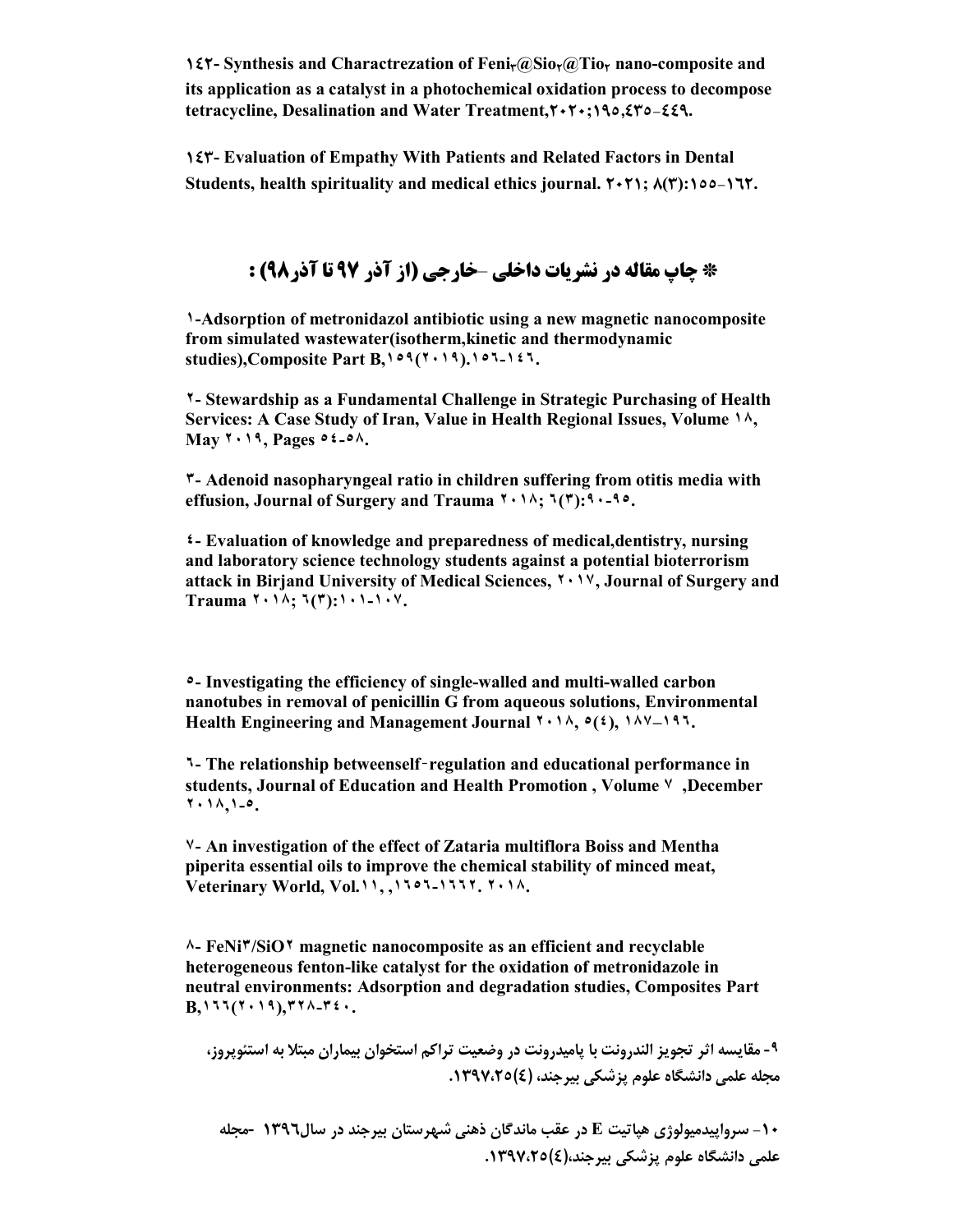**-11 عوامل مؤثّر بر انجام رفتارهاي پیشگیري کننده از آرتروز درزنان میانسال شهر بیرجند :کاربرد مدل اعتقاد بهداشتی،مجله علمی دانشگاه علوم پزشکی بیرجند،(4).1397،25**

**17- Removal of congo red dye from aqueous solutions using znfe**  $\text{To} \cdot \text{/sio} \cdot \text{/}$ **Tragacanth gum magnetic nanocomposite as a novel adsorbent, Surfaces and Interfaces,١٤(٢٠١٩),١١٧-١٢٦.**

**-13 تاثیر پودر هسته انگور بر حجم خونریزي بعد از زایمان طبیعی: کارآزمایی بالینی شاهددار تصادفی شده،مجله زنان ونازایی ایران،(10)،30-37،21دي ماه.1397** 

**14- Investigation the efficiency of Mch/Fe-Zr nano-composite for adsorption of humic acid,Desalination and Water Treatment,2019,1-8.**

**15-ZnFe2O4@SiO2@Tragacanth gum nanocomposite: synthesis and its application for the removal of methylene blue dye from aqueous solution, Polymer Bulletin,2019.**

**16- The association of gastrointestinal cancers (esophagus,stomach, and colon) with solar ultraviolet radiationin Iran—an ecological study, Environ Monit**  Assess,  $\uparrow \uparrow \uparrow \uparrow$ 

**17-The neglected role of stewardship in strategic purchasing of health services:who should buy?, EMHJ ,2018, 24 (11):1038-1039.(Letter to the Editor).**

**18- Removal of CV(VI) oxoanion from contaminated water using granular jujube stems as a porous adsorbent,Groundwater for sustainable Development,8(2019),319-323.**

**19- Investigation of the couple burnout and its related factors among couples referring to comprehensive health services centers in marginalized rural areas of Birjand during 2016, J Health Sci Technol,2018,2(1),21-27.**

**20- Decolorization of reactive blue 19 from aqueous solutions by electrocoagulation process, J Health Sci Technol. 2018 April 2(1): 29-36.**

**21- Data on the optimization of the synthesis of green iron nanoparticles usingplants indigenous to South Khorasan, Data in Brief,(21)2018, 1779-1783.**

**-22 مقایسه انواع استرس هاي روانی-اجتماعی کادر پرستاري بیمارستان هاي آموزشی شهر بیرجند، سال1383 با -1393 مجله علمی دانشگاه علوم پزشکی بیرجند . (1)26 ،74-82، .1398**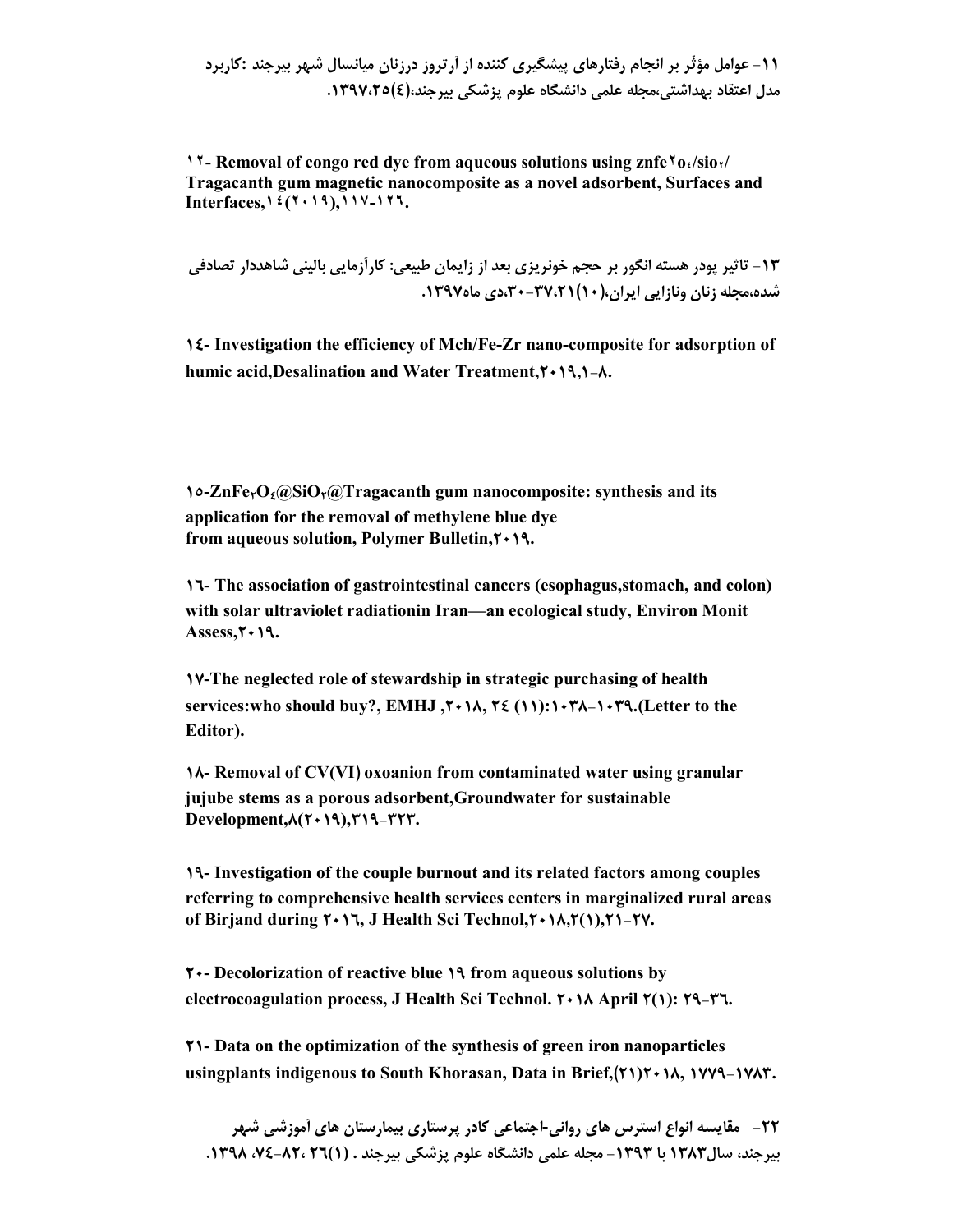**23 -Seroprevalence and Risk Factors of Hepatitis E AmongWomen of Reproductive Age Residing in Birjand in 2016, Mod Care J, 2019 January;**   $17(1):1-0.$ 

**-24 پیش گویی کننده هاي رفتار خودآزمایی پستان درزنان خانه دار، بر اساس مدل فرانظري، مجله علمی دانشگاه علوم پزشکی بیرجند . (1)26 -73،1398، .64** 

**25- Diabetes patients' perspectives on the patients' rights: evidence from east of Iran, International Journal of Human Rights in Healthcare,2019.**

**26- Investigating the Life Skills and Self-Esteem in Teenage Girls in Birjand, Iran, International Journal of Pediatrics, 7(6),2019, 9623-9630.**

**27- Comparison of zero valent iron and zinc oxide green nanoparticles loaded on activated carbon for efficient removal of Methylene blue, Desalination and Water Treatment,148(2019),312-323.**

**28- Dietary Intake of Cadmium, Chromium, Copper, Nickel, and Lead through the Consumption of Meat, Liver, and Kidney and Assessment of Human Health Risk in Birjand, Southeast of Iran, Biological Trace Element Research,2019.**

**29- Significance and Characteristics of Listeria monocytogenes in Poultry Products,International Journal of Food Science, Volume 2019.**

**-30 بررسی مقدار فلزات سنگین در لوازم آرایشی ابرو موجود در شهر بیرجند:1396مطالعه سرب و کادمیوم، مجله دانشگاه علوم پزشکی بیرجند،1398،(2)،26 .128-136**

**31 -The little dispose, the better environment, J Health Sci Technol. 2018 April**  $\mathbf{Y}(1)$ .

**-32 تعیین توزیع محدوده نرمال فاکتورهاي خون شناسی در یک نمونه از جمعیت بالغ ساکن بیرجند-خراسان جنوبی در سال ،1394مجله علمی پژوهشی دانشگاه علوم پزشکی بیرجند،1398،(2).147-156،26** 

**-33 داستان گویی ،روشی نوین براي توانمندسازي مادران در زمینه پیشگیري از حوادث کودکان-، مجله علمی پژوهشی دانشگاه علوم پزشکی بیرجند،1398،(2).176-185،26**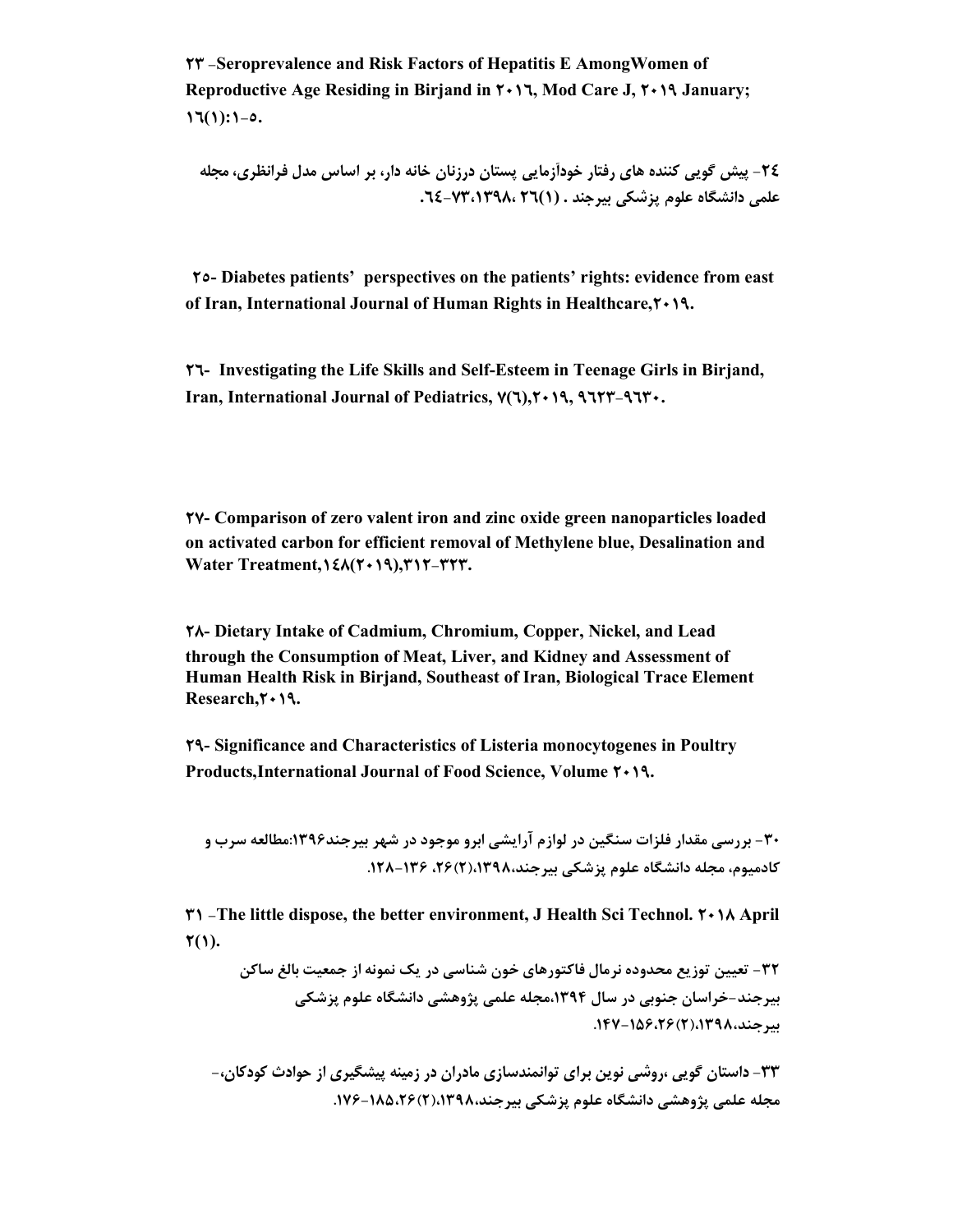**35- Removal of cephalexin from artificial wastewater by mesoporous silica materials using Box-Behnken response surface methodology, Desalination and Water Treatment, The Open Pain Journal, 2019, Volume 12,6-10.**

**-36 مقایسه دو روش فشردن عضله تراپزیوس و بالاکشیدن فک تحتانی براي پیش بینی زمان مناسب کارگذاري موفق ماسک حنجره اي: یک کارآزمایی بالینی، مجله پزشکی ارومیه، دوره سی ام ،شماره دوم ،ص-121 ،116اردیبهشت 1398**

**37-Comparative evaluation of nitrate adsorption from aqueous solutions using green and red local montmorillonite adsorbents, Desalination and Water Treatment,116(2018)119-128.**

**38- Degradation of Metronidazole Antibiotic Using a Novel Synthesised Magnetic Nanocomposite in Heterogeneous Fenton-like Catalytic Process, Journal of Water and Wastewater,30(4),2019,94-108.**

**39- Removal of hexavalent chromium from aqueous solutions using almond green hull adsorbent magnetized by Fe3O4: isotherm, kinetic and thermodynamic studies, Desalination and Water Treatment, 165(2019)203-211.**

**-40 غربالگري سرطان دهانه رحم:مداخله اي آموزشی مبتنی بر مدل هاي تغییر رفتار نظري و اعتقاد بهداشتی در زنان شهر گناباد، مجله زنان ،مامایی ونازایی ایران-دوره -21 شماره -5 صفحه -22 -32 مرداد 97** 

**-41 اثر دوزهاي پایین ممانتین بر سطح سرمی میانجی هاي التهابی در رت هاي وابسته به متادون، مجله دانشکده پزشکی اصفهان-سال -37 شماره -523 هفته سوم خرداد 98** 

**42. Evaluation of organochlorine pesticide (OCP) residues in meat and edible organs, Iran, Environmental Science and Pollution Research.2019,26(30).**

**.43 تأثیر آموزش برنامه مدیریت تروماي پیش بیمارستانی بر شاخصهاي زمانی خدمات پزشکی اورژانس،مجله علمی دانشگاه علوم پزشکی کردستان،دوره ،24مرداد وشهریور .43-54،98**

**.44 شیوع عوامل خطر بیماري هاي غیر واگیر در سالمندان شهر بیرجند در سال ،1393فصلنامه سالمند،(1)،1398،14 -63 .55**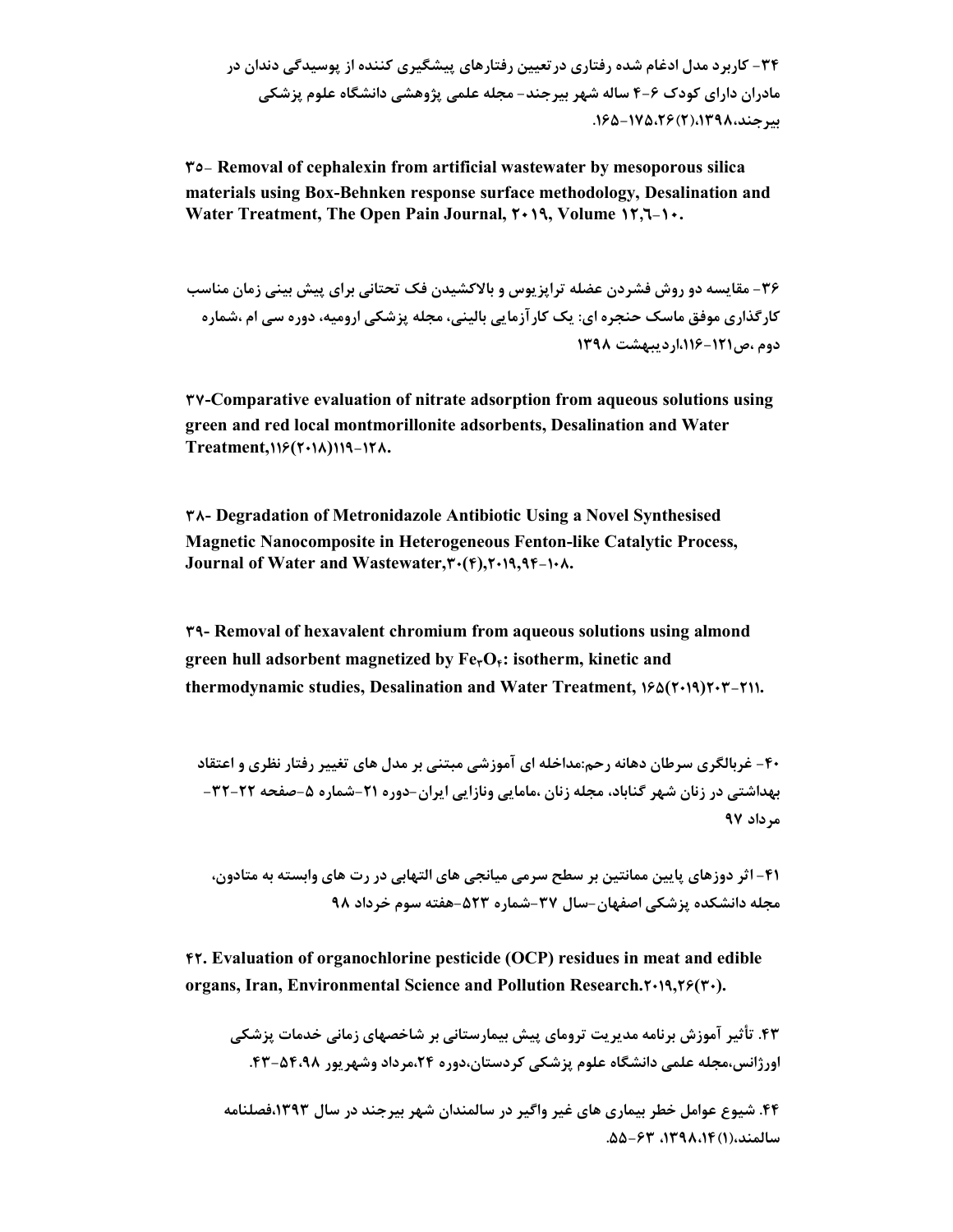**45. A comparative study of using barberry stem powder and ash as adsorbents for adsorption of humic acid, Environmental Science and PollutionResearch,2019,26,159-169.**

**46. The practical utility of the synthesis FeNi3@SiO2@TiO2 magnetic nanoparticles as an efficient photocatalyst for the humic acid degradation, Chemosphere,2020, Volume239.**

**47. The catalytic activity of FeNi3@SiO2 magnetic nanoparticles for the degradation of tetracycline in the heterogeneous Fenton-like treatment method, Journal of Water Process Engineering,2019,Volume32.**

```
.48بررسی اثر مداخله آموزشی استفاده از وسایل حفاظت شنوایی مبتنی برمدل بزنف در شاغلین 
کارگاههاي کوچک شهر همدان،مجله سلامت و بهداشت، پاییز98 ،13 سال دهم، شماره سوم، 
                                                               صفحه -335 .325
```
- **49. Prevalence of medical errors in Iran: a systematic review and metaanalysis, BMC Health Services Research,2019.**
- **50. Medical visit time and predictors in health facilities: a mega systematic review and meta-analysis, INTERNATIONAL JOURNAL OF HUMAN RIGHTS IN HEALTHCARE,2019.**
- **51. Methodological Issue on Reporting of Systematic Review of Diagnostic Accuracy of Rapid Ultrasound in Shock, Bull Emerg Trauma,2019,7(3),337-338.**

**52. Policy package for preventing overuse and underuse of health care services in the Iranian health care system:A study protocol, Medical Journal of the Islamic Republic of Iran,2019.**

**53. Photocatalytic degradation of catechol using ZnO nanoparticles as catalyst:Optimizing the experimental parameters using the Box-Behnken statistical methodology and kinetic studies, Microchemical Journal,147(2019),643-653.**

**54. Optimization the Effects of Physicochemical Parameterson the Degradation of Cephalexin in Sono-Fenton Reactor by Using Box-Behnken Response Surface Methodology, Catalysis Letters,149(2019), 1186–1196.**

**.55بررسی کارایی سیستم ناپیوسته انعقاد شیمیایی/ الکتروفنتون در حذف موادآلی از فاضلاب صنعت داروسازي، مجله سلامت و محیط زیست، فصلنامه ي علمی پژوهشی انجمن علمی بهداشت محیط ایران، دوره دوازدهم، شماره دوم، تابستان،1398صفحات 257تا .272**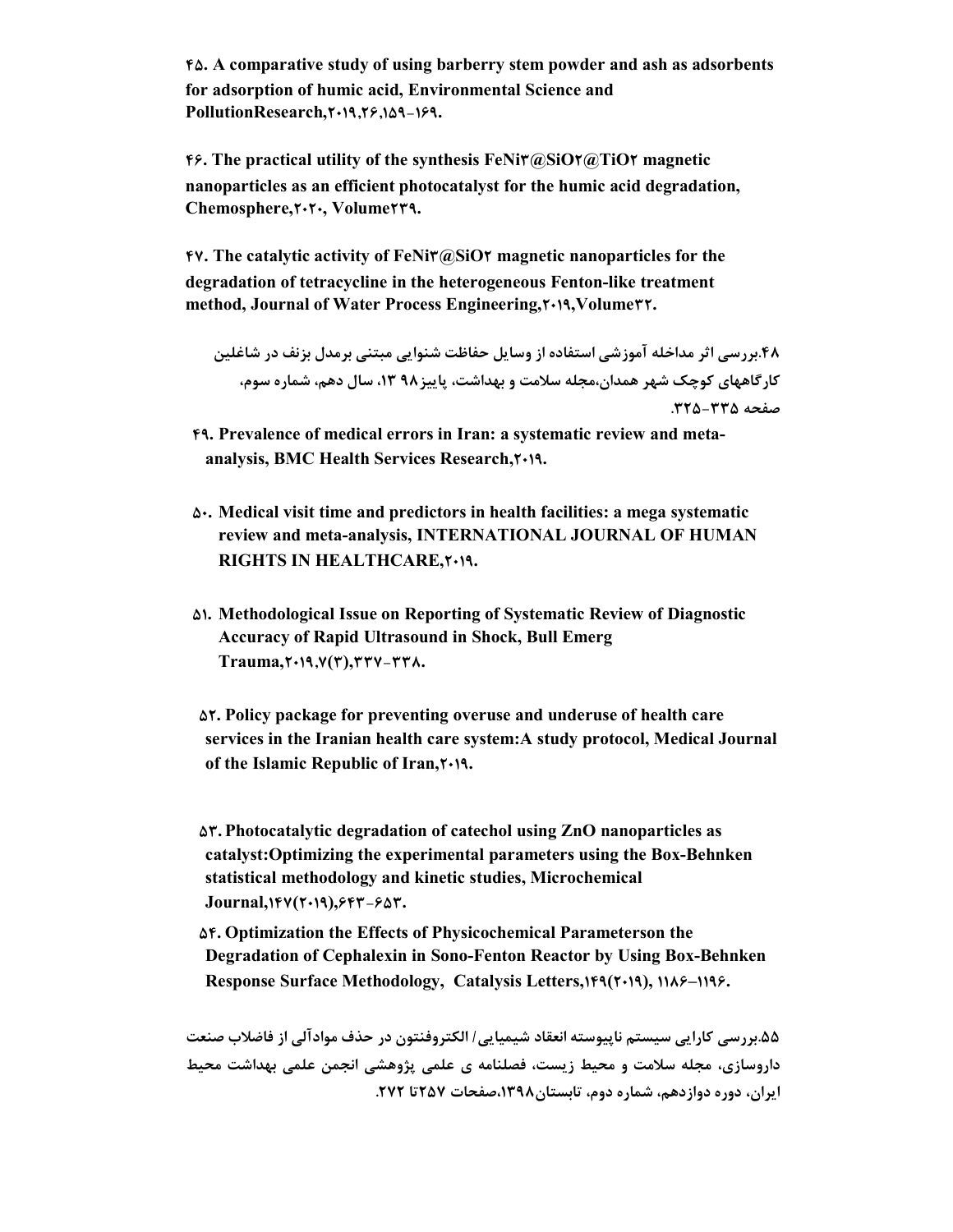**.56 بررسی کارایی نانو هیدروکسید لایه اي دوگانه آلومینیوم- منیزیم در حذف داروها از محیطهاي آبی و تعیین شرایط بهینه جذب،مجله بهداشت و توسعه،سال ،8شماره ،1بهار ،1398 صفحات-38 .58** 

**.57 بررسی کارآیی فرآیند تلفیقی اولتراسونیک-پرسولفات در کاهش مواد آلی فاضلاب سنتتیک لبنی، مجله علمی دانشگاه علوم پزشکی بیرجند. 1398؛(1) ،26صفحات -32 .43** 

**58**. **Effect of different types of active biodegradable films containing lactoperoxidase system or sage essential oil on the shelf life of fish burger during refrigerated storage,LWT-food science and technology,١١٧( ٢٠٢٠).**

**59. Mutations analysis of BRCA١ gene in patients with breast cancer in South Khorasan province, East Iran, Medical Journal of the Islamic Republic of Iran(MJIRI),٢٠١٩.**

**60.Exploring Preventive Behaviors of Middle-aged Women against Arthritis, International Journal of Musculoskeletal Pain Prevention. ٢٠١٩; ٤(١): ١٣٧-١٤٣.**

**61.The Application of an Evolutionary Model using Fuzzy Logic on Health Literacy Data, Health Education and Health Promotion. ٢٠١٩;٧(٣):١٣٩- ١٤٥.**

**62. Synthesis and characteristics of a novel FeNi٣/SiO٢/TiO٢ magnetic nanocomposites and its application in adsorption of humic acid from simulated wastewater: study of isotherms and kinetics, Environmental Science and Pollution Research,(٢٦ )٢٠١٩,٣٢٣٨٥–٣٢٣٩٦.**

**63. Survey of sono-activated persulfate process for treatment of real dairy wastewater, International Journal of Environmental Science and Technology,٢٠١٩.**

**64. Prevalence of Hepatitis B and C among Drug-Abusing Male Prisoners in Birjand, South Khorasan, Iran, ARCHIVES OF IRANIAN MEDICINE,٢٠١٩,٢٢(٩):٥٠١-٥٠٤.**

**65. The Effects of Manual Pressure on the Injection Site on Vaccination Pain Among Infants: A Two-Group Clinical Trial, Mod Care J. ٢٠١٩ October; ١٦(٤).**

**66.Comparison of preparation errors among dental students in different study years in the endodontic department of dentistry faculty of Birjand, Iran, during ٢٠١٤-٢٠١٧. Journal of Surgery and Trauma ٢٠١٩; ٧(٢):٥٥-٦٠.**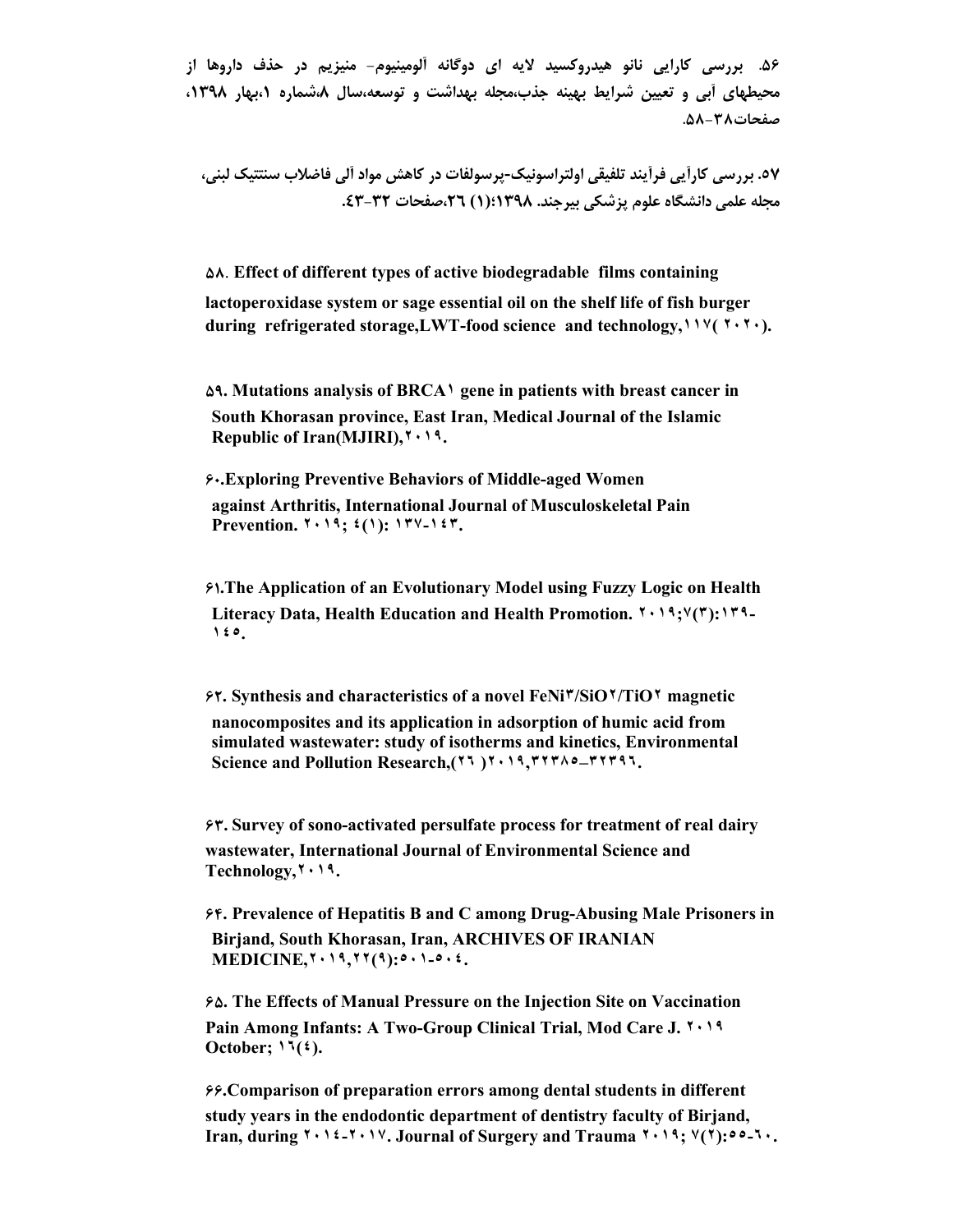**.67 بررسی کارآیی نانولوله هاي کربنی تک دیواره و چند دیواره در حذف داروي استامینوفن از محیطهاي آبی:مطالعه ایزوترم و سینتیک جذب، مجله علمی دانشگاه علوم پزشکی بیرجند. ،1398 .212 -198 -26(3)**

**68. Ovarian cancer in the world: epidemiology and risk factors, International Journal of Women's Health, ٢٠١٩:١١ ,٢٨٧–٢٩٩.**

**69. epidemiological characteristics of and risk factors for breast cancer in the world, Breast Cancer - Targets and Therapy, ٢٠١٩:١١ ,١٥١-١٦٤.**

**٧٠. GEOGRAPHIC VARIATION AND SECULAR TRENDS OF BREAST CANCER INCIDENCE AND MORTALITY IN THE WORLD,World cancer reaserch journal(WCRJ) ٢٠١٩; ٦,١-١٠.**

**٧١.THE INCIDENCE OF BLADDER CANCER IN IRAN:A SYSTEMATIC REVIEW AND META-ANALYSIS, World cancer reaserch journal(WCRJ) ٢٠١٩; ٦,١-١٠.**

**٧٢. THE INCIDENCE OF NON-HODGKIN LYMPHOMA IN IRAN: A SYSTEMATIC REVIEW AND META-ANALYSIS, World cancer reaserch journal(WCRJ) ٢٠١٩; ٦**,١-٧.

**٧٣. PROSTATE CANCER IN IRAN:AN EPIDEMIOLOGICAL REVIEW , World cancer reaserch journal(WCRJ) ٢٠١٩; ٦,١-٥.**

**٧٤. BRAIN CANCER IN THE WORLD:AN EPIDEMIOLOGICAL REVIEW, World cancer reaserch journal(WCRJ) ٢٠١٩; ٦,١-٥.**

**٧٥. Do the Fertility Drugs Increase the Risk of Cancer? A Review Study, Frontiers in Endocrinology, May ٢٠١٩, Volume ١٠.١-١٣.**

**٧٦. The presence of the child, the opportunity or a threat to marital satisfaction: A qualitative study, Journal of Education and Health Promotion, March ٢٠١٩, Volume ٨,١-٦.**

**٧٧. Associated Factors of Survival Rate and Screening for Colorectal Cancer in Iran: a Systematic Review,٢٠١٩.**

**٧٨. Pancreatic Cancer in Iran: an Epidemiological Review, Journal of Gastrointestinal Cancer, Journal of Gastrointestinal Cancer (٢٠٢٠) ٥١:٤١٨–٤٢٤.**

**٧٩. The Incidence of Childhood Cancer in Iran: A systematic review and metaanalysis, Iran J Ped Hematol Oncol, ٢٠١٩, Vol ٩. No ٣, ١٩٣-٢٠٦.**

**٨٠. Assessment of a Novel Antimicrobial Peptide Against Clinically Isolated Animal Pathogens and Prediction of Its Thermal-Stability, MICROBIAL DRUG RESISTANCE,**٢٠٢٠**;٢٦(٤).**

**٨١. Evaluation of bacterial and fungal contamination of kitchens of Birjand University of Medical Sciences, BMC Research Notes,**٢٠١٩**.**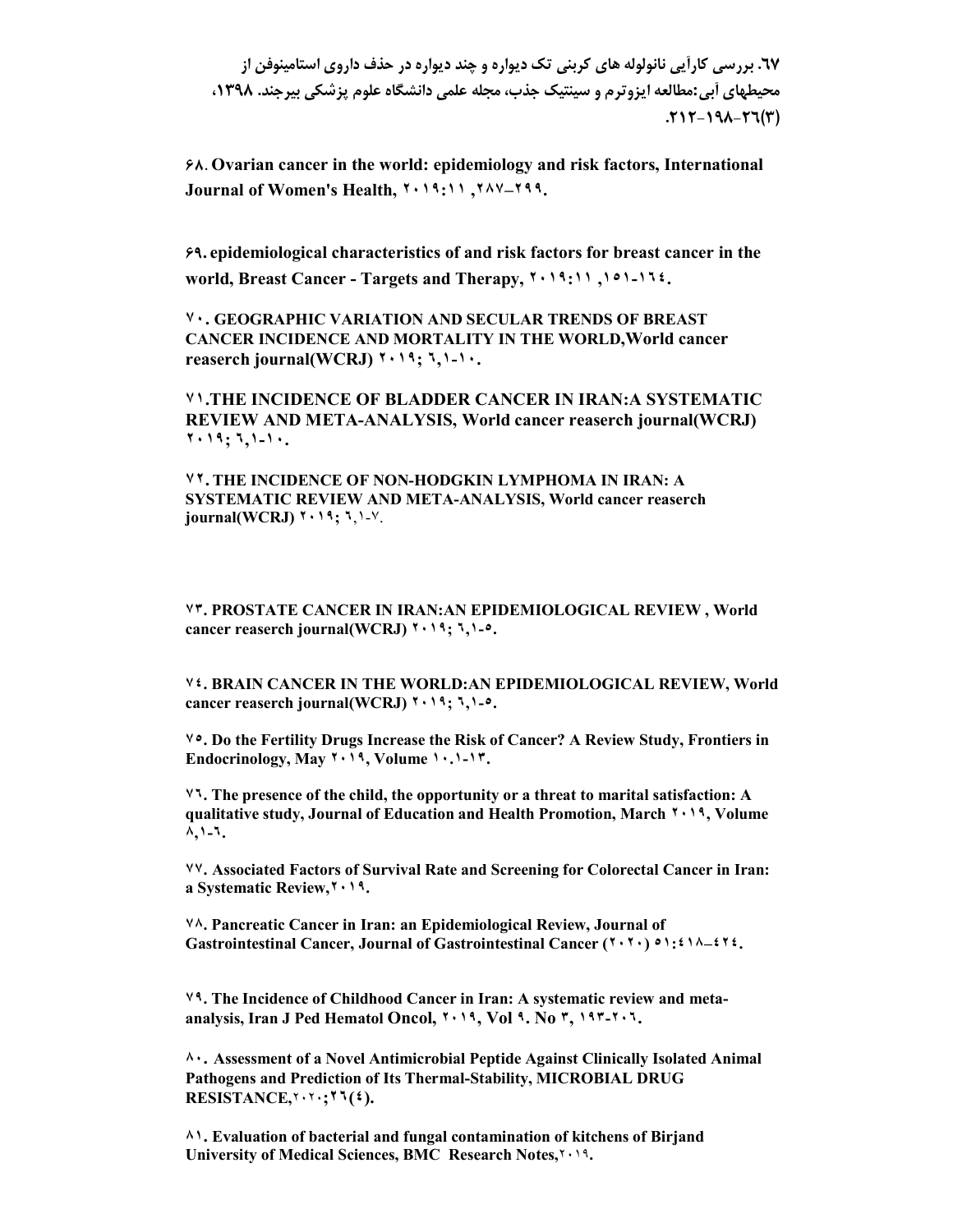**٨٢. Screening of Salmonella enterica Serovars, Typhi, Typhimurium, and Enteritidis in Raw Milk and Dairy Products in South-Khorasan, Iran:Conventional versus Molecular Method, Current Nutrition & Food Science, ٢٠٢٠, Vol ١٦, ١-٥.**

**.83 تعیین اثر مداخله آموزشی مبتنی بر نظریه شناختی اجتماعی بر وضعیت مهارتهاي زندگی نوجوانان دختر،نشریه پژوهشکده علوم بهداشتی جهاد دانشگاهی(پایش)،(5)،18 -485 1398،495 .** 

**٨٤.In vitro cytotoxicity of polyphenols from Datura innoxia aqueous leafextract on human leukemia K٥٦٢ cells:DNA and nuclear proteins as targets,DRUG AND CHEMICAL TOXICOLOGY,٢٠١٩.**

**٨٥. Assessment of carbon monoxide concentration in indoor/outdoor air of Sarayan city, Khorasan Province of Iran, Environ Geochem Health,٢٠١٩.**

**٨٦. Association of serum levels of vascular endothelial growth factor and thrombospondin**-١ **to body mass index in polycystic ovary syndrome: a case-control study, Obstet Gynecol Sci ٢٠١٩;٦٢(٦):٤٢٠-٤٢٨.**

**٨٧. Comparison of artificial neural networks and logistic regression for determination of social-cognitive factors impacting drug abstinence, JOURNAL OF SUBSTANCE USE,**٢٠١٩**.**

**٨٨. Composition, Production Rate and Management of Dental Solid Waste in ٢٠١٧ in Birjand, Iran, Dental Waste Composition and Management,٢٠١٨,٩(١),٥٢-٦٠.**

**٨٩.The effectiveness of stress-management-basedcognitive-behavioral treatments on anxiety sensitivity,positive and negative affect and hope, BioMedicine, December ٢٠١٨, Vol. ٨, No. ٤, Article ٢٣, Pages ١٠-١٧.**

٩٠. **The effectiveness of group training of cognitive behavioral therapy-based stress management on anxiety, hardiness and self-efficacy in female medical students, J Edu Health Promot;Volume٨,٢٠١٩.**

**٩١. Experimental and kinetic Analysis of H٢S Removal in a Pulyurethane Foam /Palm Fiber Based Biofilter With No pH Control,Iranian Journal of Science and Technology,Transactions of Civil Engineering,٢٠١٨.**

**٩٢. The theory of mind among deaf children: a review of the Theoretical Foundations, Mediterranean Journal of Clinical Phychology, Vol ٧, n ١, ٢٠١٩**

**٩٣. Association between caffeine intake and cognitive function in adults; effect modification by sex: Data from National Health and Nutrition Examination Survey (NHANES) ٢٠١٣-٢٠١٤, Clinical Nutrition,٢٠١٩.**

**٩٤. Investigating the observance of educational justice in Iranian universities: From students' viewpoints, J Edu Health Promot ٢٠١٩;٨:١٧٤.**

**٩٥. The global seroprevalence of Toxoplasma gondii in pigs: A systematic review and meta-analysis,Veterinary Parasitology, Veterinary Parasitology ٢٦٩ (٢٠١٩) ٤٢–٥٢.**

**٩٦. Toxoplasma gondii infection and risk of Parkinson and Alzheimer diseases: A systematic review and meta-analysis on observational studies, Acta Tropica, ١٩٦ (٢٠١٩) ١٦٥–١٧١.**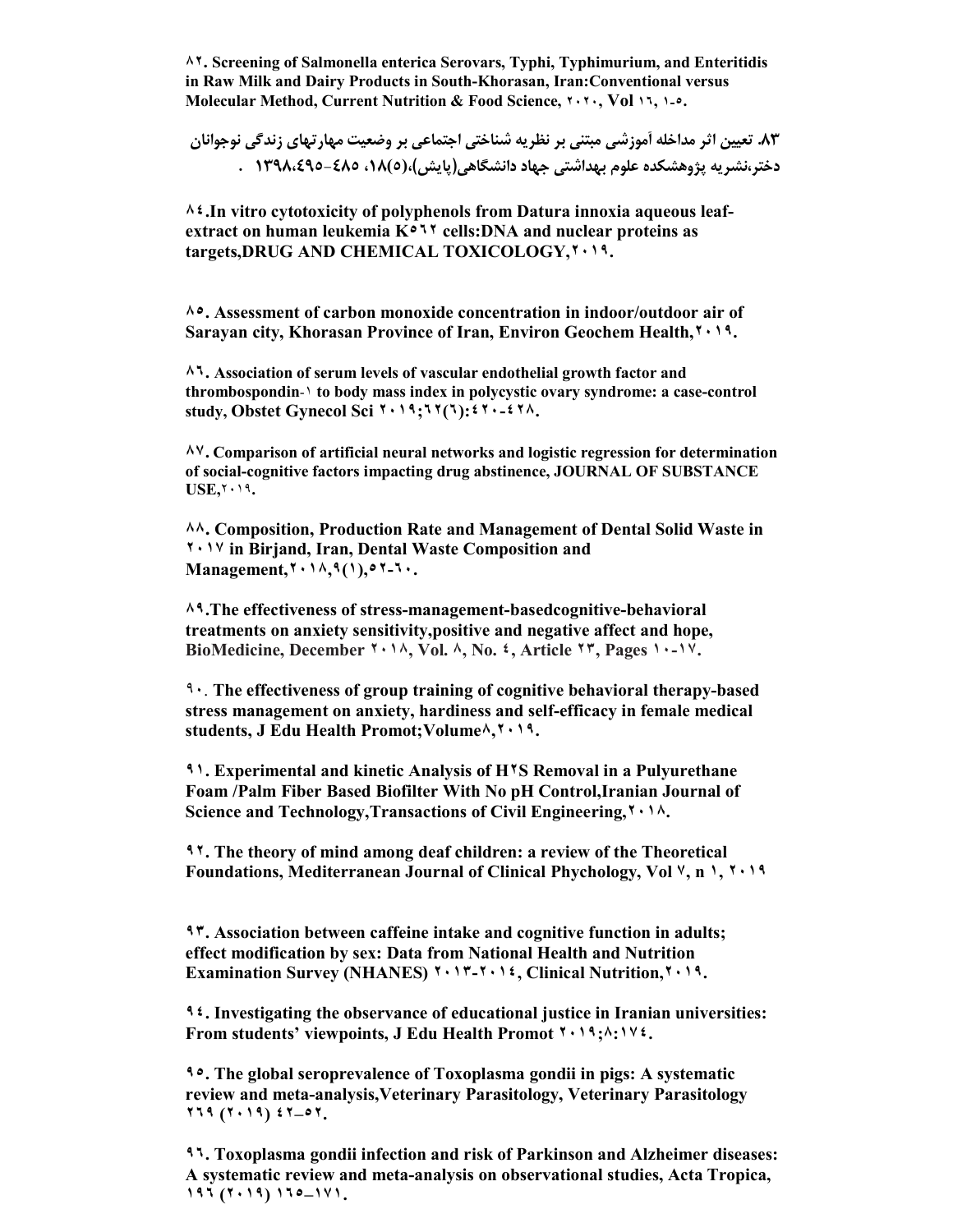**٩٧. Urinary tract infection in children with nephrotic syndrome: A systematic review and meta-analysis, Microbial Pathogenesis ١٣٧ (٢٠١٩).**

**٩٨. Explaining the achievement of scientific authority in Birjand University of Medical Sciences, Future of Medical Education Journal,٢٠١٩.**

**٩٩.The effect of methadone on blood glucose, lipids and glucose-modulating hormones in methadone-dependent Wistar rats,Toxico Res,٢٠١٩.**

**١٠٠. An Epidemiological Study of the Infectious Diseases of Older Adults Hospitalized in Hospitals Affiliated to Birjand University of Medical Sciences, Salmand: Iranian Journal of Ageing,٢٠١٩,١٤(٣) ٢٩٨-٣٠٩.**

#### **\* چاپ مقاله در نشریات داخلی** –**خارجی (از آذر 96 تا آذر97) :**

**1 - A comparison of health behavior and its effective factors in the students of primary schools with and without health educators in Zirkouh County, ٢٠١٦ -٢٠١٥ ,J Health Sci Technol.٢٠١٧.**

**٢- Evaluation of noise pollution and the efficiency of workers' personal protective equipment in a plastic manufacturing factory in Birjand city, J Health Sci Technol.٢٠١٧October;١(٣):١٣٩-١٤٣.**

**-3 تاثیر برنامه آموزشی بر رفتارهاي حمایتی وانسدادي مراقبین خانوادگی بیماران مبتلا به دیابت نوع -2 مجله علمی دانشگاه علوم پزشکی بیرجند-(3)-24 -1396 .169-158** 

**-4 بررسی حذف کروم شش ظرفیتی از محلول هاي آبی با استفاده از کربن عامل دار تهیه شده از پوسته برنج، مجله علمی دانشگاه علوم پزشکی بیرجند-(3)-1396-24 .242-236** 

**5**-**Adsorption property of Br-PADAP-impregnated multiwall carbon nanotubes towards uranium and its performance in the selective separation and determination of uranium in different environmental samples, Ecotoxicology and Environmental Safety,١٥٠(٢٠١٨) ,١٣٦-١٤٣.**

**٦- An enquiry into the safety culture of workers in Gonabad stonecutting industry and its relation with workers' demographic characteristics in ٢٠١٤, J Health Sci Technol. ٢٠١٧ October١(٣): ١٤٤-١٤٩.**

**٧- Effectiveness of mindfulness –based cognitive group therapy on congnitive emotion regulation of patients under treatment with methadone, J Subst Use,23(1) 2018:58-62.**

**-8 پیش بینی کننده هاي اضطراب بارداري و زیر مقیاس هاي آن در زنان باردار شهر بیرجند در سال -1395مجله تحقیقات نظام سلامت- سال -13 شماره -3پاییز 96**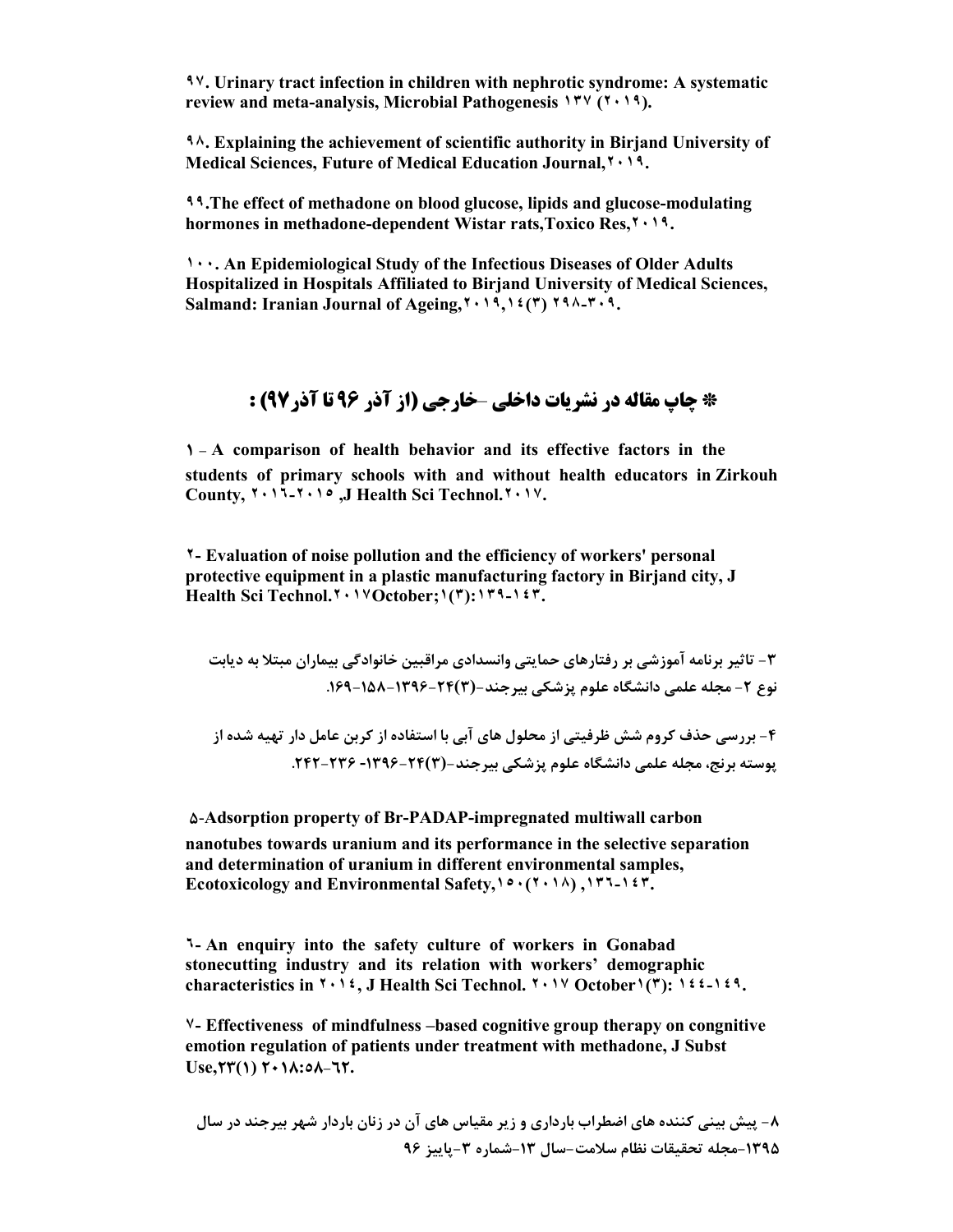**9 - Kinetics of biogas production and chemical oxygen demand removal from compost leachate in an anaerobic migrating blanket reactor, Journal of Environmental Management, 206,2018, 707-714.**

**10- Effect of organic loading rates on biogas production and anaerobic biodegradation of composting leachate in the anaerobic series bioreactors,** Ecological Engineering,  $\{ \} \cdot \mathcal{F} \cdot \{ \} \wedge \mathcal{F} \cdot \{ \} \wedge \mathcal{F} \cdot \{ \} \vee \}$ .

**11- Tips on Reporting a Systematic Review. Bull Emerg Trauma2018;6(1):71- 72.( Letter to Editor).**

**12- Research self-efficacy and its relationship with academic performance in postgraduate students of Tehran University of Medical Sciences in 2016, Journal of Education and Health Promotion, 7 ,January 2018.**

**13- The Effectiveness of an Educational Intervention Based on the Health Belief Model in Preventing High-Risk Behaviors Among Pregnant Women,Modern Care,2016,13(4).**

**14- Prevalence of Non-Alcoholic Fatty Liver and its Related Factors in Birjand, During Year 2015, 2016,13(4).**

**15- Information and Communication Technology Requirements for Iran's Holistic Scientific Map on Health: A Qualitative Study,Modern Care 2018,14(3).**

**16- Sleep Quality and Its Contributing Factors Among Elderly People: A Descriptive-Analytical Study, Modern Care 2018.14(1).**

**17- Effect of Peppermint Aromatherapy on the Level of Anxiety in Patients Undergoing Colonoscopy, Medical- Surgical Nursing Journal,2017,6(1),41-46.**

**18- Lived experiences of stress in patients with coronary artery bypass grafting: A Qualitative Study, Bali Medical Journal,2017,6(3), ٦٤٩-٦٥٤.**

**-19 قدرت پیشگویی کنندگی سازه هاي مدل ارتقاي سلامت پندر در رابطه با رفتارهاي بهداشت دهان ودندان در دانش آموزان مقطع ابتدایی شهر نهبندان،مجله علمی دانشگاه علوم پزشکی بیرجند-(3).324-335-1396-24** 

**20-Synthesis and characterizations of a novel FeNi3/SiO2/CuS magnetic nanocomposite for photocatalytic degradation of tetracycline in simulated wastewater, Journal of Cleaner Production, 179 (2018) 42-54.**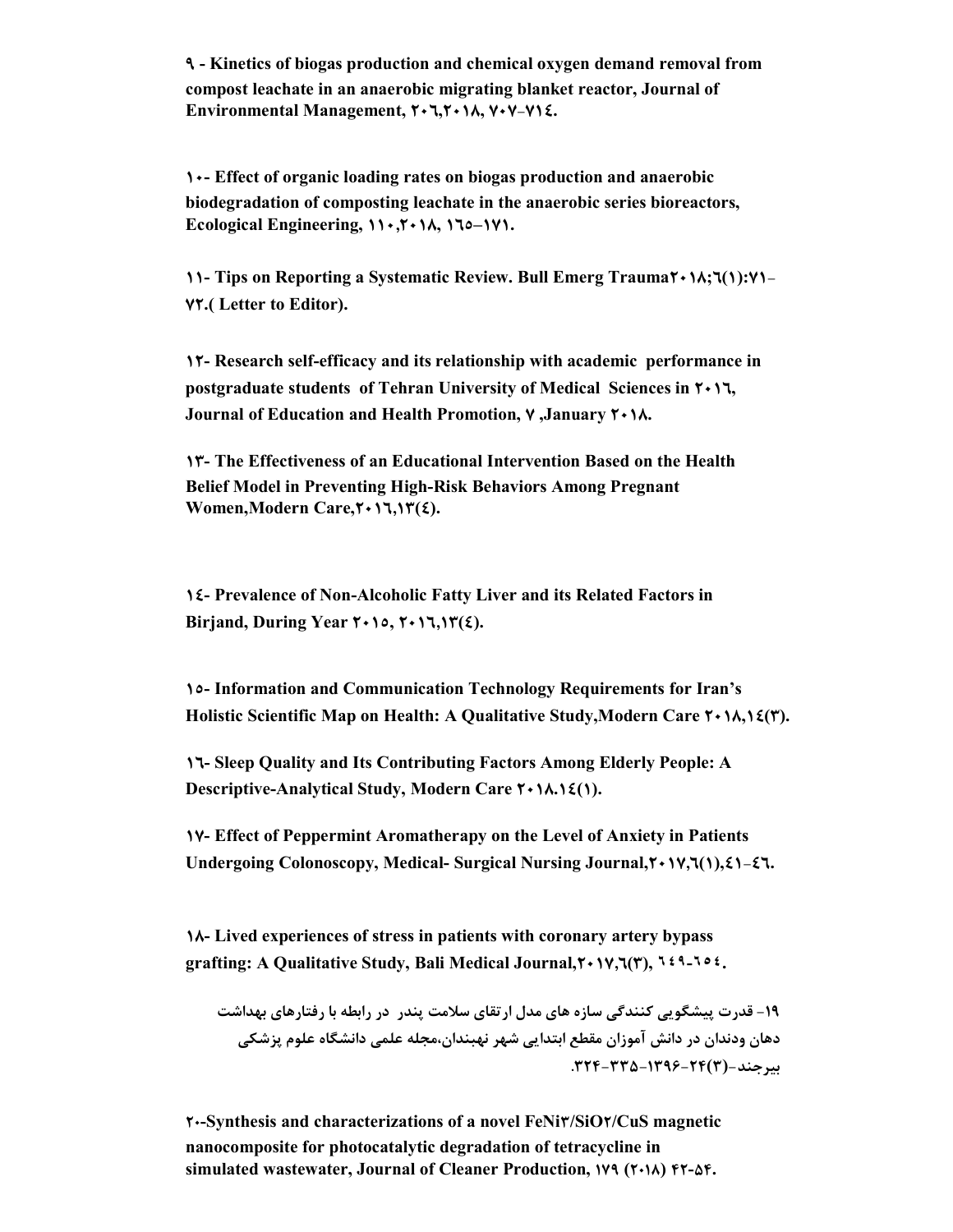**21- Impact of nutrition education on knowledge and attitude of women health volunteers in Southern Khorasan Province,Journal of Health scinces &Technology,2017,1(3),150-153.**

**22- Predictors of nutritional behavior of housewives in Sarayan couty:an application of the social congnitive theory, J Health Sci Technol. 2017,1(3),119- 125.**

**23- Comparison the removal of reactive red 195 dye using powder and ash of barberry stem as a low cost adsorbent from aqueous solutions: Isotherm and kinetic study, Journal of Molecular Liquids 255 (2018) 572–577.**

**24- Quality of Life and Its Contributing Factors Among Patients with Breast Cancer: A Descriptive-Analytical Study, Modern Care 2017 July; 14(3).**

**25. Antibiotic Residues in foods; a public Health Hazard, J Health Sci Technol, 2017**  $\text{December}$ ; $\left(\frac{2}{2}\right)$ : $\text{Y} \cdot \text{0} - \text{Y} \cdot \text{V}$ .

**26. Determinants of Marriage to First Birth Interval in Birjand, Iran: a Retrospectiveprospective Cohort and Survival Analysis, International Journal of Women's Health and Reproduction Sciences.**

**27. Cognitive predictors of cervicalcancer screening'sstages of change among sample Of Iranianwomen health volunteers:Apath analysis, PLOS ONE,2018.**

**28. Social cognitive theory as a theoretical framework to predict sustained abstinence ٦ months after substance use treatment,Journal of substance use,٢٠١٨,٢٣(٣),٣٠٠-٣٠٦.**

**٢٩. Prevalence of Listeria monocytogenesin cerebrospinal fluid obtained from hospitalized patients, Comp Clin Pathol (٢٠١٨) ٢٧:٥٠٥–٥١١.**

**.30 بررسی حوادث جاده اي و عوامل موثر بر آن از دیدگاه رانندگان تاکسی هاي بین شهري کرمان در سال هاي 94-1392 ،مجله علمی دانشگاه پزشکی بیرجند،1397،(1).25**

**٣١ . comparative study of inflammatory marker (hs-crp, ESR ,cystatin-c) among CRVO and control group, annals of tropical medicine and public health, ١١ (٣) , June ٢٠١٨,٨٧٥-٨٧٩.**

**٣٢. Biodegradation and nutrients removal from greywater by an integrated fixed-film activated sludge (IFAS) in different organic loadings rates, AMB Expr,٢٠١٨, ٨:٣.**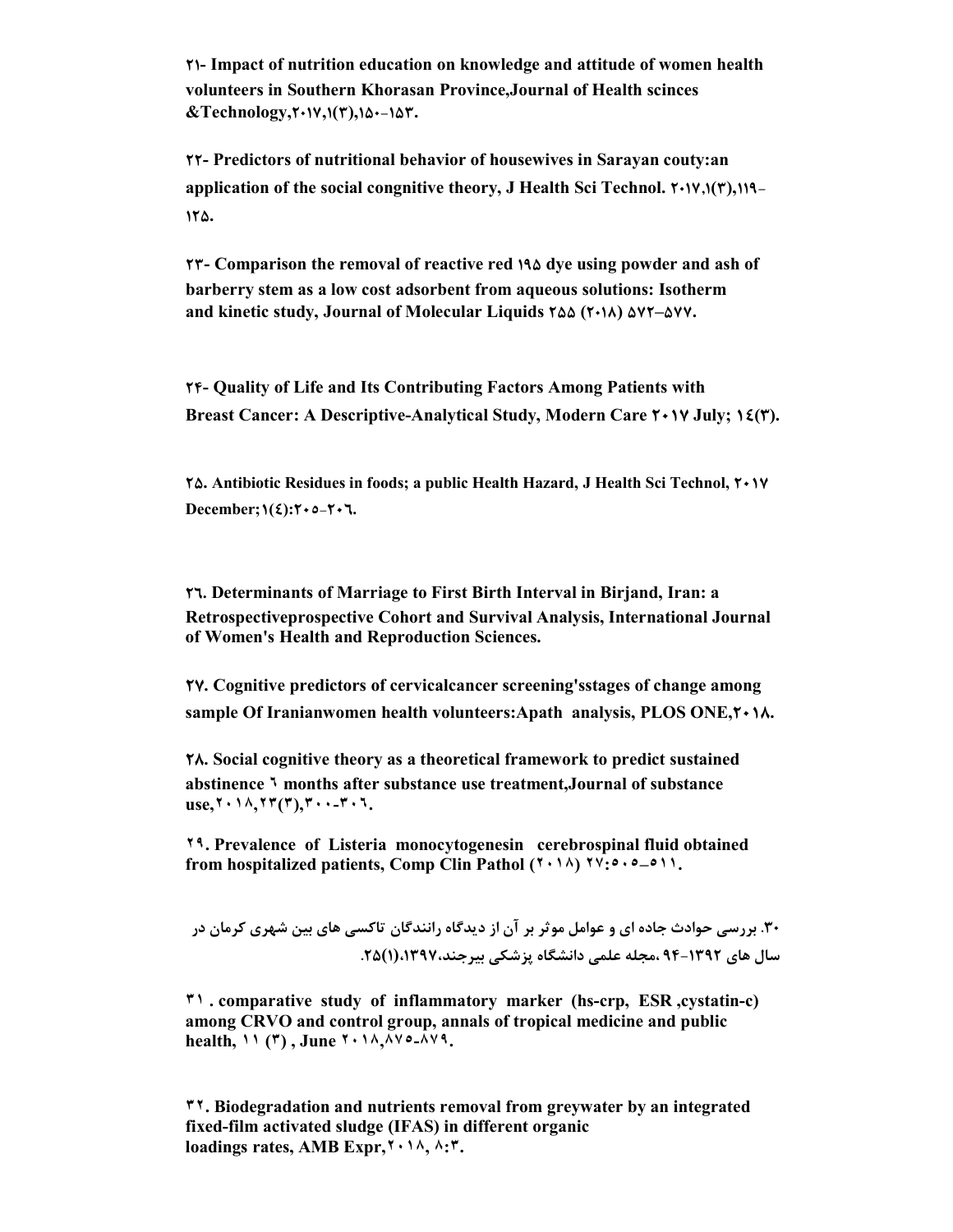**٣٣. Application of ZnO and TiO٢ nanoparticles coated onto montmorillonite in the presence of H٢O٢ for efficient removal of cephalexin from aqueous solutions, Korean J. Chem,٢٠١٨,**

**٣٤. Spatial distribution variation and probabilistic risk assessment of exposure to chromium in ground water supplies; a case study in the east of Iran, Food and Chemical Toxicology, ١١٥ (٢٠١٨) ٢٦٠–٢٦٦**.

**٣٥. Probabilistic risk assessment of exposure to fluoride in most consumed brands of tea in the Middle East, Food and Chemical Toxicology, Food and Chemical Toxicology ١١٥ (٢٠١٨) ٢٦٧–٢٧٢.**

**٣٦. Humic Acid Removal by Electrocoagulation Process from Natural Aqueous Environments, Int. J. Electrochem. Sci., ١٣ (٢٠١٨) ٢٣٧٩ – ٢٣٨٩.**

**٣٧. Predicting Dental Caries Preventive Behaviors Among Pregnant Women Based on Self-Efficacy and the Theory of Planned Behavior, Mod Care J, ٢٠١٧ October; ١٤(٤).**

**.38 بررسی سلامت دهان در کارکنان ستادي و بیمارستان هاي آموزشی دانشگاه علوم پزشکی بیرجند در سال ،1395مجله علمی دانشگاه پزشکی بیرجند،1397،(1).62-71،25** 

**.39 تاثیر آموزش مبتنی بر تئوري رفتار برنامه ریزي شده در مصرف سیگار،مجله علمی پژوهشی دانشگاه علوم پزشکی بیرجند،(1)25 .42-1396،51،**

**٤٠. INCIDENCE OF PHYSICAL COMPLICATIONS IN TILE INDUSTRY WORKERS DUE TO THE OCCUPATIONAL DUST EXPOSURE, Journal of Air Pollution and Health (Autumn ٢٠١٧); ٢(٤): ١٦٩-١٧٤.**

**.41پیش بینی کننده هاي رفتار خودمراقبتی در بیماران دیابتی نوع دو شهر بیرجند و شهر یزد ،مجله دیابت و متابولیسم ایران،آذر –دي ،96دوره ،17شماره .97-104،2**

**42. Using Prototype Willingness Model to Predict Waterpipe Smoking among High School Adolescents in Birjand, Iran, Iran J Psychiatry Behav Sci, 2018 January; 12(1).**

**43. The Removal of Lead from Aqueous Solution Using Almond Green Hull (Prunus amygdalus-Fascionello) Waste Material Magnetized with Fe3 O4, Ann Mil Health Sci Res,15(3),2017**.

**44. The removal of Cr (VI) from aqueous solution by dried powder of activated sludge: kinetic and equilibrium studies, J Health Sci Technol, 2017**  $\text{December: } \{(\xi): \text{if } \xi \geq 0\}$ 

**45. Epidemiologic survey of dysentery and its related factors in Darmian**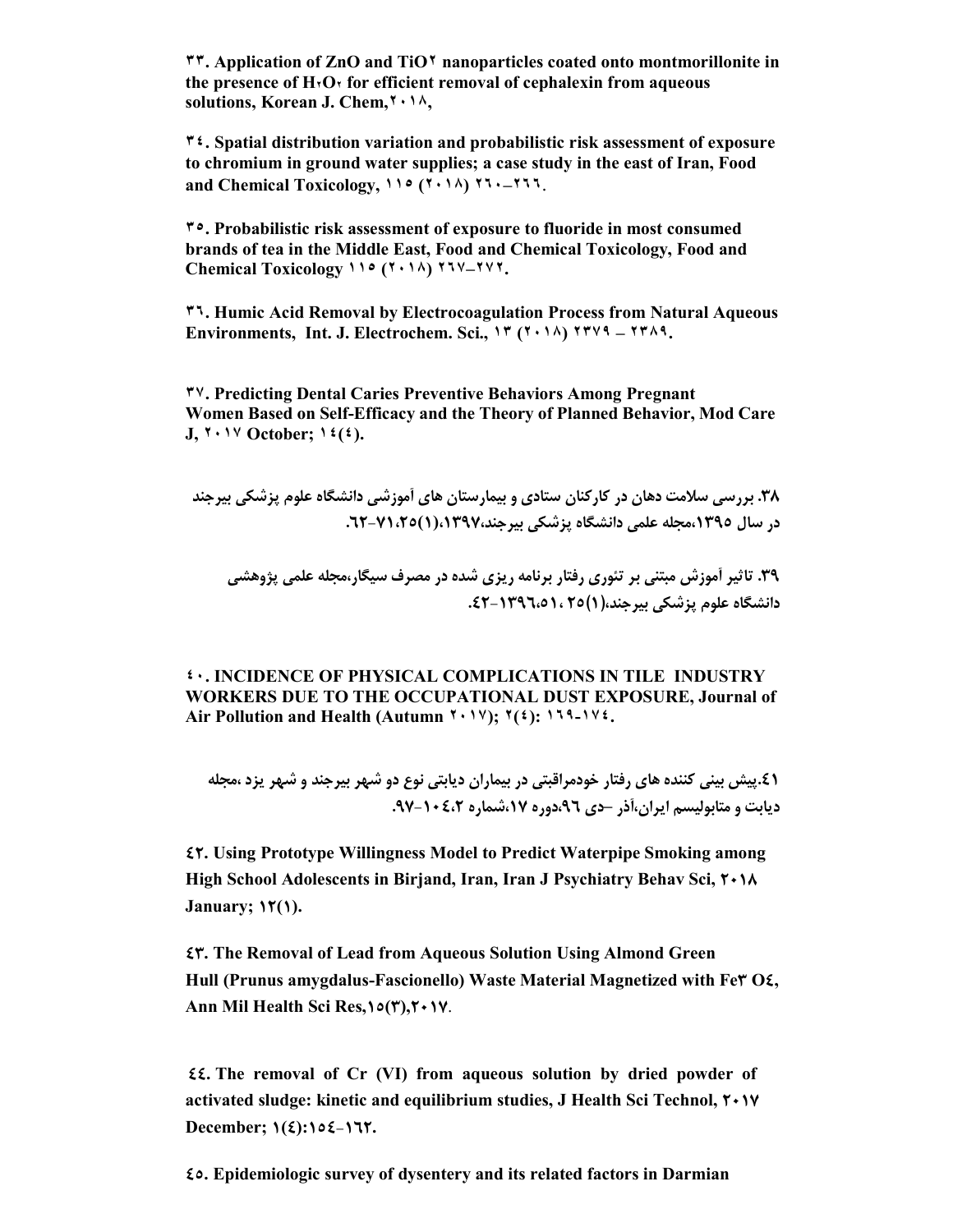**city during the years 2012-2016, J Health Sci Technol, 2017**  $\text{December:} \{(\xi): Y \rightarrow -Y \rightarrow \xi\}.$ 

**46. Factors Related to Treatment Adherence in Type 2 Diabetic People Referring to the Tabriz Diabetes Clinic in 2015: Based on the Health Belief Model, J Health Sci Technol.2017 December; 1(4):163-169.**

**.47 عوامل موثر بر سن اولین بارداري در مزدوجین شهر بیرجند، مجله علمی پژوهشی دانشگاه علوم پزشکی قم، (3)،12خرداد .46-55،97**

**48. Predictors of motivation for substance abuse treatment in a sample of Iranian addicts, J Subst Use, 2017.**

**49. Comparison of Salivary Antioxidants in Children with Primary Tooth Abscesses before and after Treatment in Comparison with Healthy Subjects, Asian Pacific Journal of Cancer Prevention, 18(12),3315-3318.**

**50. Detection of Yersinia enterocoliticain Retail Chicken Meat, Mashhad, Iran, Journal of Pathogens, 2018.**

**.51 شناسایی جهش هاي اگزون 6،13 و 20 ژن 1BRCA در بیماران مبتلا به سرطان پستان در استان خراسان جنوبی، مجله زنان و مامائی و نازایی ایران، (2)،40-21،47اردیبهشت .97**

**52. The Effect of Educational Intervention on Body Mass Index and Thyroid Function Tests in Children and Adolescents with Obesityand Overweight, Int J Pediatr, Vol.6, N.8, Serial No.56, Aug. 2018.** 

**53. The removal of Cr(VI) from aqueous solution by almond green hull waste material: kinetic and equilibrium studies , JOURNAL OF WATER REUSE AND DESALINATION, Vol 7,Issue4,PP:449-460,2018.**

**.54 بررسی آلودگی میکروبی در سالاد وسبزیجات عرضه شده در رستوران ها وفست فودهاي سطح شهر بیرجند،در سال1394 ،مقاله کوتاه،مجله علمی دانشگاه علوم پزشکی بیرجند،(2)،25 .1396**

**55. A study of fertility trend in the urban and rural areas of Sabzevar during 2002 to 2014: Joinpoint Regression Analysis, J Health Sci Technol. 2017**  $December; \iota(\epsilon): \iota(\nu) - \iota(\delta) = 0$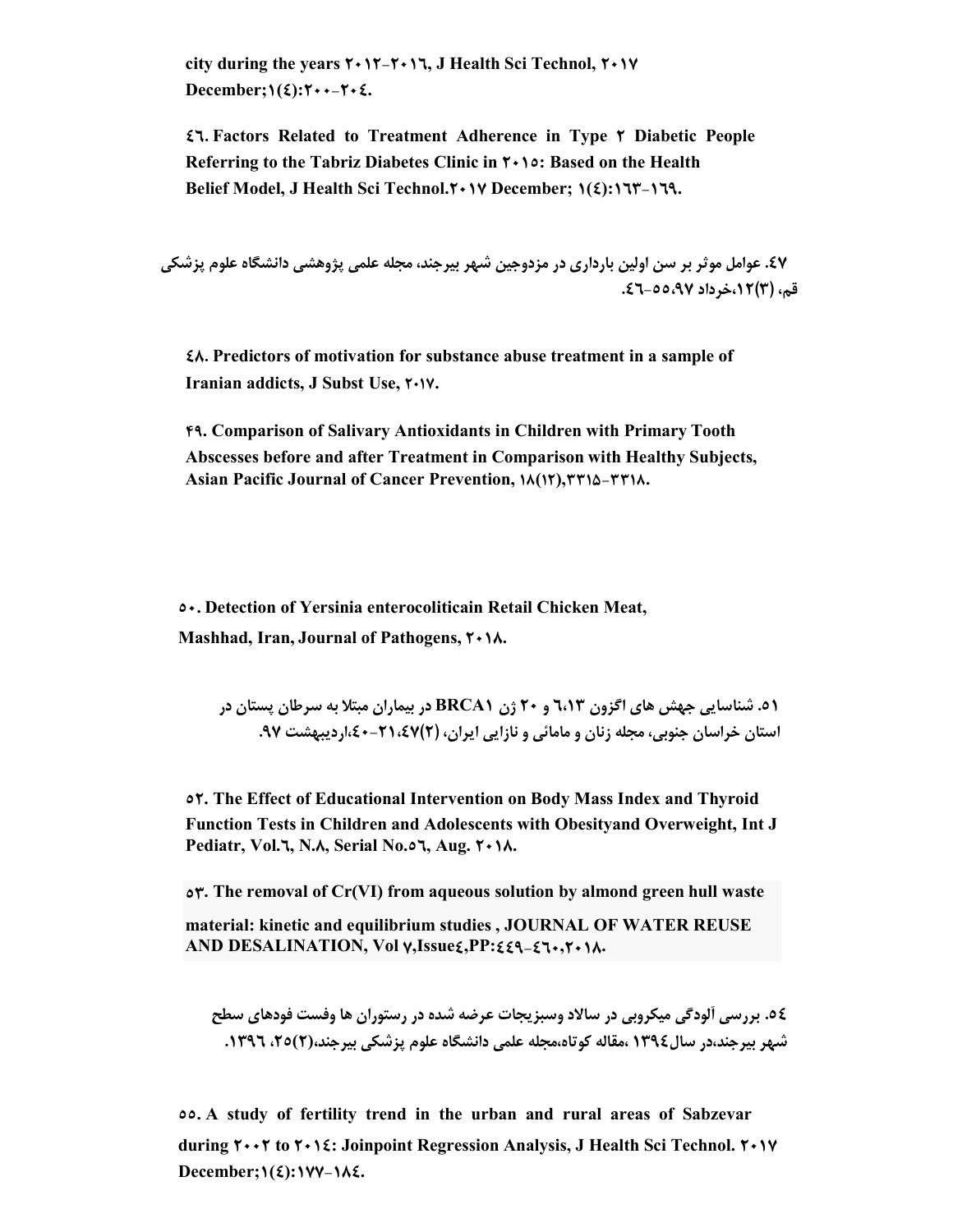**56. Evaluating Satisfaction Among Recipients of Family Physician Services in Birjand and Khusf, Iran, Mod Care J. 2018 January; 15(1).**

 **57. A comparative study of the effectiveness of group-based cognitive behavioral therapy and dialectical behavioral therapy in reducing depressive symptoms in Iranian women substance abusers, Psicologia: Reflexão e Crítica, 25 June 2018 ,31:15.**

 **58. Perception of middle-aged women in Birjand about osteoarthritis and its preventive behaviors: Application of Health Belief Model (HBM), J Health Sci Technol. ٢٠١٧ December;١(٤):١٧٠-١٧٦.**

**59. Organizational Commitment in the Employees Working in Hospitals Affiliated to the Zabol University of Medical Sciences, J Health Sci Technol. 2017 December;1(4):185-192.**

**60. Evaluation of prevalence of low back pain and affecting factors in Birjand University of Medical Sciences in 2016, J Health Sci Technol, 2017 December;1(4):193-199.**

**61. Relation between Internet Addiction and Educational Burnout among Students in Faculty of Health Management and Medical Informatics of Tabriz University of Medical Sciences: A Cross - Sectional Study, Mod Care,٢٠١٨.**

**.62 بررسی وضعیت سلامت روان و مهارت هاي مقابله اي در زنان سرپرست خانوار شهر بیرجند، مجله دانشورپزشکی، سال ،25 شماره،135تیر ،1397 .11-19** 

**.63 خودکارآمدي پژوهشی در دانشجویان تحصیلات تکمیلی دانشگاه علوم پزشکی بیرجند –مجله ایرانی آموزش در علوم پزشکی-1397-دوره-18 شماره ،18 .163-156** 

**64. Metabolic syndrome and the risk of gastronitestinal cancer:a case-control study, APJCP,2018,19(8):2205-2210.**

**65. Isolation and Molecular Identification of Mycoplasmaspp. From Pigeons in the North-East of Iran, Iranian Journal of Veterinary Medicine,2018,12(3).**

**66. Study of Ultrasonic Regeneration and Adsorption of Humic Acid onActivated Carbon, Health Scope,2018,7(2).**

**67. Application of polypyrrole coated on perlite zeolite for removal of nitrate**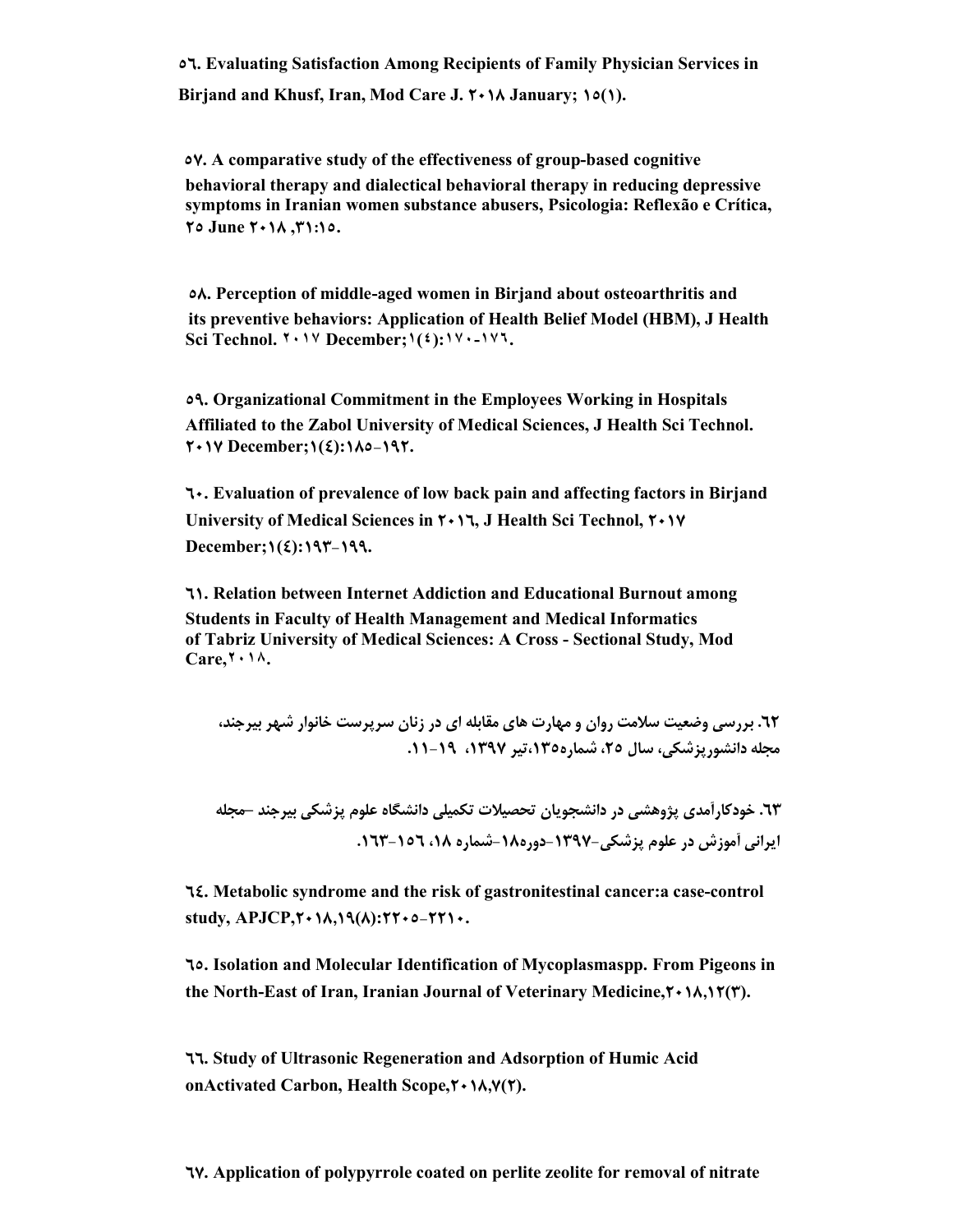**from wood and paper factories wastewater, Desalination and Water Treatment,2018.**

**68. FeNi3@SiO2magnetic nanocomposite as a highly efficient Fenton-like catalyst for humic acid adsorption and degradation in neutral environments, Desalination and Water Treatment, 118 (2018) 258–267.**

**.69 واکاوي راهبردهاي تدریس ویادگیري در برنامه درسی آموزش پزشکی با رویکرد آموزش کارآفرینی،مجله علمی دانشگاه علوم پزشکی بیرجند،1397،ویژه نامه آموزش پزشکی ،25،صفحات -16 .26** 

**70 .Application of Virtual Reality Simulators and Virtual Labs in Medical Education, Interdiscip J Virtual Learn Med Sci,2018, March; 9(1).**

**71. Selecting the Top Student: Key Indices, Strides Dev Med Educ. 14(2),2017.**

**72. Virtual Reality: A Step Forward In Diagnosing Schizophrenia, Mod Care J. 2018 July; 15(3).**

**73. Virtual Reality: A Novel Approach in Rehabilitating People with Schizophrenia, Middle East J Rehabil Health Stud,2018,5(3).**

**74. Virtual reality: A new window to medical education, Res Dev Med Educ, 2017, 6(2), 62-63.**

**.75تاثیر یادگیري مبتنی بر تلفن همراه بر مدیریت زمان ومکان مطالعه،مدیریت منابع(تلاش وتدبیر) و بررسی نظر دانشجویان بر این شیوه یادگیري،مجله علمی دانشگاه علوم پزشکی بیرجند،1397،25،ویژه نامه آموزش پزشکی.36-27،**

**.76 تاثیر آموزش مبتنی بر کلیپ بر میزان یادگیري و رضایتمندي در درس میکروب شناسی دانشجویان بهداشت، مجله علمی دانشگاه علوم پزشکی بیرجند،1397،25،ویژه نامه آموزش پزشکی-45، .37** 

**77. Epidemiological and clinical profiles of acute poisoning in patients admitted to the intensive care unit in eastern Iran (2010 to 2017), BMC Emergency Medicine,18(30).**

**78. Identifying the Educational Needs for Developing an Entrepreneurship-Based Curriculum from the Perspective of Students and Faculty Members of Health-Associated Disciplines, FMEJ8(3) .2018.**

**79. Antimicrobial Susceptibility Profile of Enterococcus Species Isolated from Companion Birds and Poultry in the Northeast of Iran, Archives of Razi Institute, Vol. 73, No. 3 (2018) 207-213.**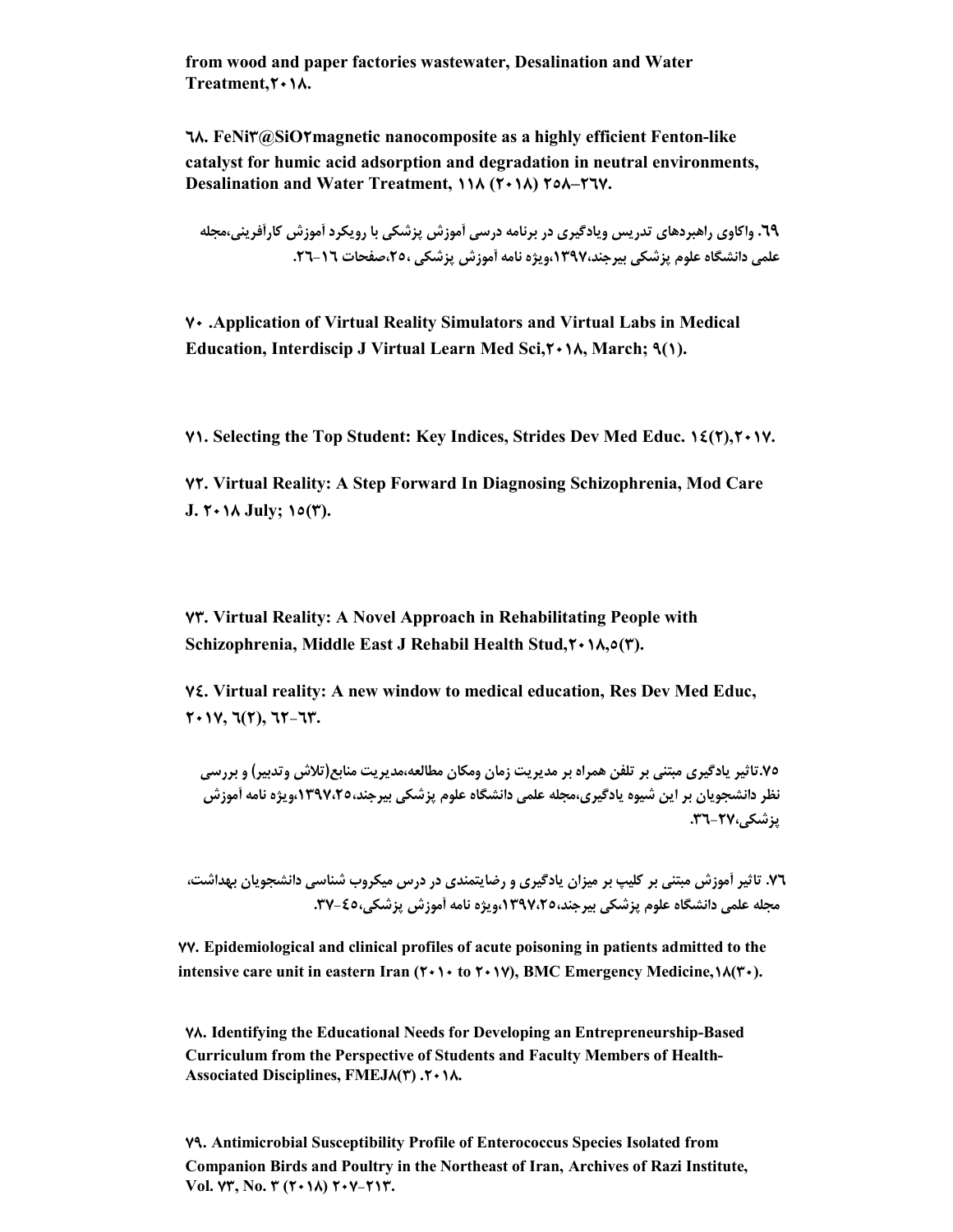**80. The Relationship of Health Literacy with Hypertension Self-Efficacy and General Self-Efficacy Among Schoolteachers, Modern Care, 2018.**

**.81 بررسی دانش،نگرش و عملکرد دانش آموزان دختر متوسطه دوره دوم شهر بیرجند درباره دیابت و فاکتورهاي مرتبط با آن در سال تحصیلی -96 -95مجله علمی دانشگاه علوم پزشکی بیرجند-(3)234-244-25 .1397,**

**.82 تاثیر مکمل یاري آهن و ویتامینD برشدت علائم سندرم پیش از قاعدگی در دختران دانش آموز متوسطه شهر بیرجند در سال -95 -1394مجله علمی دانشگاه علوم پزشکی بیرجند-(3)222-213-25 .1397,**

**.83 آنالیز کمی پسماندهاي مطب هاي دندانپزشکی شهر بیرجند مجله علمی دانشگاه علوم پزشکی بیرجند، (3)-262،25 .255،1397**

**84. The prevalence of elder abuse and neglect in Iran:a systematic review and metaanalysis, Journal of Elder Abuse & Neglect,2018.**

**85. The relationship between Toxocara species seropositivity and allergicskin disorders: a systematic review and meta-analysis, Trans R Soc Trop Med Hyg 2018.**

**86. Removal of atenolol from aqueous solutions by multiwalled carbon nanotubes: isotherm study, Desalination and Water Treatment,133,2018,212-219.**

**87. Respiratory and Pulmonary Function Problems among Flour Mills Workers in East of Iran, Asian Journal of Pharmaceutics , Apr-Jun 2018 , 12 (2), 779-785.**

**88. Effect of Education on Reducing Ergonomic Risk in Traditional Carpet Weavers Working in Workshops in Golestan Province, Iran; an Interventional Study, International Journal of Musculoskeletal Pain Prevention. 2018;3(1):29-34.**

**.89 نقش خود دلسوزي و شایستگی بالینی در کیفیت زندگی حرفهاي پرستاران،نشریه پژوهش پرستاري ایران، بهمن و اسفند 1396 ، دوره 12 ، شماره ،6 بهمن و اسفند .1396** 

# **\* چاپ مقاله در نشریات داخلی** –**خارجی (از آذر 95 تا آذر 96) :**

**1 - compare the relative freqency of thyroid function disords in obese and overweight children with non obese children,a case-control Study, Int J Pediatric, VOL5**, N **17**,  $Y \cdot 17$ .

**2- Prevalence Of Noncommunicable Diseases,Risk Factors Among Secondary School Students in Eastern Iran in 2013,Int J school Health,2016,July 16.**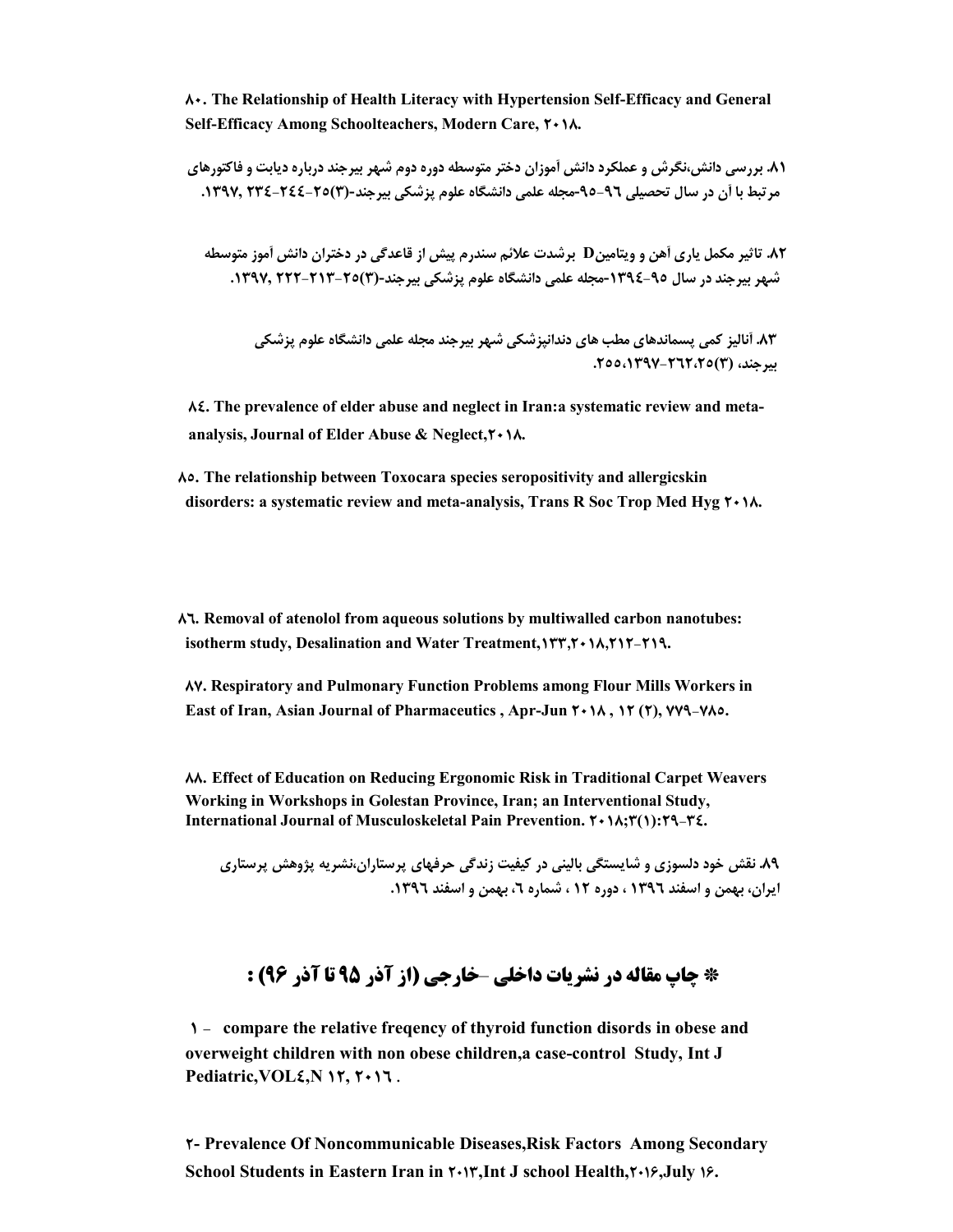**3- The role of desalination in removal of the chemical, physical and biological parameters of drinking water a case study of Birjand City, Iran, Desalination and Water Treatment,2016.**

**4- From obesity to cancer :a review on proposed mechanism, Wiley CELL BIOCHEMISTRY&FUNCTION,٢٠١٦ .**

**-**5 **بررسی اثرات اسانس دانه عناب بر روي فولیکول هاي موهاي بدن موش هاي نژادc/Balb ،مجله علمی دانشگاه علوم پزشکی بیرجند، -1395(3)-23 -189 .179**

**6-Waste to Energy:Challenges and oppoutunities in Iran,Journal of**  Environmental health and sustainable Development(JEHSD), $\mathbf{1}(\mathbf{r})$ , December **2016,163-172.**

**-7 آموزش درمانگاهی با رویکرد فراگیرمحوري بر اساس مدل SNAPPS،مجله دانشگاه علوم پزشکی رفسنجان،1395، (3)،8 .17-22**

**8**-**The Effects of Inhalation of Aromatherapy with Lavender on Anxiety Amongst Patients Undergoing Colonoscopy, Mod Care J, 13(1). January 2016.**

**9- Prevalence of Cigarette Smoking and Related Factors in Birjand, Iran During Year 2014, Mod Care J, 13(1). January 2016.**

**-10 سنتز سبز نانو ذرات اکسید روي وبارگذاري آن بر روي کربن فعال تولیدي به منظور بررسی کارایی حذف کروم شش ظرفیتی ،مجله ره آورد سلامت،دوره ،2شماره ،3 ،59-75 پاییز .1395** 

**11 -A survey of Transitional Shifts in Physical Activity Behavior among Employees of Birjand Universities Based on Transtheoretical Model, A Longitudinal Study, Iran, 2014,Journal of Community Health Research,2016,5(3),202-210.**

**12- Advantage of almond green hull over its resultant ash for chromium(VI) removal from aqueous solutions, Int. J. Environ. Sci. Techno, 2017,14(2), 251- 262.**

**-13 تاثیرات شیب وسرعت تردمیل بر فعالتی عضله گاسترو کنمیوس داخلی در بیماران مبتلا به سکته مغزي مزمن،کومش،جلد ،19شماره 1(پیاپی 65)،زمستان .1395** 

**14-Using geographic information system (GIS) and remote sensing (RS)**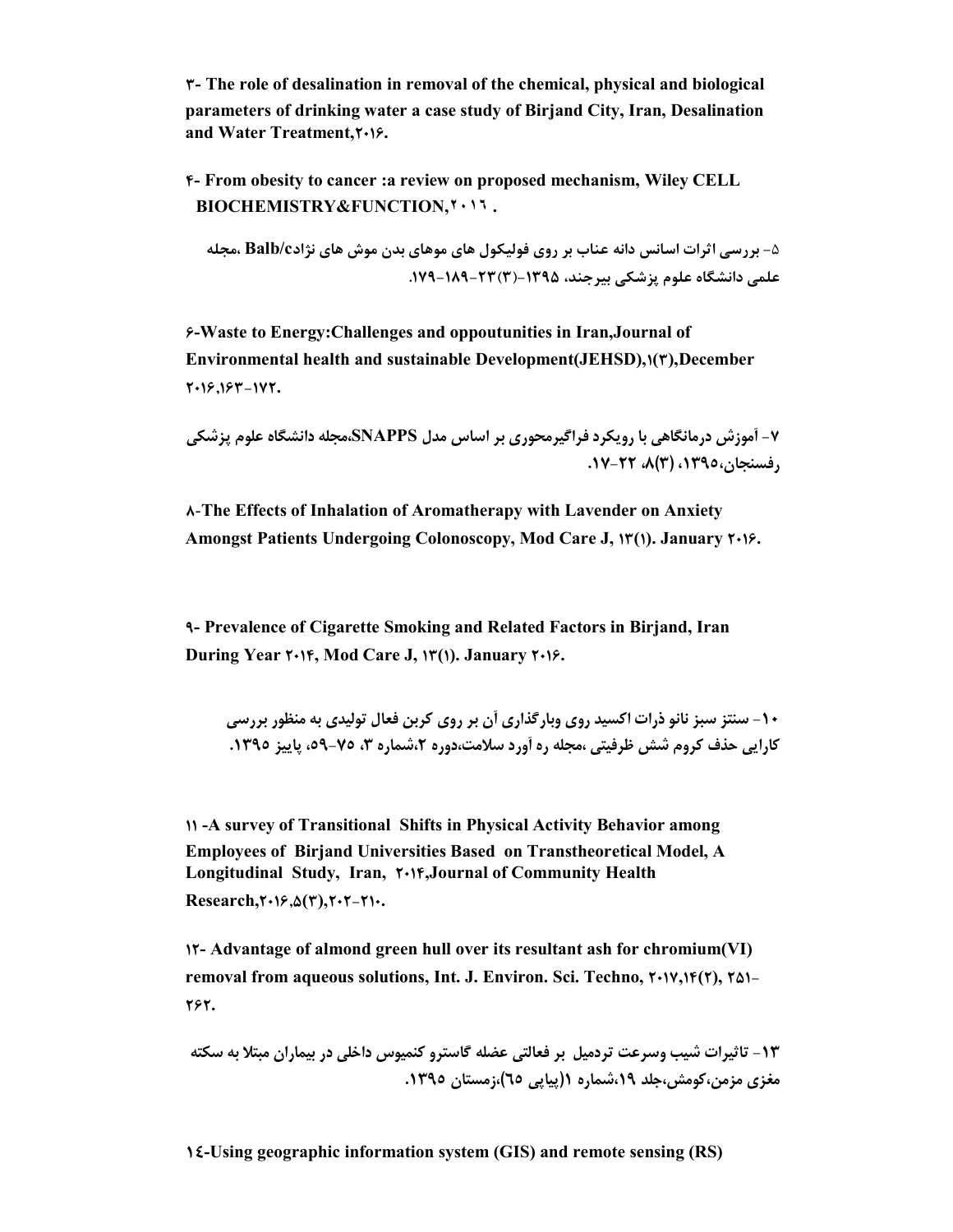**in zoning nitrate concentration in the groundwater of Birjand, Iran, J Adv Environ Health Res, Vol. 4, No. 3, Summer 2016,129-134.**

**15- Effect of smoking on hearing lossin refractory's factory Male Worker with Occupational noise exposure ein Iran, JPakMedAssoc,67(4) ,2017,605-608**.

**-16 تحلیل روند مرگ ومیر بیماري دیابت با استفاده از مدل رگرسیون نقطه اتصال در هفت کشور آسیایی(1985-2010)،مجله غدد درون ریز ومتابولیسم ایران،دانشگاه علوم پزشکی وخدمات بهداشتی درمانی شهید بهشتی،دوره ،18شماره6 ، -419 412(بهمن-اسفند 1395).**

**17-Use of geographic information system and water quality index to assess groundwater quality for drinking purpose in Birjand City, Iran,Desalination and water Treatment,**  $\mathbf{Y} \cdot \mathbf{Y} \cdot \mathbf{X} \cdot \mathbf{X}$ **.** 

**18- Depression and associated factors in patients undergoing coronary artery bypass grafting in Imam Reza Hospital of Mashhad in 2013, Journal of Surgery and Trauma 2015; 3(3-4):51-56.**

**-19 بررسی وضعیت واثر بخشی آموزش نامه هاي موجود در بخش هاي بالینی از دیدگاه دانشجویان رشته پزشکی دانشگاه علوم پزشکی بیرجند در پاییز سال ،1395 مجله دانشکده پزشکی اصفهان35،(420)، ،163-169 .1396**

**20- Patterns, Beliefs, Norms and Perceived Harms of Hookah Smoking in North Iran, Asian Pacific Journal of Cancer Prevention, ١٨ (٣), ٨٢٣-٨٣٠.**

**٢١- Breast self-examination stages of change and related factors among Iranian housewives women, J Health Sci Techno ,١ (١),٢٠١٧ .**

**٢٢- Determining risk factors associated with low birth weight of newborns in Birjand: A case-control study, J Health Sci Techno,٢٠١٧, April;١(١),٣٠-٣٤.**

**٢٣- An investigation of the relationship between dimensions of attachment style and marital satisfaction among housewives in ٢٠١٦, J Health Sci Techno,٢٠١٧, April;١(١),٣٥-٤٠.**

**٢٤- The Impact of the Education Based on Health Belief Model on Preventive Behaviors of Crimean-Congo Haemorrhagic Fever among rural women from the City of Sarbishe, J Health Sci Techno,٢٠١٧, April;١(١),٢٣-٢٩.**

**٢٥- Removal of Phosphate from Aqueous Solutions by Iron NanoMagnetic Particle Coated with Powder Activated Carbon, J Health Sci Technol, , J Health Sci Technol. ٢٠١٧ April;١(١): ١٧-٢٢.**

**٢٦-Investigation of the possible presence of Cr (VI) in almond kernel and its reduction from aquatic solution using almond green hull, J Health - Sci Technol. ٢٠١٧ April;١(١):١-١٠.**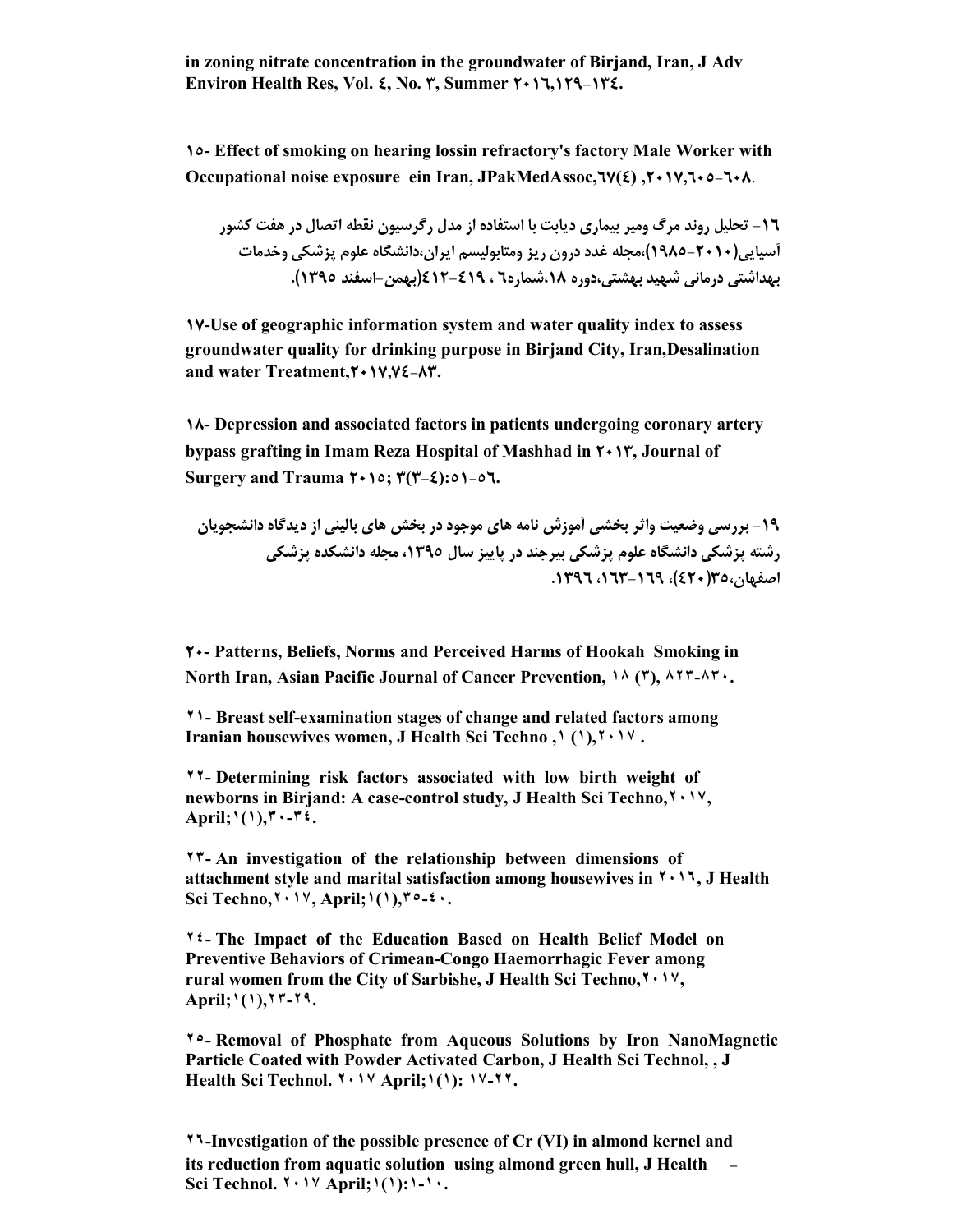**٢٧- In Vitro Assessment of Pulmonary Exposure of the Packing Workers with Arsenic in Cement Industry, J Health Sci Technol. ٢٠١٧ April;١(١):٤٩-٥٤.**

**28- Oxidative Stress and Antioxidant Markers in Serum and Red Blood Cell of Patients with Ischemic and Hemorrhagic Stroke: A Case-Control Study, Mod Care J ,٢٠١٧.**

- **٢٩- Middle-Aged Women's Quality of Life and Health-Promoting Lifestyle, Mod Care J ,٢٠١٦.١٣(٣).**
- **٣٠- The Effects of an Empowerment Program on the Knowledge,Self-Efficacy, Self-Esteem, and Attitudes of Mothers of Preterm Neonates,Mod Care J ,٢٠١٦.**
- **٣١- The Correlation of Religious Orientation with Depression Among Critical Care and Emergency Room Nurses, Mod Care J ,2016.**

**-32 کاربرد مدل رفتار برنامه ریزي شده در پیش بینی عوامل موثر بر رابطه با جنس مخالف در دختران نوجوان شهر بیرجند، مجله علمی پژوهشی دانشگاه،2016،(4)-333،23 .325** 

**-33 مطالعه تاثیر عصاره آبی- الکلی گیاه دارویی درمنه دشتی (Sieberi Artemisia (بر بقاي باکتري هاي لاکتوباسیلوس اسیدوفیلوس و بیفیدو باکتریوم لاکتیس در ماست پروبیوتیک،1396،(1)-60،24 .51**

**-34 بررسی شیوع آلودگی میکروبی بستنی هاي سنتی در واحدهاي صنفی عرضه کننده بستنی سنتی شهر بیرجند در سال ،1396،1394(1)-78،24 .73** 

**-35 بررسی سطح ویتامین D در بیماران مبتلا به مالتیپل اسکلروزیس در خراسان جنوبی :یک مطالعه مورد- شاهدي،1396،(1)-35،24 .28**

**36-The Effects of a Relationship Enrichment Educational Program Based on the Theory of Planned Behavior on Infertile Couples, Mod Care J,13(2),2016.**

**37- Application of Health Belief Model in predicting preventive behaviors Application of Health Belief Model in predicting preventive behaviors against cardiovascular disease in individuals at risk , J Health Sci Technol. ٢٠١٧.**

**٣٨- Prevalence of musculoskeletal disorders among Iranian dentists, J Health Sci Technol. ٢٠١٧.**

**٣٩- An enquiry into pregnancy anxiety and associated factors among pregnant women in Birjand in ٢٠١٦, J Health Sci Technol. ٢٠١٧.**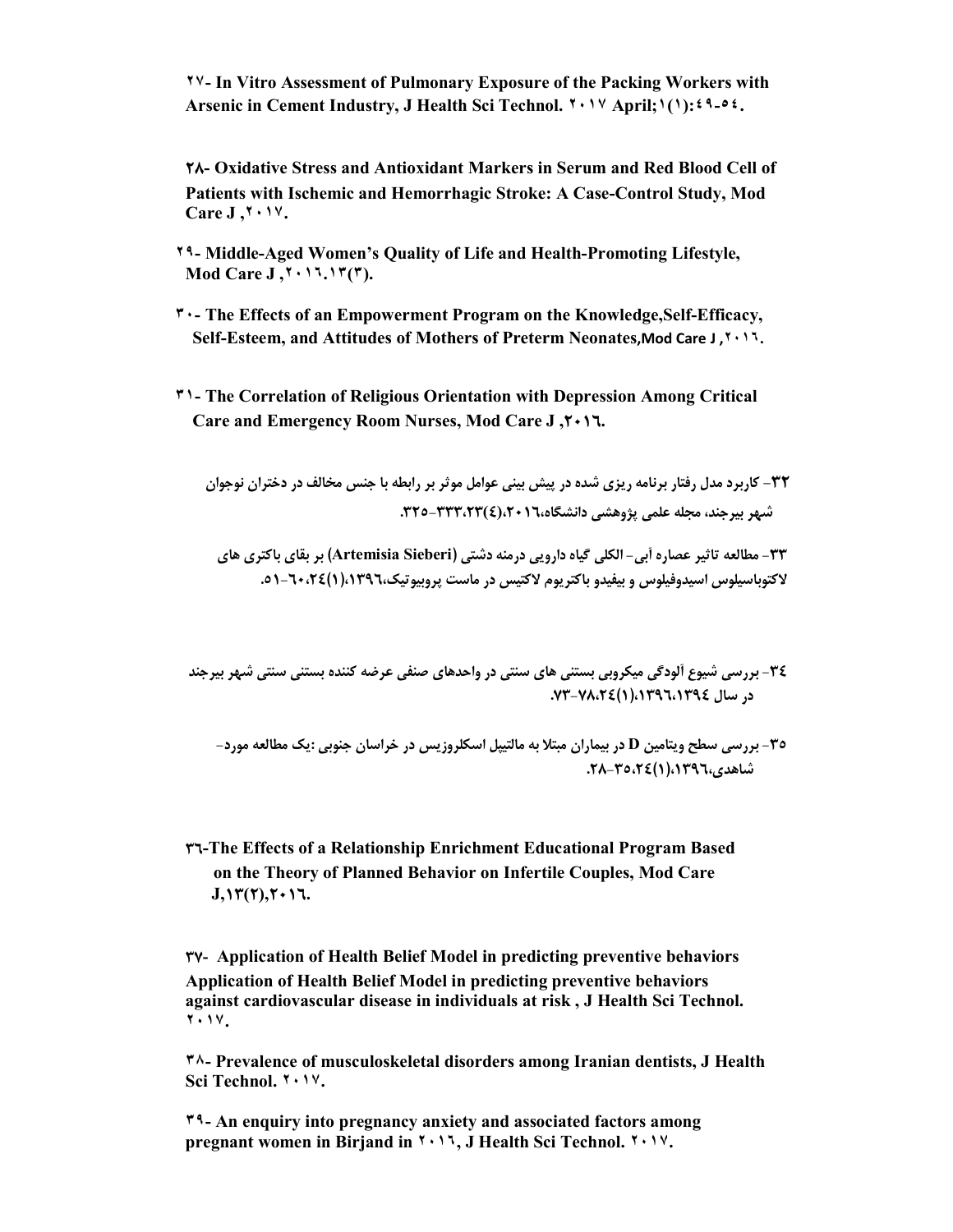**-40 بررسی احیاي فتوکاتالیستی کروم شش ظرفیتی توسط نانوذرات سبزآهن در محلول هاي آبی، مجله دانشگاه علوم پزشکی رفسنجان،15،اسفند -1395،1146** .**1133**

**٤١- Electrochemical Decolorization of Reactive Dye from Synthetic Wastewater by Mono-Polar Aluminum Electrodes System, Int. J. Electrochem. Sci, ١٢ , ٢٠١٧, ٤٧٤٥ – ٤٧٥٥.**

**٤٢- Thermodynamic,Kinetic and Isoterm studies of sulfate removal from aqueous solutions by graghene and praphite nanoparticles, Desalination and Water Treatment,٢٠١٧.**

**٤٣- Effectiveness of mindfulness –based cognitive group therapy on congnitive emotion regulation of patients under treatment with methadone, J Subst Use, 2017.**

**٤٤- Health literacy in the population covered by family physicians in Askarieh rural health center-2016, J Health Sci Technol. 2017.**

**٤٥- Decolorization of Reactive Red 198 by ultrasonic process in aqueous Solution, J Health Sci Technol. 2017.**

**٤٦- Stages of change for Tooth decay preventive behaviors And related factors among sample of elementary school students, J Health Sci Technol.**  $\mathbf{Y} \cdot \mathbf{Y}$ 

**-٤٧ ضرورت بازنگري لاگ بوك در بخش هاي بالینی دانشگاه علوم پزشکی بیرجند، مجله علمی دانشگاه علوم پزشکی بیرجند، (2)،154-157،24 .1396** 

**-48 ویژگی هاي روانسنجی وساختار عاملی پرسشنامه وسواس فکري –عملی نسخه کودکان (**Y-OCI (**بررسی دانش آموزان دوره متوسطه اول (راهنمایی) شهر بیرجند، مجله علمی دانشگاه علوم پزشکی بیرجند، (2)،24 -146 .1396،136** 

**-49 بررسی ارتباط بین رضایت شغلی،بهره وري وفرسودگی شغلی در کارکنان بیمارستان- مطالعه موردي:یکی از بیمارستان هاي ایلام،مجله سلامت وبهداشت،سال هشتم،شماره چهارم،پاییز .1396** 

**-50 بررسی قدرت پیشگویی کنندگی نظریه رفتار برنامه ریزي شده بر میزان قصد زایمان طبیعی در زنان باردار شهر بیرجند،مجله علمی دانشگاه،(2)،24 .117-125** .**1396** 

- **٥١ -Evaluation of the Efficiency of Tabriz Hospitals; Using the Pabon Lasso Model in a** ٥**-Year Period.Evidence Based Health Policy, Management & Economics.** ٢٠١٧**;** ١**(**٣**):** ١٥١-٧**.**
	- **52**-**Effect of a Comprehensive Total Parenteral Nutrition Training Program on Knowledge and Practice of Nurses in NICU. Global Journal of Health Science.** 2016 **Feb** 25**;**8**(**10**):**135**.**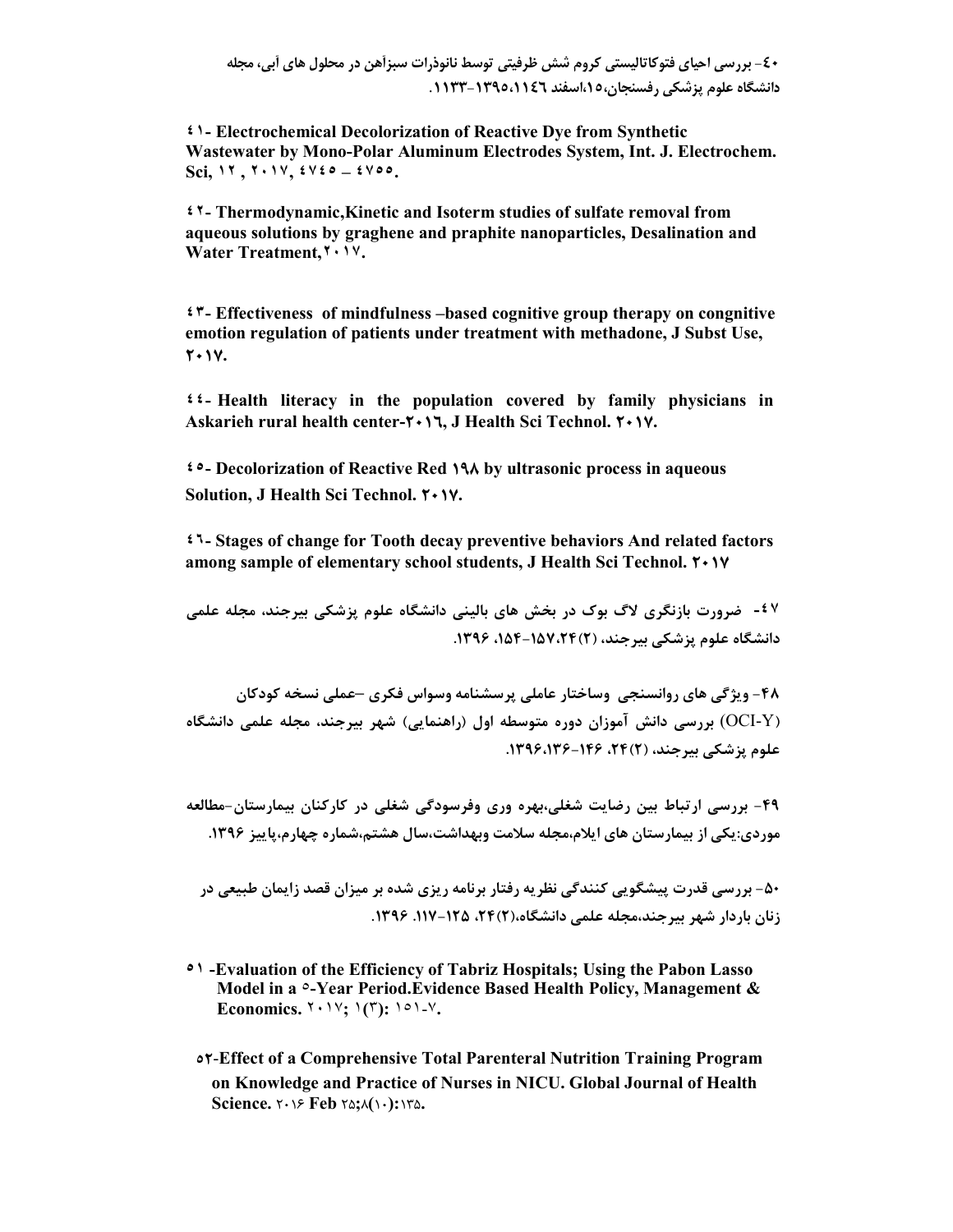**-53 بررسی تاثیر برنامه آموزشی مبنی بر مدل فرانظري بر افزایش استفاده از فرآیندهاي تغییر رفتار فعالیت بدنی در کارکنان دانشگاه هاي بیرجند،مجله تحقیقات سلامت در جامعه،(1)،9-19،3 بهار .1396**

**٥٤ -Relation of the First Trimester Maternal BMI with New-born Anthropometric Characteristics and Visfatin Leves throughout Pregnancy, International Journal of Medical Reaserch&Health Sciences. ٢٠١٧, ٦(٨): ١٧- ٢٣.**

**-55 نقش عوامل روانی بر سازگاري روانی اجتماعی بیماران ایسکمی قلبی با واسطه گري فشارخون،فصلنامه علمی- پژوهشی آموزش بهداشت وارتقاي سلامت،2017،(2)-5 -146 .139**

**٥٦- Metronidazole Removal Methods from Aquatic Media: A Systematic Review, Ann Mil Health Sci Res,٢٠١٦.**

**٥٧- HIV/AIDS High Risk Behaviors and Necessity of Prevention in the Population of Birjand, East of Iran ٢٠١٣ to ٢٠١٤: A Population-Based Study, Mod Care J,٢٠١٦,١٣(٣).**

**٥٨- Oxidative Stress Biomarkers in Exhaled Breath of Exposed to Crytalline Silica Dust by SPME-GC-MS,JRHS,٢٠١٦,١٦(٣),١٥٣-١٦١.**

**٥٩- Evaluation corrosion and scaling potential of drinking water supplies in Juybar,North of Iran,Iranian Journal of Health Scienes ٢٠١٧,٥(٢),١١-١٨.**

**٦٠-Effect of educational intervention based on health promotion model (HPM) on promoting behavior in safe delivery among Afghani pregnant women refugees in Sirjan, Iran, Bioscience Biotechnology Research Communications, Bioscience Biotechnology Research Communications,2017.**

**-61 اپیدمیولوژیک موارد حیوان گزیدگی در شهرستان سربیشه طی سالهاي 1390-1394 ،مجله کمیته تحقیقات دانشجویی دانشگاه علوم پزشکی سبزوار،سال ،21شماره ،39زمستان1395 -45، .38**

**٦٢- Investigating the Mental Experinece of Patients Suffering From Cancer,Jundishapur J Chronic Dis Care,٢٠١٧.**

**-63 جذب رنگ 19** Blue Reactive **توسط پودر خشک کننده،پودر اصلاح شده وکربن اصلاح شده گیاه ابزي فیلیکولوییدس از محلول هاي آبی:مطالعه ایزوترم،سینتیک،مجله دانشگاه علوم پزشکی مازندران،(146)،26 -164 .1395-148** 

**-64 بررسی میزان اعتیاد به اینترنت در استفاده کنندگان از کافی نت هاي شهرستان بیرجند،مجله طب پیشگیري،سال سوم،شماره سوم ،پاییز 1395 .**

**٦٥-Bentonit and Montmorillonite nanoparticles effectiveness in Removal of fluoride from water solution,Journal of water and health ,٢٠١٧,ISI.**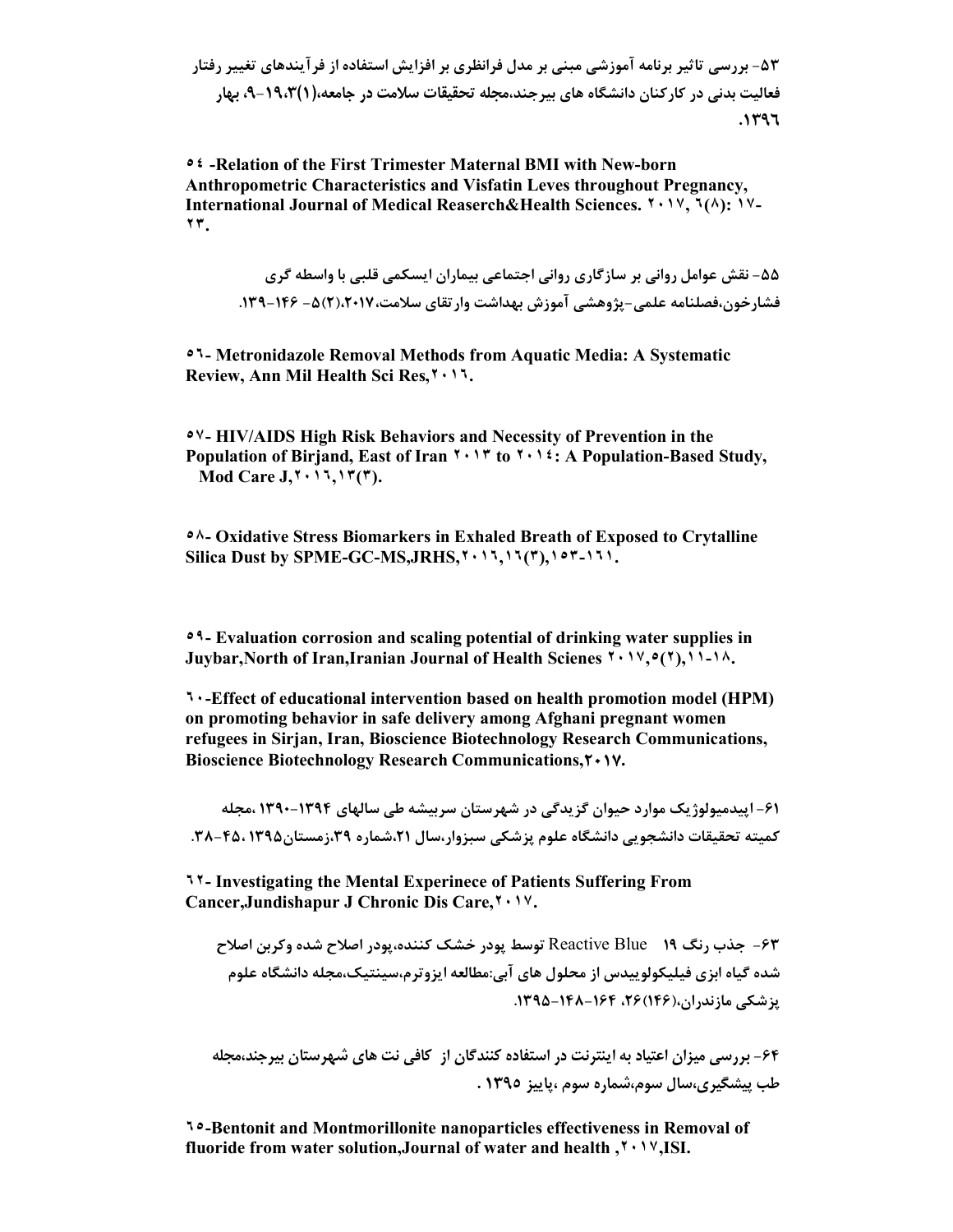**-66 بررسی تاثیر آموزش مبتنی بر مدل تعاملی لازاروس و فولکمن بر مهارت هاي مقابله با استرس در کارکنان بهداشتی دانشگاه علوم پزشکی جیرفت،مجله دانشگاه علوم پزشکی جیرفت،سال ،2شماره ،2آذر ،1395صفحه -156 .152** 

**67- The Condition of Learning styles, Student Engagement and its Relationship with Academic Progress in Birjand University of Medical Sciences, FMEJ,23-2017،28 .**

**-68 نگرش زنان شهر جیرفت در مورد پیشگیري از حوادث خانگی در کودکان زیر 5 سال با استفاده از تئوري انگیزش محافظت در سال ،1394مجله دانشگاه علوم پزشکی رفسنجان،دوره ،16فروردین1396 .17-30،**

**-69 بررسی وضعیت سلامت سالمندان شهرستان سربیشه و استان خراسان جنوبی،فصلنامه پرستاري گروه هاي آسیب پذیر،دانشکده پرستاري و مامایی دانشگاه علوم پزشکی و خدمات بهداشتی درمانی بوشهر،سال سوم،شماره ،9صفحه ،14-23زمستان .1395** 

**-70 بررسی آگاهی و نگرش مراجعین به واحد دندانپزشکی شهرستان سربیشه در رابطه با بیماري ایدز در سال ،1395مجله کمیته تحقیقات دانشجویی دانشگاه علوم پزشکی سبزوار،سال ،21شماره ،38پاییز ،1395صفحات .37-43**

**71- APPLICATION OF ADVANCED OXIDATION PROCESS(H2O2/UV) FOR REMOVAL OF ORGANIC MATERIALS FROM PHARMACEUTICAL INDUSTRY EFFLUENT, Environment Protection Engineering,ISI,43(1),183-191,2017.**

**72-The Prevalence of Transient and Permanent Congenital**  Hypothyroidism in Infants of Kurdistan Province, Iran ( $\mathbf{Y} \cdot \mathbf{Y} - \mathbf{Y} \cdot \mathbf{X}$ ), Int J **Pediatr,5(2),4309-4318,Feb2017.**

### **\* چاپ مقاله در نشریات داخلی** –**خارجی (از آذر 94 تا آذر 95) :**

**-1 تجزیه وتحلیل حوادث ثبت شده در یک مرکز مدیریت بحران وفوریت هاي پزشکی –مجله ارتقاي ایمنی وپیشگیري از مصدومیت ها–دوره -3شماره -3 صفحات-194 191 - پاییز 1394**

**2- Drug Avoidance Self Efficacy Scale(DASES):A Cultural Adaption and Validation Study,Journal of Substance Use, , 21January 2016**

**3- Training Based on Orem,s Model on Knowledge ,Attitude and self – efficasy of Mothers in Preventing Domestic Accidents, Mod Care J,**   $17(7)$ ,  $7.14$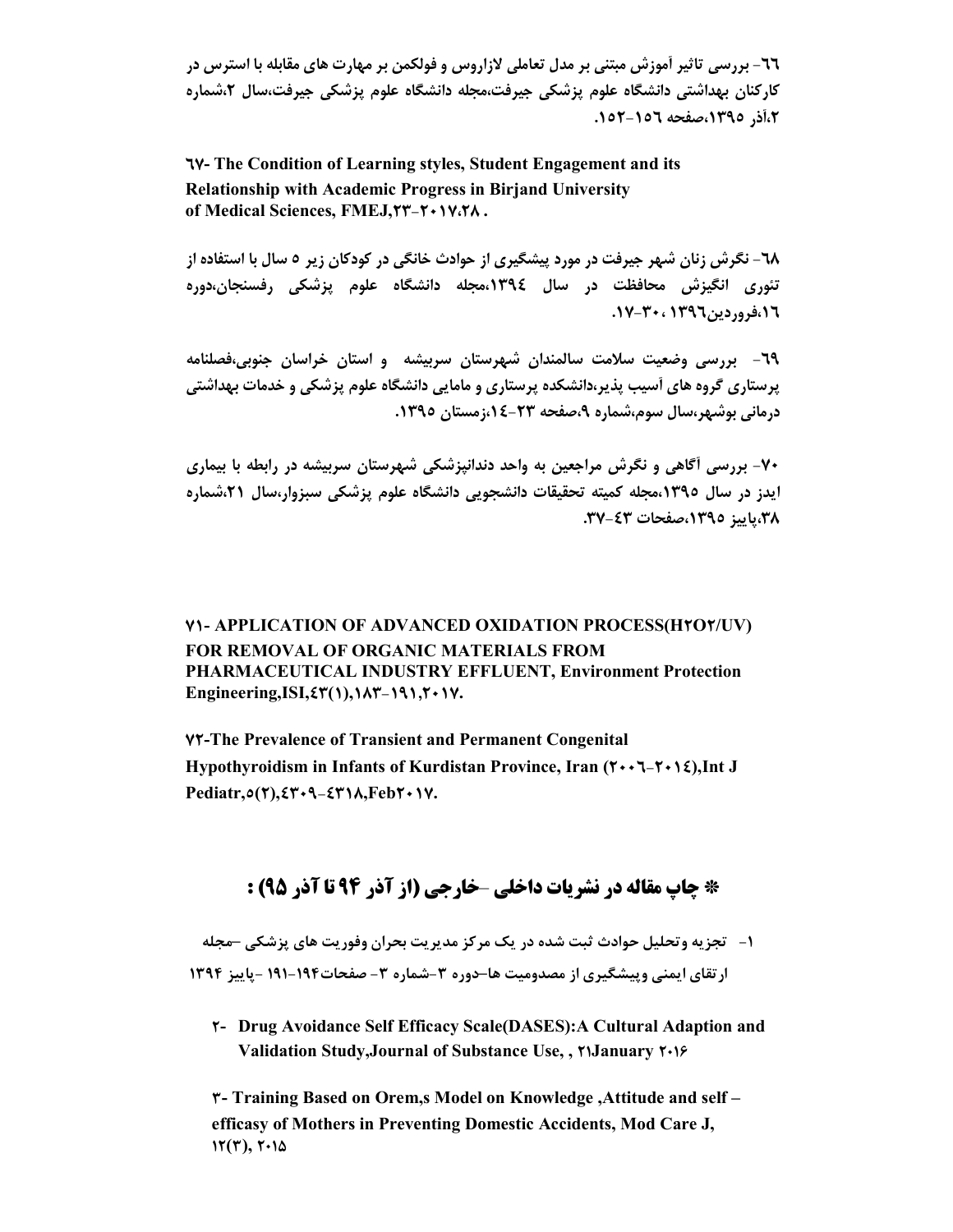**4- Comparing Liver Enzymes Variations and Hepatitis B Risk Factors Among Military and Civilian Chronic Carriers of Hepatitis B, Mod Care J, 12(2), 2015**

**-5 بررسی تاثیر برنامه آموزشی غنی سازي روابط بر سازگاري ورضایت زناشویی زوجین نابارور، فصلنامه سواد سلامت وپژوهش،دوره ،1شماره ،1بهار 95** 

**-6 بررسی غلظت مونوکسید کربن هواي داخل ساختمان وهواي آزاد شهر بیرجند(شهریور تا اسفند 1393)، مجله علمی پژوهشی دانشگاه - 22(3)1394،** 

**-7 بررسی بروز فنیل کتونوري در استان خراسان جنوبی،طی سالهاي 1391 تا،1393 مجله علمی پژوهشی دانشگاه 22-(3)1394،**

**-8 شیوع چاقی وارتباط آن با عادات غذایی در دانش آموزان پسر 10 تا 14 ساله بیرجند در سال :1393یک گزارش کوتاه، مجله دانشگاه علوم پزشکی رفسنجان ،دوره ،14 اسفند 1394** 

**-9 رابطه ترس از درد ،ترس از زایمان ونگرش به سزارین با روش ارجح زایمان در زنان باردار، مجله زنان ونازایی ایران،دوره هجدهم،شماره ،179صفحه 8-16 ،هفته اول بهمن 94** 

**-10 ارزشیابی تاثیر آموزش بر اساس تئوري رفتار برنامه ریزي شده بر انجام مراقبت هاي دوران بارداري زنان باردار معتاد، مجله علمی پژوهشی دانشگاه علوم پزشکی بیرجند، دوره ،23شماره1 ، بهار 1395** 

**-11 بررسی کارآیی کربن فعال مغناطیسی شده با نانوذرات اکسید آهن در حذف مس ( II (از محلول هاي آبی، مجله علمی دانشگاه علوم پزشکی بیرجند23،(1)1395،** 

**-12 ارزیابی آگاهی ،نگرش وعملکرد زنان باردار شهر زاهدان در زمینه عفونت هاي ادراري بر مبناي ساختارهاي مدل اعتقاد بهداشتی،مجله تحقیقات نظام سلامت،سال ،12شماره ،1بهار 1395** 

**-13 بررسی تاثیر غلظت سولفات برکارایی برکه تثبیت بی هوازي:مطالعه موردي تصفیه خانه فاضلاب بیرجند،مجله علمی دانشگاه علوم پزشکی بیرجند23،(1)1395،**

**-14 مطالعه سینتیک:ترمودینامیک وایزوترم فرایند حذف فلوراید از محلول هاي آبی با استفاده از نانوذرات گرافن اکساید،مجله علمی دانشگاه علوم پزشکی بیرجند23،(1)1395،** 

**15 -Cultural Adaptation and Psychometric Properties of the Persian Version of the Circumstances, Motivation, and Readiness Scale, Int J High Risk Behav Addict, 28February 2016**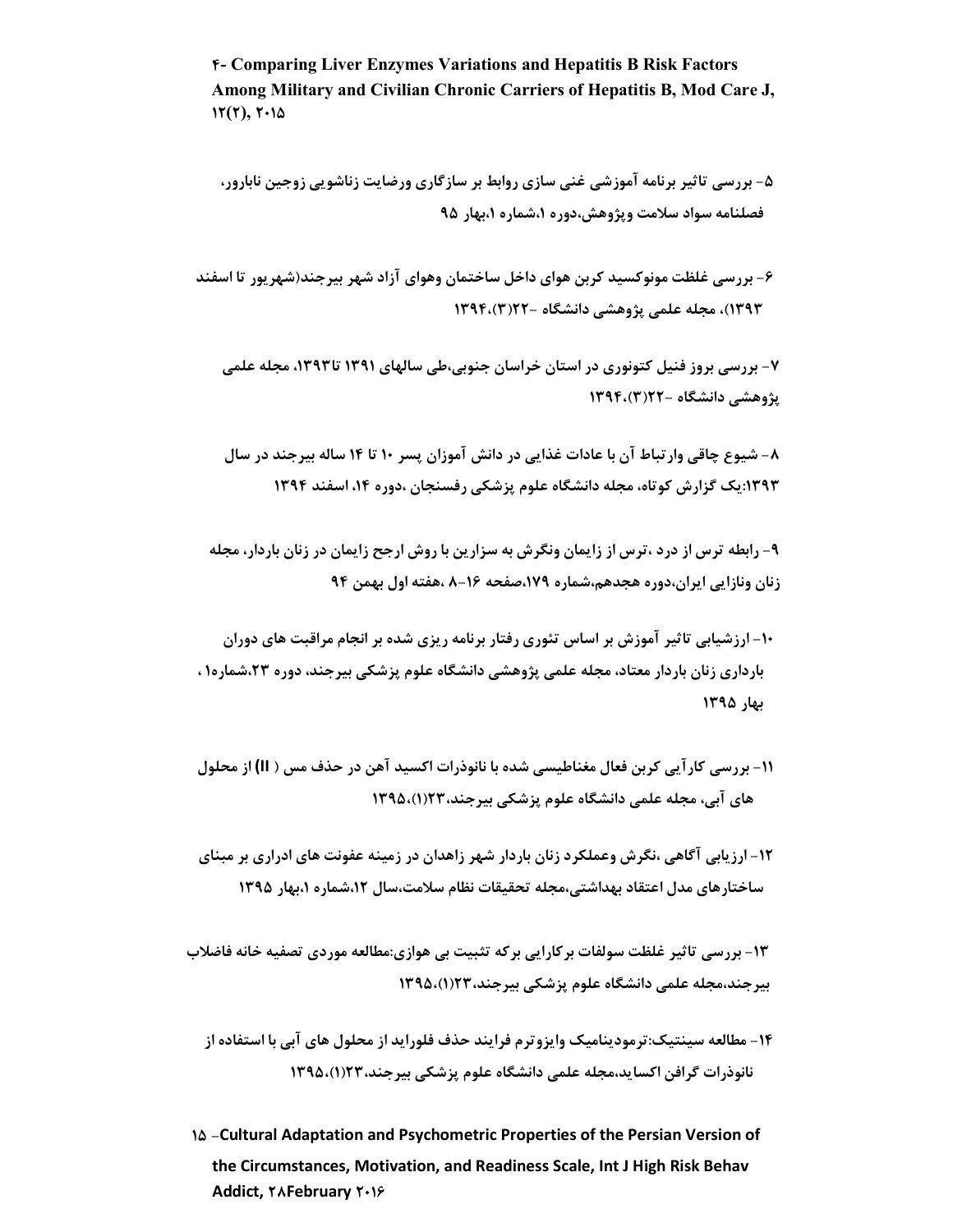**-16 بررسی اپیدمیولوژیک خود درمانی وعوامل مرتبط با آن در بین مراجعه کنندگان به داروخانه هاي سطح شهر بیرجند در سال 1393-1394 ،مجله علمی دانشگاه علوم پزشکی بیرجند23،(2)1395،** 

**-17 شیوع اختلالات روانی و عوامل مرتبط با آن در سالمندان شهر بیرجند در سال ،1393 فصلنامه پرستاري سالمندان، سال دوم، شماره ،2 زمستان1394** 

**-18 تاثیر طراحی وارزشیابی برنامه آموزش بهداشت بر میزان آگاهی،نگرش وعملکرد خانواده بیماران مسلولین شهرستان زابل در ارتباط با بیماري سل،طلوع بهداشت یزد- سال -15شماره -2 خرداد وتیر 95**

**19- General Health Status and its Relationship With Health-Promoting Lifestyle Among Patients With Hypertension, Mod Care J,2015**

**20- The Impact of Planned Behavior Theory-Based Education on Female Students' Obesity-Related Behaviors, Mod Care J,2015**

**21-Physical Activity Training and Middle-Aged Females' Quality of Life, Mod**   $\text{Care J.} \text{Y} \cdot \text{17}.$ 

**22-The Effects of Grape Seed Extract Ointment on Approximation of Cesarean Section Wound, Mod Care J,2016**

**23- The Effects of Music Therapy on Depression Among Students, Mod Care J,2016**

**24- Analysis of Carbonated Biosorbents Application in Heavy Metal Removal from Synthetic Wastewate, Annals of Military & Health Sciences Research,14(2), spring2016**

**-25 بررسی کارآیی کربن پوسته سبز بادام در حذف کروم شش ظرفیتی از فاضلاب مصنوعی، مجله علوم وتکنولوژي محیط زیست،(2)،18تابستان 95** 

**-26 بررسی کارآیی کامپوزیت نانوذرات مغناطیسی آهن-زیرکونیوم/کیتوسان جهت حذف کروم شش ظرفیتی از محیط هاي آبی، مجله دانشگاه علوم پزشکی مازندران، (141)،26مهر 95** 

**-27 بررسی کارآیی حذف کروم شش ظرفیتی از محلول هاي آبی با استفاده از کربن فعال پودري تولیدي تحت تاثیر امواج فراصوتی، مجله دانشگاه علوم پزشکی بیرجند، (3)-23پاییز 95**

**28**- **Efficiency of EDTA modified nanoclay in removal of humic acid from aquatic solutions, Journal of Mazandaran University of Medical Sciences, 26(139) 111-125, 2016**

**29- Investigating the Seroprevalence of Hepatit E Among Blood Donors Referring Blood Donation Centers In Birjand Couty In Iran, Mod Care J, 2016**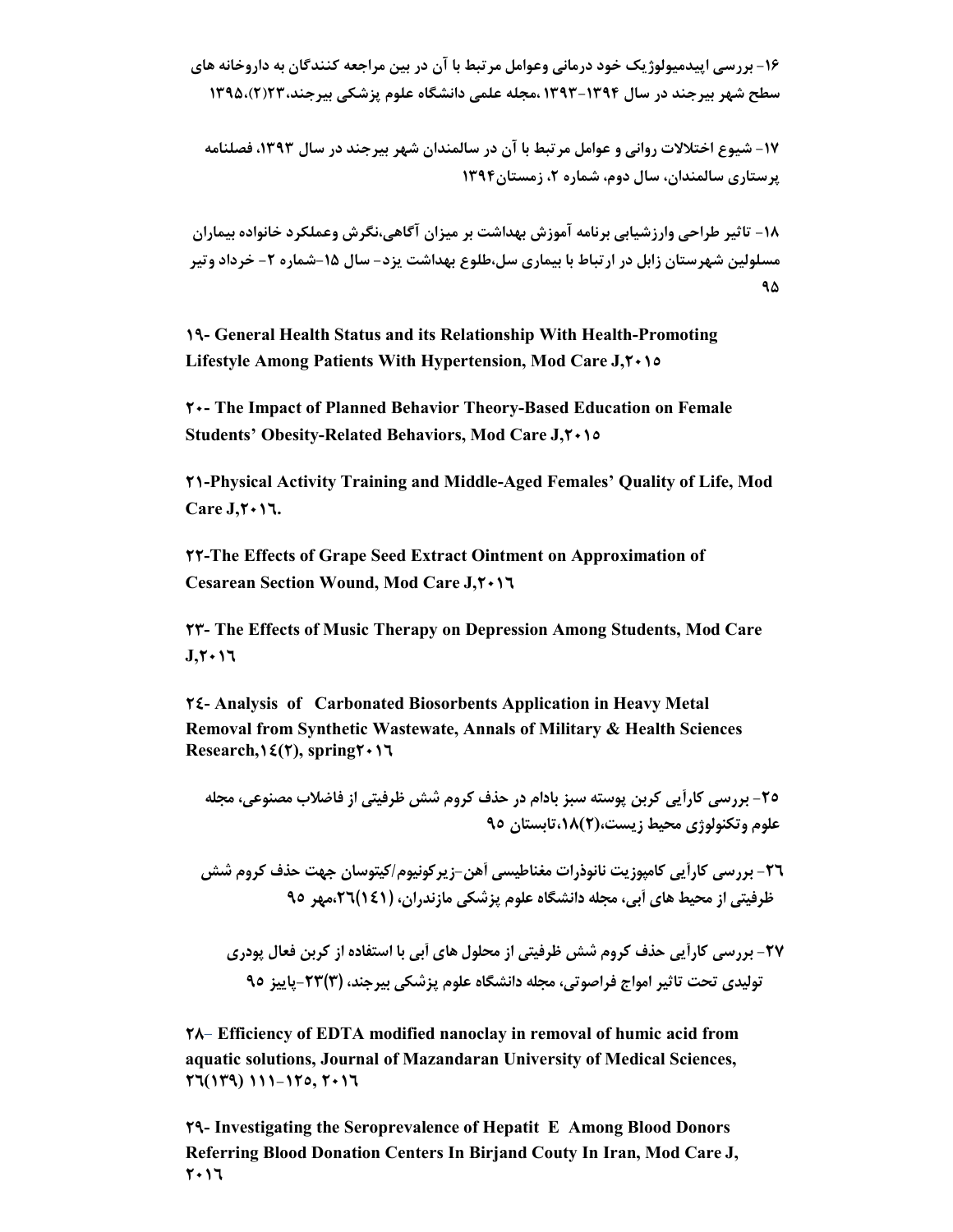**-30 بررسی حذف کروم شش ظرفیتی از محلول هاي آبی با استفاده از کربن فعال گرانولی وپودري تولید شده از دانه اسپند،مجله دانشگاه علوم پزشکی رفسنجان،دوره 15 ، شماره ،7 645-656 ،مهر 95**

**31- noise pollution in old and new urban fabric with focus on traffic flow,Journal of Low Frequency Noise, Vibration and Active Control,2016**

**32-Oxidative Stress Biomarkers in Exhaled Breath of Workers Exposed to Crystalline Silica Dust by SPME-GC-MS. Journal of Research in Health Sciences. 2016:16(3);153-161.**

**33- Characterization of Odorous Gaseous Emissions from a Rendering Plant by GC-MS and Evaluate the Performance of Existing Refiners. International Journal of Health Studies 2015;1(3):1-6.**

**34- Ergonomic Risk Assessment of Distal Upper Extremities by Job Strain Index in Carpet Weavers. Health scope,2016.**

**-35انس با قرآن و رابطه آن با بهداشت روان در دانشجویان،دین و سلامت،دوره سوم،شماره دوم،سال ،1394صفحه -48 41 .** 

**-36 دیدگاه هاي مادران در خصوص تغذیه انحصاري وتداوم شیردهی:یک مطالعه کیفی،فصلنامه علمی پژوهشی دانشگاه علوم پزشکی وخدمات بهداشتی درمانی زابل،(1).1394،8** 

**-37 بررسی قدرت پیشگویی کنندگی نظریه رفتار برنامه ریزي شده بر قصد زوجین نابارور در حل مشکلات ناباروري، مجله تحقیقات نظام سلامت،سال12 ،شماره ،2تابستان .1395**

**-37 تاثیر آموزش بر اساس مدل اعتقاد بهداشتی بر آگاهی ،باورها وخودکارآمدي زنان نیازمند مشاوره ژنتیک، مجله علمی پژوهشی دانشگاه علوم پزشکی بیرجند،دوره ،23 شماره ،2پاییز .1395** 

**38- Accident –Related mortality in Southern Khorasan Province in 2010, Journal of Surgery and Trauma, 2(2),winter 2014,63-66.**

**-39 بررسی عوامل مرتبط با پیشرفت نزدیک بینی در مراجعه کنندگان نزدیک بین به مرکز چشم پزشکی بیمارستان ولیعصر(عج)بیرجند در سال 1391 - مجله علمی دانشگاه علوم پزشکی بیرجند- .1395 -(2)23**

**40- Effect of a Comprehensive Total Parenteral Nutrition Training Program on Knowledge and Practice of Nurses in NICU. Global Journal of Health Science. 2016 Feb 25;8(10):135.**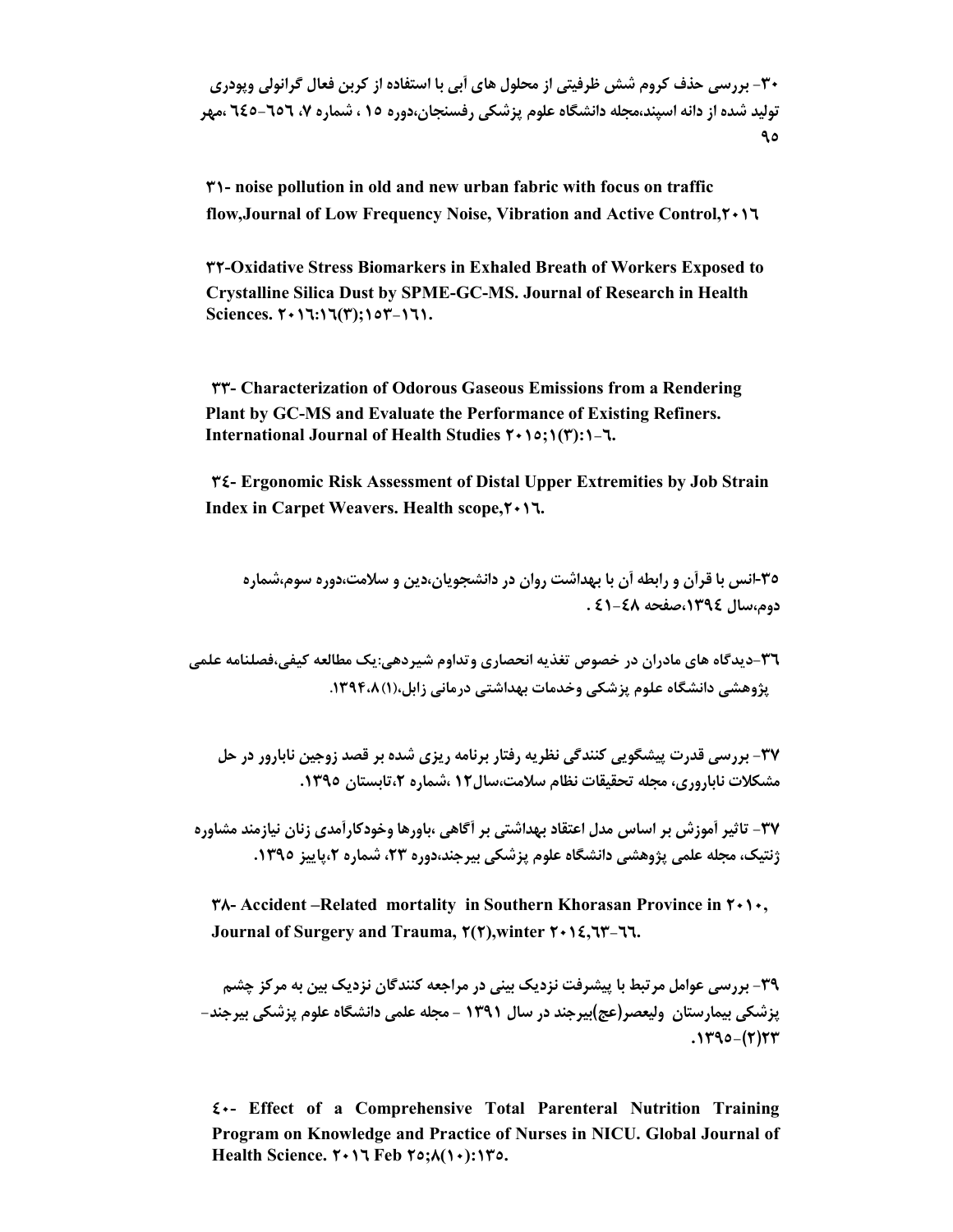**41- Investigation of relationship between quality of working life and organizational commitment of nurses in teaching hospitals in Tabriz in ٢٠١٤. Journal of medicine and life. ٢٠١٥;٨(Spec Iss ٤):٢٦٢.**

#### **چاپ مقاله در نشریات داخلی** –**خارجی (از آذر 93 تا آذر 94) :**

**-1 چاپ مقاله " رابطه بین هوش هیجانی وتعهد سازمانی در کارکنان اداري بیمارستان هاي خراسان جنوبی "، فصلنامه بیمارستان، سال سیزدهم ،شماره ،3 پاییز 1393** 

 **-2 شیوع چاقی واضافه وزن در کودکان وارتباط آن با چاقی والدین در شهر بیرجند-مجله علمی دانشگاه علوم پزشکی بیرجند21-(3)-پاییز 1393** 

 **-3 شناسایی منابع صدا وسنجش آن در بخش مراقبت هاي ویژه بیمارستان آموزشی ولیعصر بیرجند-مجله علمی دانشگاه علوم پزشکی بیرجند- 21(3)- 362-369 - پاییز 1393** 

 **-4 بررسی عوامل مؤثر بر رفتار فعالیت فیزیکی بر اساس الگوي فرانظري،در کارکنان دانشگاههاي بیرجند- مجله علمی دانشگاه علوم پزشکی بیرجند- 21(3)-352-361- پاییز 1393** 

 **-5 تاثیر آموزش برنامه قلب سالم برآگاهی ونگرش دانش آموزان مقطع راهنمایی شهر بیرجند،در مورد بیماریهاي قلبی- عروقی - مجله علمی دانشگاه علوم پزشکی بیرجند - 21(3)- -324-331 پاییز 1393** 

 **-6 ارزیابی خواص آنتی اکسیدانی شربت زرشک واثر محافظتی آن بر آسیب کبدي القاشده توسط تتراکلرید کربن در موش صحرایی- مجله علمی دانشگاه علوم پزشکی بیرجند - 21(3)- -291 -283 پاییز 1393** 

 **-7 رابطه توکل به خداوند وخودکارآمدي با اضطراب در مادران کودکان بستري بیمارستان ولیعصر(عج) بیرجند –مجله مراقبت نوین- 11(3)-217- -211 پاییز 1393** 

**-8 تاثیر آموزش غنی سازي روابط بر رضایت مندي زناشویی در معلمان زن ابتدایی شهر بیرجند در سال -1391 مراقبت نوین- 11(3)-185- -177 پاییز 1393** 

**-9 بررسی شاخص تراز صوت متوسط روز در مناطق پر ازدحام شهري(بیرجند1390)- مجله سلامت و بهداشت- 6 (1)،115-124-بهار 1394** 

**10- Promoting mammography screeng using telephone follow-up,Global Journal on Technology,Issue 9(2015)79-86**

**11- The effect of Computer Education about obesity using Spinal Shrinkage concept on students learning ,Global Journal on Technology,Issue 9(2015)55-61**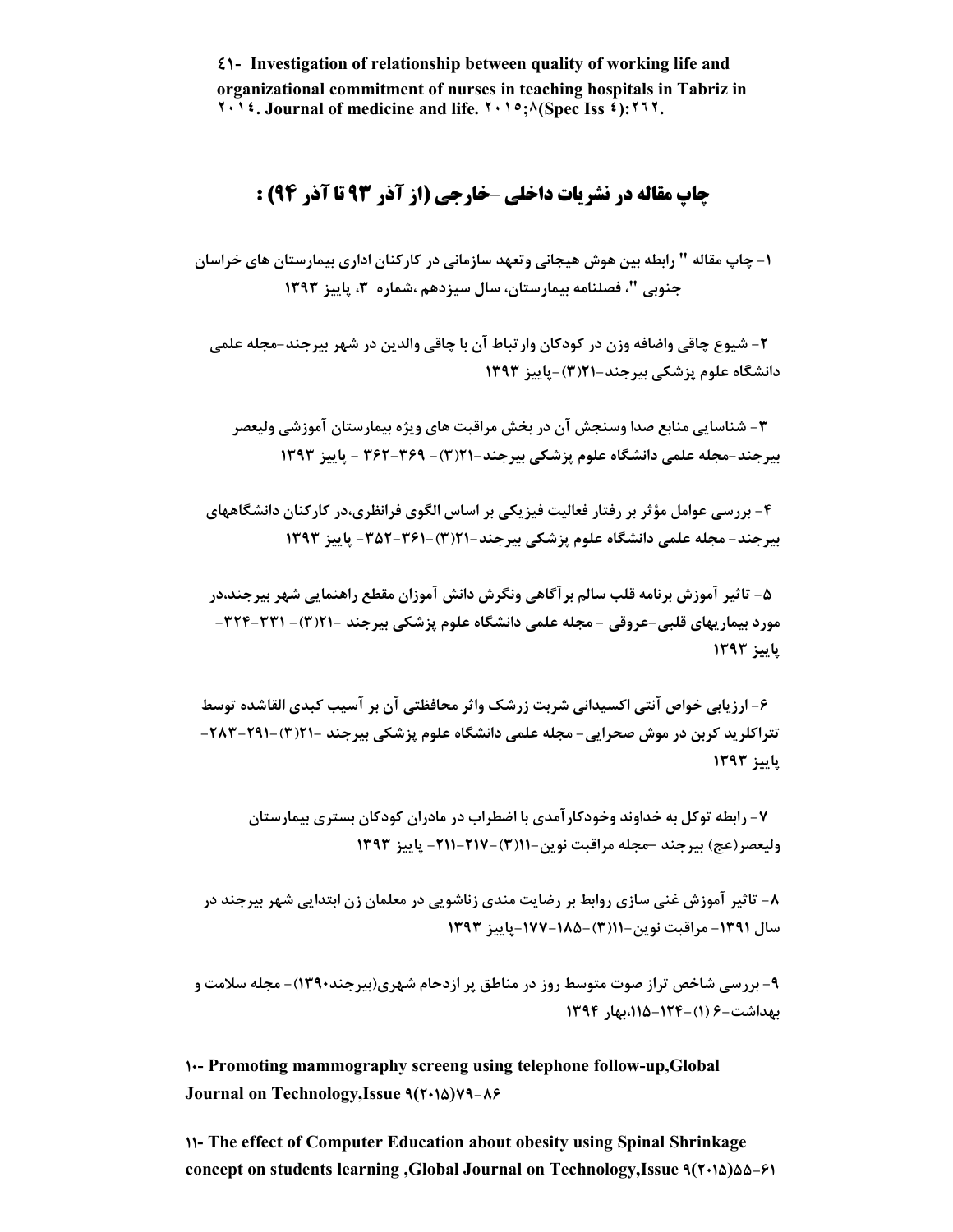**12- Life style associate with internet in internet user students, Global Journal on Technology,Issue 9(2015),73-78**

**-13 بررسی ضریب همکاري گروهی،تحلیل محتوایی،استنادي ومیزان رعایت شیوه ونکوور در منبع نویسی مقالات مجله علمی- پژوهشی دانشگاه علوم پزشکی بیرجند، مجله علمی دانشگاه علوم پزشکی بیرجند، دوره ،22 شماره 1 1-7، ، بهار 1394** 

**-14 شیوع اعتیاد به اینترنت وارتباط آن با اضطراب،استرس وافسردگی دردانش آموزان متوسطه شهر بیرجند در سال ،1393 مجله علمی دانشگاه علوم پزشکی بیرجند، دوره ،22 شماره 1 -9، 1 ،بهار 1394** 

**-15 تاثیر آموزش خود مراقبتی بر میزان امید بیماران مبتلا به سندرم حاد کرونري، مجله علمی دانشگاه علوم پزشکی بیرجند، دوره ،22 شماره 1 1-8، ،بهار 1394** 

**-16 بررسی کارآیی نانوذرات گرافن اکساید در حذف کروم وسرب از محلول هاي آبی،مجله علمی دانشگاه علوم پزشکی بیرجند، دوره ،22شماره اول، صفحات 1-12 ،بهار 1394** 

**-17 مراحل تغییر رفتار غربالگري پاپ اسمیر بر اساس مدل رفتار فرانظري در زنان تحت پوشش مراکز بهداشتی درمانی شهر گناباد - سال -1393 مراقبت نوین- -1393 11(4)** 

**-18 جداسازي و شناسایی میکروسکوپی آمیب هاي آزاد زي در آب هاي سطحی شهر بیرجند،خراسان جنوبی، مجله علمی دانشگاه علوم پزشکی بیرجند، دوره ،22 شماره 2 ، تابستان 1394**

**19-Ziziphus jujube: A red fruit with promising anticancer activities ,Pharmacognosy Reviews,vol 9,Issue 18.July-December 2015**

**20-factors affecting cigarette smoking based on health –belief model stepre uiversity students in Isfahan,Iran,J Educ Health promot.2014,21feb**

**-19 تاثیر برنامه آموزشی خود مراقبتی مبتنی بر الگوي اورم بر امید بیماران مبتلا به اسکلروز متعدد،فصلنامه پرستاري داخلی-جراحی، سال چهارم، شماره ،2تابستان ،1394صفحات -63 57** 

**-20 مقایسه تاثیر آموزش اصول اخلاقی به دو شیوه روایتگري اخلاق وسخنرانی بر حساسیت اخلاقی پرستاران- فصلنامه اخلاق پزشکی- سال نهم- شماره -31 بهار 1394** 

**-21 بررسی کارایی حاصل از پوست پسته در حذف فلورایداز محیط هاي آبی، مجله مهندسی بهداشت محیط،سال دوم،شماره سوم،بهار 1394** 

**-22 عوامل مؤثر بر رفتارهاي ارتقاء دهنده سلامت در دانشجویان دانشگاه علوم پزشکی بیرجند – فصلنامه علمی- پژوهشی آموزش بهداشت وارتقاء سلامت-دوره سوم- شماره دوم-تابستان 1394**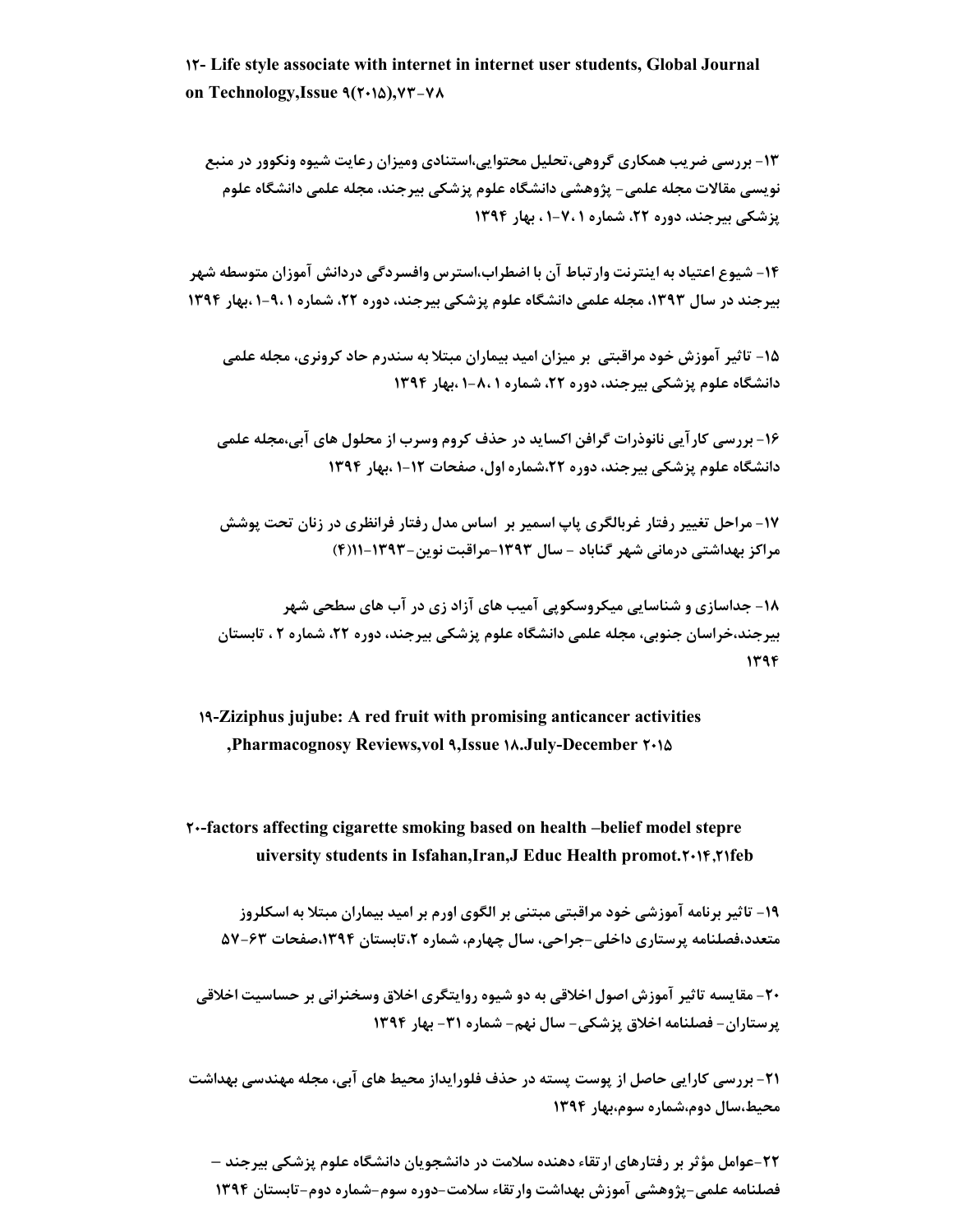**-23 رابطه هوش معنوي با تاب آوري در بیماران مبتلا به سرطان استان خراسان جنوبی،فصلنامه پرستاري گروههاي اسیب پذیردانشکده پرستاري ومامایی دانشگاه علوم پزشکی بوشهر،جلد ،2شماره -3 15-24، ،تابستان 1394**

**24- Detection of aflatoxin M1 in Dairy Product Marketed in Iran, Health scope,**  $f(1), f(1)$ 

**-25 بررسی رابطه بین کیفیت زندگی کاري وفرسودگی شغلی در مشاوران مدارس استان خراسان جنوبی- تصویر سلامت- دوره -5شماره -4سال -1393 صفحه-20 14**

**26-Methadone Abuse And Retinal Vascular Insult,International Journal of Pharmacy & Therapeutics,6(2) ,48-51,2015**

**27- Evaluation of Environmental Health Indices in School of City in Khorasan Razavi,Iran,Arch Hyg Sci 2014,3(1)**

**-28 تاثیر صندلی هاي کلاسی مختلف بر روز مشکلات اسکلتی-عضلانی ومیزان رضایتمندي دانشجویان-مجله بهداشت و توسعه –سال چهارم-شماره -3پاییز 94** 

**-29 برنامه آموزشی مبتنی بر تئوري رفتار برنامه ریزي شده وتاثیر آن برسازه هاي تئوري در بیماران مبتلا به پرفشاري خون- مجله علمی دانشگاه علوم پزشکی بیرجند-دوره -22 شماره -3پاییز 94** 

**30- Relation Between Job characteristics and Organizational Commitment A Discreptive Analytical Study, Iran red crescent Medical J,**  $\{M\}$ **November,** $\{M\}$ **, 2015**

**31 -The effect of Warmed intravenous fluids,combined warming(warmed intravenous fluids with humid-warm oxygen),and pethidine on the severity of shivering in general anesthesia patients in the recovery room, ijnmrjournal,22 November,2015**

**32-The Relationship of Organizational Commitment With Mental Health Among Employees of Birjand University of Medical Sciences,Modern care J,12(2),2015**

**33-Analyzing the Infeluence of Medical Stager and Intern Presentation in Simultaneous Seminars with Pre-Organizer on the Quality of Education from the Students Perspective in Infectious Disease Ward(2012-**

**2013),FMEJ,5(3),23September,2015**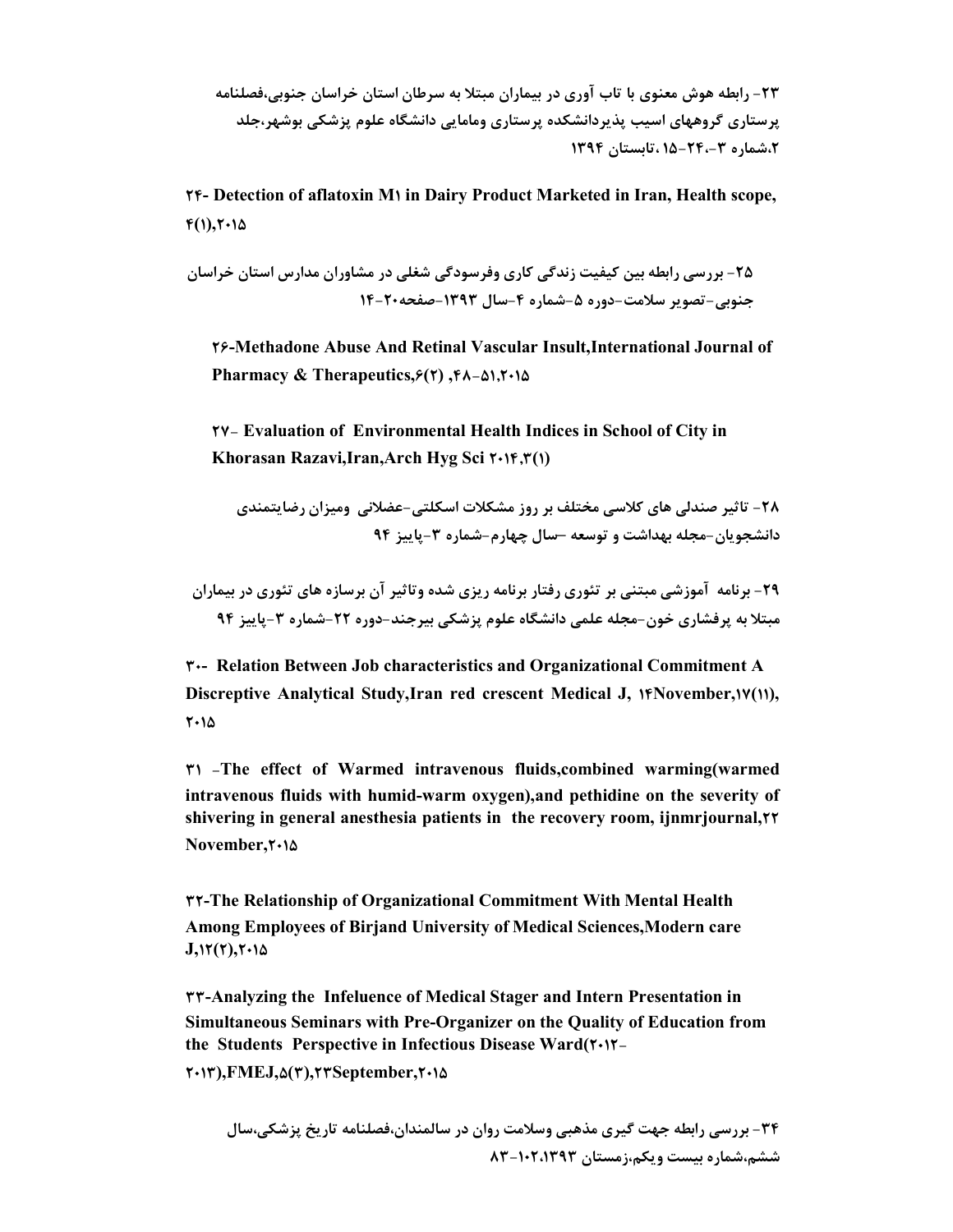#### **\* چاپ مقاله در نشریات داخلی** –**خارجی (از آذر 92 تا آذر 93) :**

**-**1 **چاپ مقاله " دلبستگی مادر-جنین وعوامل مرتبط با آن ،در زنان باردار مراجعه کننده به مراکز بهداشت شهر بیرجند در سال 1391 –مجله علمی دانشگاه علوم پزشکی بیرجند- 20(3)- پاییز 1392 , -279 287** 

**-2 چاپ مقاله " اختصاصات کمی وکیفی درماتوگلیفیک در بیماران مبتلا به اگزماآتوپیک ،ویتیلیگو وآکنه ولگاریس "- مجله علمی دانشگاه علوم پزشکی بیرجند- -1392 20(3)-271- 287**

**-3 چاپ مقاله "مقایسه تاثیر تدریس به شیوه طرح تدریس اعضاي تیم وسخنرانی بر یادگیري وانگیزش تحصیلی دانشجویان پرستاري "- مراقبت نوین- -1392 10(3)- 173-182** 

**4-Simultaneous removal of Cr(VI)from water containing sulfate using nanofiltration- Desalination and water treatment- ISI-16 Dec 2013**

 **-5 چاپ مقاله" بررسی حذف کروم شش ظرفیتی با استفاده از پودر دانه اسپند از محیط هاي آبی" - مجله دانشگاه علوم پزشکی خراسان شمالی5-(3)- -563-557 پاییز 92** 

 **-6 چاپ مقاله "بررسی کارآیی حذف کروم شش ظرفیتی از محلولهاي آبی ،با استفاده از جاذب طبیعی پوسته سبز بادام وخاکستر حاصل از آن"- مجله علمی دانشگاه علوم پزشکی بیرجند-1392- 77.**-777-(٣)٢.

**-7 چاپ مقاله "بررسی رابطه هوش هیجانی ووابستگی به تلفن همراه در دانشجویان دانشگاه آزاد اسلامی بیرجند در سال 91"- مراقبت نوین-1392- 10(4)- 279-287** 

**-8 چاپ مقاله " بررسی مقایسه اي مقدار جذب کروم 6 ظرفیتی فاضلاب با استفاده از دانه گرانولی ودانه پودر شده اسپند"- طلوع بهداشت(فصلنامه علمی پژوهشی دانشکده بهداشت یزد)-1392- (4)12**

**-9 چاپ مقاله " تعادل تصمیم گیري مصرف سیگار وارتباط آن با مراحل تغییر در افراد سیگاري ،مجله سلامت ومراقبت دانشگاه علوم پزشکی اردبیل ، سال پانزدهم، شمار ه3 ،پاییز 92"64-70** 

**10-Analyzing the level of knowledge and attitude of the mothers referring the ruban health centers of Birjand about nutrition behaviors- Journal of Education and Health Promotion-vol3- April 2014-pubmed**

**11-The effects of breast cances educational intervention on knowledge and health beliefs of women**  $\epsilon$ **-years and older,Isfahan,Iran- Journal of Education and Health Promotion- vol3- April 2014-pubmed**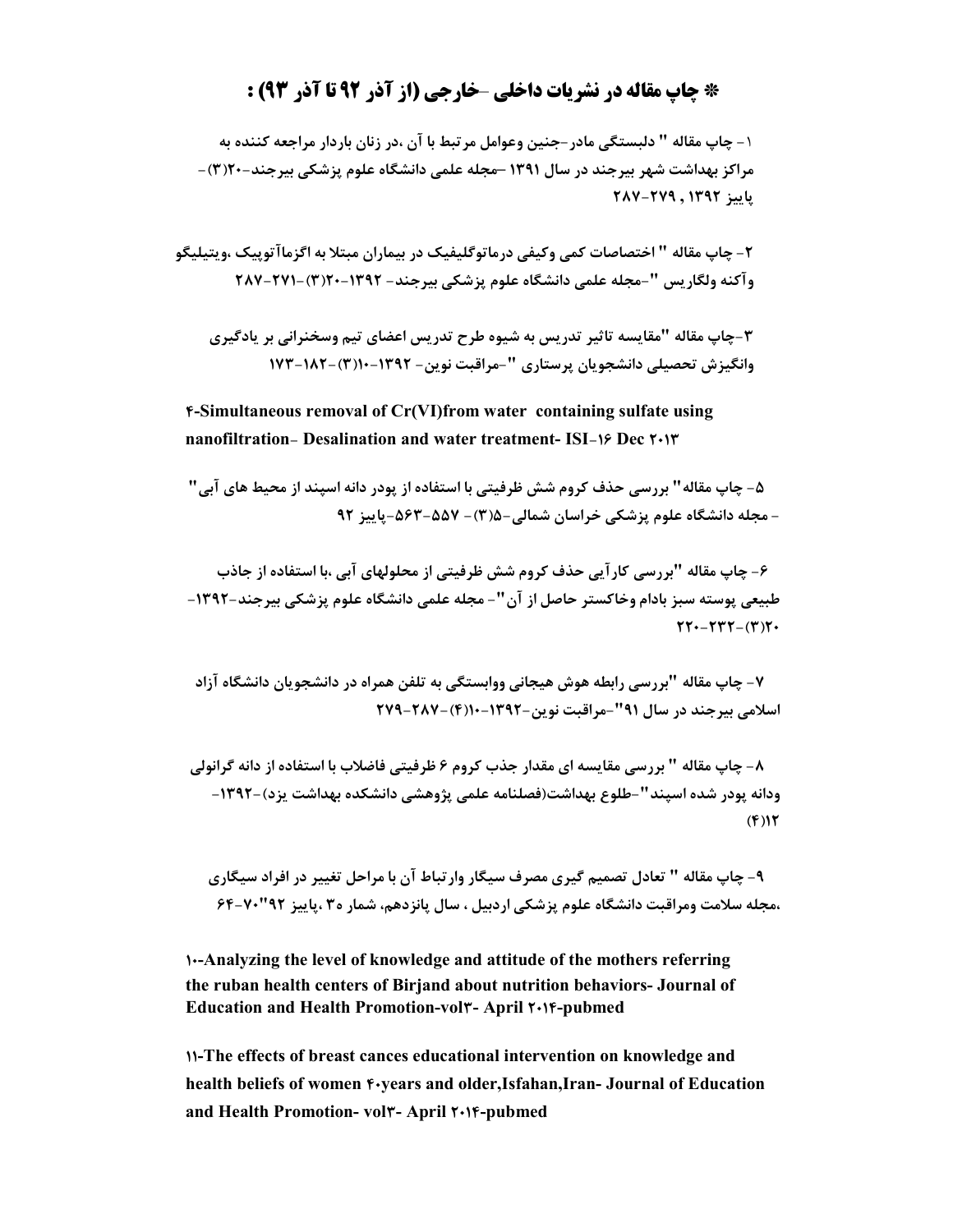**12- comparison of the WHO child growth standards with the NCHS for Estimation of Malnutrition in Birjand –Iran- International Journal of Preventive Medicine, vol 5, May ,2014-pubmed**

**-13 بررسی مصرف دخانیات وهمبسته هاي آن در دانش آموزان پسر دبیرستانی استان خراسان جنوبی در سال -88 -87 مجله تخصصی اپیدمیولوژي ایران- ،1392دوره 9 ،شماره 4 :صفحات 48-55** 

**-14 وضعیت متولّدین با ناهنجاري هاي مادرزادي تحت پوشش مراکز بهداشتی و درمانی شهرستان بیرجند، طی سال هاي -90 86" مجله علمی دانشگاه علوم پزشکی بیرجند- ,1393 12(1)** 

**15- Occurrence of aflatoxin M1 in pasteurized and traditional cheese marketed in southern khorasan ,Iran, Journal of food quality hazards control 1,2014 ,77-**  $\lambda$ 

**-16شیوع بررسی عملکرد تکنیکی و حفاظتی پرتونگاران بیمارستانهاي دانشگاه علوم پزشکی بیرجند مجله علمی دانشگاه علوم پزشکی بیرجند-1393- 21(2)**

**-17بررسی اپیدمیولوژیک بیماران سوختگی بستري شده در بیمارستان امام رضا(ع) بین سال هاي 85 تا -1391مجله علمی دانشگاه علوم پزشکی بیرجند-1393- 21(2).**

**-18 شیوع سوء تغذیه در بزرگسالان بستري شده دربیمارستانهاي تابعه دانشگاه علوم پزشکی بیرجند، سال -1390 مجله علمی دانشگاه علوم پزشکی بیرجند- 1393 - 21(2)**

**-19 سرطان پستان ،یک بیماري قابل پیشگیري -مجله علمی دانشگاه علوم پزشکی بیرجند-1393- (2)21**

**20- Investigation of Cadmium Adsorption by using of Peganum Seeds,Pine and Cypress Cone as Adsorbent from Aqueous Solutions- Advances in Environmental Biology,8(12), July 2014,632-636**

**21- Heavy Metals Concentration (copper,chromium,cadmium and zinc)in Saffron of South Khorasan,Iran, 8(12), July 2014,628-631**

**-22 بررسی اثر بخشی آموزش غنی سازي روابط بر عزت نفس،اضطراب،افسردگی واسترس در زنان شاغل،مراقبت نوین،فصلنامه علمی- پژوهشی دانشکده پرستاري ومامایی دانشگاه علوم پزشکی بیرجند-1393- 11(2)112-118:** 

**-23تاثیر آموزش تغذیه در دوران بلوغ بر آگاهی وعملکرد تغذیه اي دانش آموزان دختر مقطع راهنمایی شهر بیرجند-مجله علمی دانشگاه علوم پزشکی بیرجند – -1393 21(2)** 

**-24 مقایسه کیفیت زندگی بیماران همودیالیزي وپیوند کلیه شهر بیرجند در سال -1391 مجله مراقبت نوین11-1393-(2)127-135:**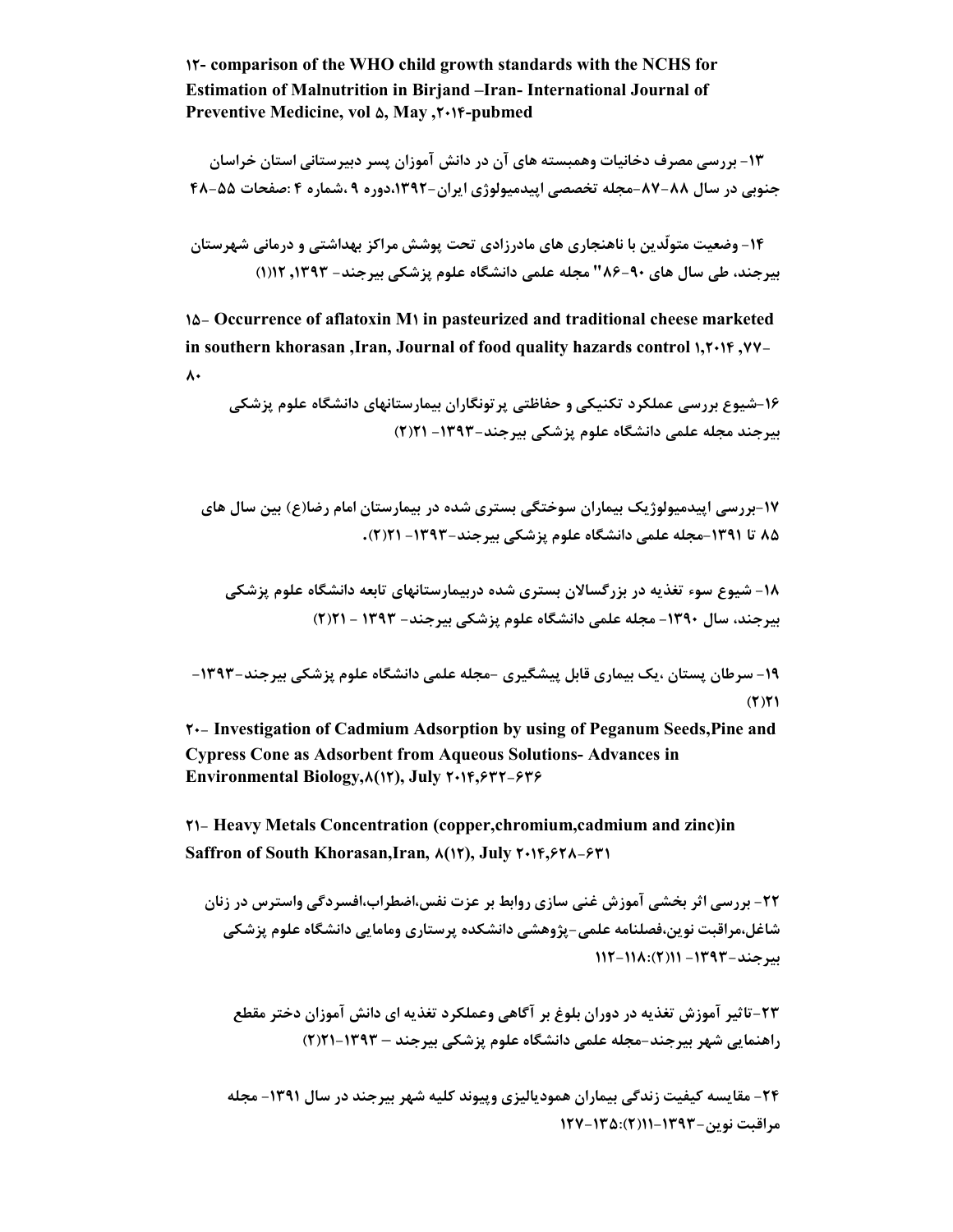**25-Unilateral Chorioretinal Finding: A Presumptive Diagnosis in a Case of 5 Years Ago Treatment of Extrapulmonary Tuberculosis, International Journal of Ophthalmic Pathology, July 2014**

**26- Diabetic Retinopathy Risk Factors:Plasma Erytropoeitin as a Risk factors for proliferative Diabetic Ritinopathy, KJO (Korean Journal Opthalmol),28(5), 2014,373-378 .**

**-27 ارزیابی میزان آمادگی بیمارستان هاي شهرستان بیرجند در مقابله با حوادث غیر مترقبه در سال ،1390 مجله دانشکده مدیریت واطلاع رسانی پزشکی کرمان-** دوره -2 شماره **-**1**بهار 1393** 

## **\* چاپ مقالات در نشریات داخلی** –**خارجی (از آذر 91 تا آذر 92) :**

**.1 چاپ مقاله "به کارگیري مرحله تحلیل رفتاري الگوي پرسیدجهت بررسی کیفیت زندگی زنان یائسه "- مجله علمی دانشگاه علوم پزشکی بیرجند- -1391 19(3)312-323-**

- **.2 چاپ مقاله "ارزیابی شاخصهاي آلودگی صوتی در بافت قدیم شهر بیرجند در سال 1389" – مجله علمی دانشگاه علوم پزشکی بیرجند -1391 19(4)**
	- **.3 چاپ مقاله "آگاهی دانشجویان سال آخر دانشگاه علوم پزشکی بیرجندنسبت به تریاژ بیمارستانی (1390)"- مجله مراقبتهاي نوین، فصلنامه علمی دانشکده پرستاري و مامایی دانشگاه علوم پزشکی بیرجند1391 9.(3)-244- 237**
- **.4 چاپ مقاله "بررسی الگوي مصرف غذایی در دانش اموزان مدارس راهنمایی دخترانه شهر بیرجند- مجله مراقبتهاي نوین، فصلنامه علمی دانشکده پرستاري و مامایی دانشگاه علوم پزشکی بیرجند9.1391(3)- 272-264** 
	- **.5 چاپ مقاله "تأثیر مشاوره گروهی با رویکرد معنادرمانی بر افسردگی بیماران مبتلا به سرطان پستان"-مراقبتهاي نوین، فصلنامه علمی دانشکده پرستاري و مامایی دانشگاه علوم پزشکی بیرجند9-1391- (3): -165 172**
- **.6 چاپ مقاله "حذف رنگ راکتیو قرمز 198 از محلولهاي آبی با استفاده از خاکستر حاصل از زائدات پسته "-مجله علمی دانشگاه علوم پزشکی بیرجند- -1391 19(3)276:—266**
- **.7 چاپ مقاله "رابطه توکل به خدا وخودکارامدي با سلامت روان بیماران دیابتی تیپ 2" مجله علمی دانشگاه علوم پزشکی بیرجند19-1391-(3)،311-302-**

**8-Comparison of Noise Sensitivity and Annoyance Among the Residents of Birjand Old and New Urban Districts-Current World Environment vol.8(1),29-36(2013)**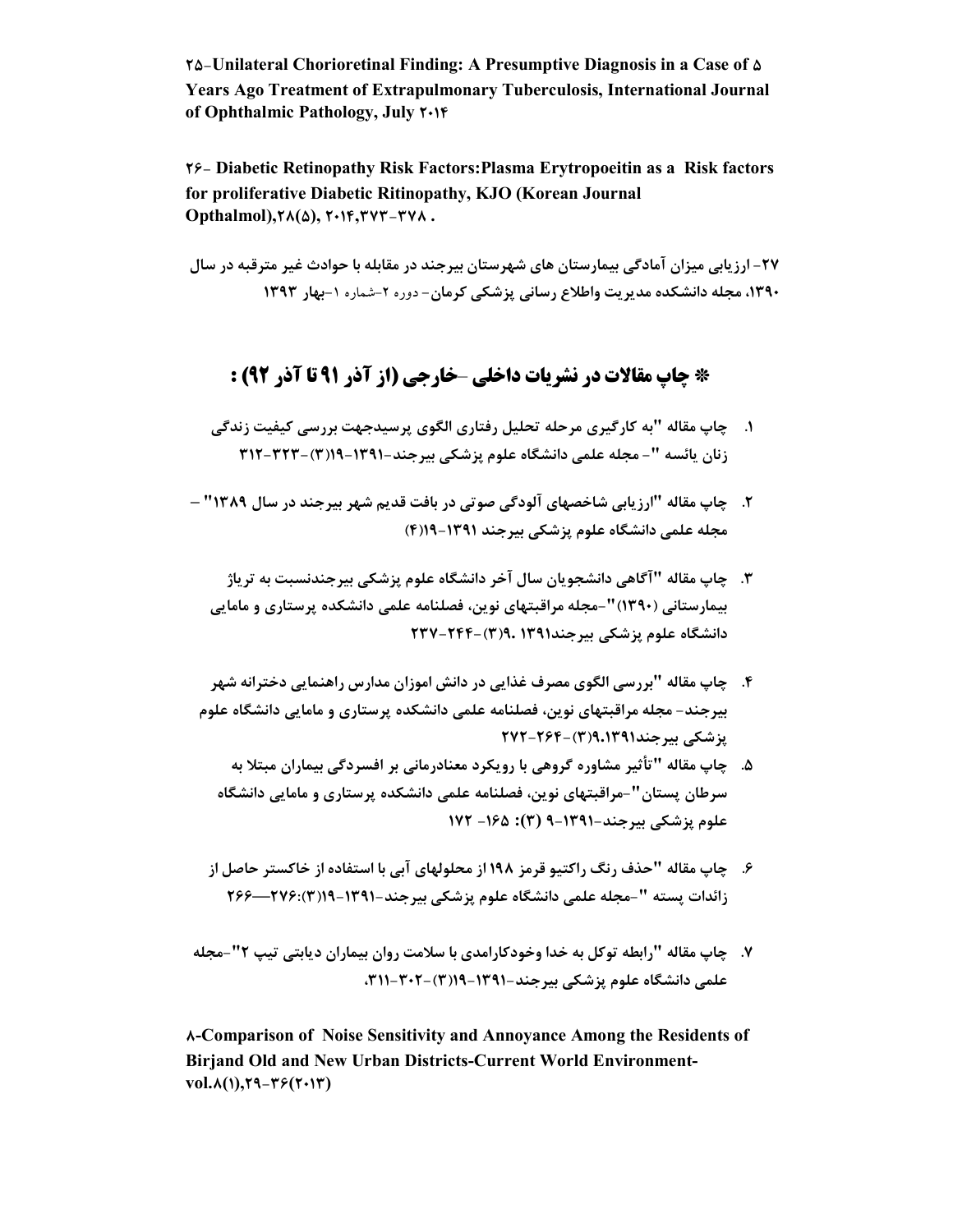**9 .چاپ مقاله "بررسی جذب فنل از محلول هاي آبی با استفاده از پوست کربنه شده درخت سنجد و اصلاح شده با نانو ذرات اکسید روي"- مجله سلامت و بهداشت- دوره چهارم، شماره اول، بهار 1392 ، صفحات 21 تا30**

 **10-Adsorption of reactive blue 29 dye from aqueous solution by multiwall carbon nanotubes-(2013)Desalination and water treatment- scopus**

**.11چاپ مقاله "اثربخشی آموزش مهارتهاي خودآگاهی وابرازوجود ،برسازگاري وعزت نفس مادران کودکان کم توان ذهنی " – مراقبت نوین- فصلنامه علمی دانشکده پرستاري ومامایی دانشگاه علوم پزشکی بیرجند-1392- 10(1)-52، 43** 

**12-kinetic analysis of organic matter removal in stabilization pond in the wastewater treatment plant of Birjand,Advances in Environmental Biology,7(6):1182-1187,2013-scopus ( IF=ندارد(**

**13-The relation between emotional intelligence and academic stress in students of medical sciences-Journal of Education and Health Promotion.vol2.july 2013,pubmed. IF= ندارد**

**.14چاپ مقاله "تاثیر آموزش آرام سازي بر تنش ،اضطراب وافسردگی مادران داراي دختر عقب مانده ذهنی آموزش پذیر"- مجله مراقبت نوین-فصلنامه علمی دانشکده پرستاري ومامایی دانشگاه علوم پزشکی بیرجند1391. ،(4)9 -279 284** 

**.15چاپ مقاله "شیوع سوء تغذیه در کودکان زیر پنج سال شهر بیرجند در سال ،1390مجله علمی دانشگاه علوم پزشکی بیرجند. ,1392 دوره ,٢٠ شماره ١ - ( بھار ١٣٩٢)** 

**.16چاپ مقاله "مقایسه اثر سیپروفلوکساسین وآزیترومایسین در درمان دیسانتري حاد بالغین،مجله علمی دانشگاه علوم پزشکی بیرجند-1391(4)،354-347-19** 

**.17چاپ مقاله "تعیین دقت تشخیصی رادیوگرافی قفسه صدري در تشخیص نارسایی قلبی در بیماران مبتلا به دیسپنه مراجعه کننده به اورژانس"- مجله علمی دانشگاه علوم پزشکی بیرجند-1391 (6)-19 ،25-17** 

**.18چاپ مقاله "بررسی MRI وتظاهرات بالینی در بیماران مبتلا به صرع مراجعه کننده به بیمارستان ولیعصر(عج)1388-89"- مجله علمی دانشگاه علوم پزشکی بیرجند-1391(4)19 ، 429-422:**